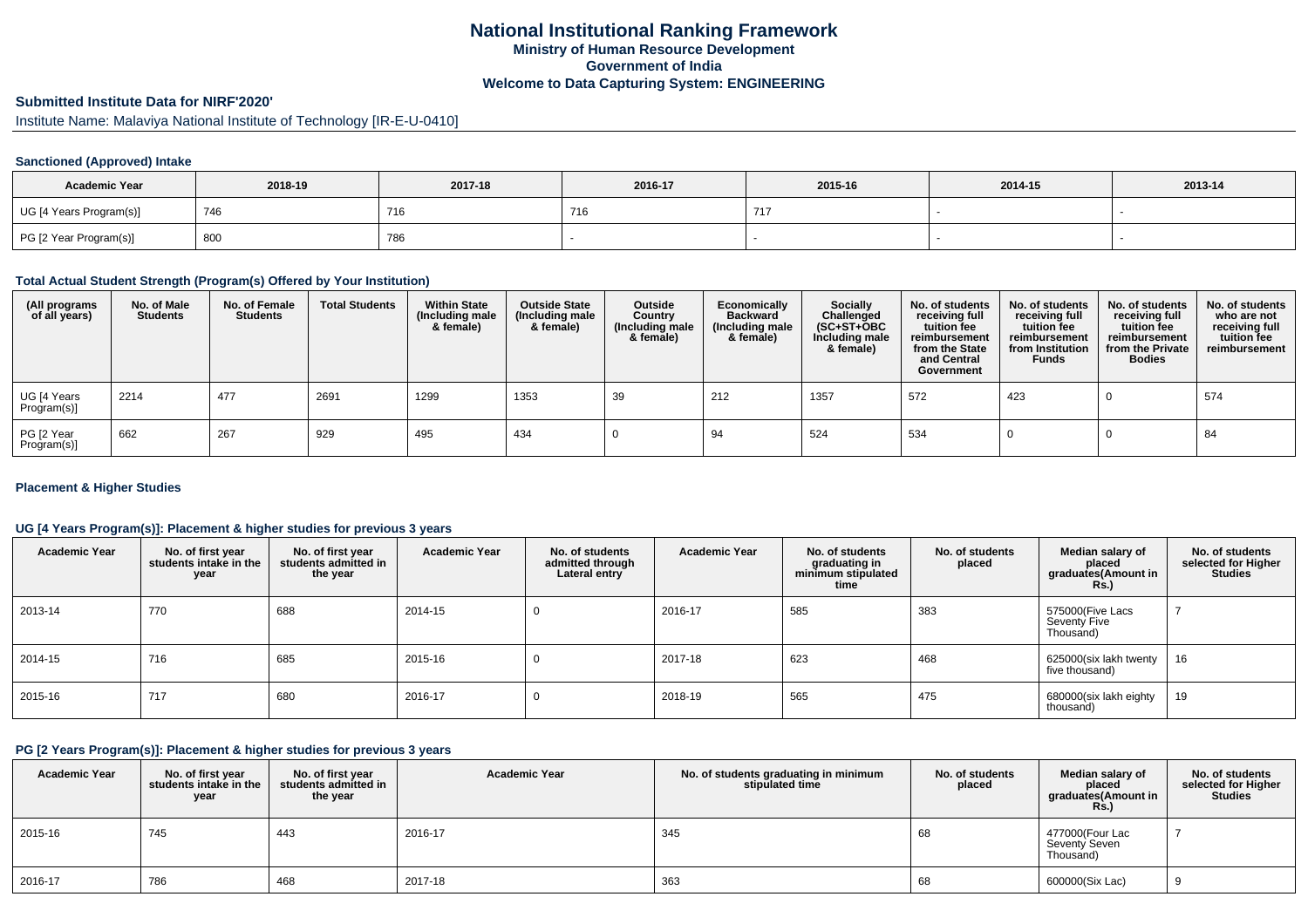| 2017-18 | 786 | 509 | 2018-19 | 410 | 111 | 475459(Four Lac<br>Seventy Five<br>Thousand Four | 47<br>$\blacksquare$ |
|---------|-----|-----|---------|-----|-----|--------------------------------------------------|----------------------|
|         |     |     |         |     |     | Hundred Fifty Nine)                              |                      |

#### **Ph.D Student Details**

| Ph.D (Student pursuing doctoral program till 2017-18; Students admitted in the academic year 2018-19 should not be entered here.) |         |                                                            |         |  |  |
|-----------------------------------------------------------------------------------------------------------------------------------|---------|------------------------------------------------------------|---------|--|--|
|                                                                                                                                   |         | <b>Total Students</b>                                      |         |  |  |
| Full Time                                                                                                                         |         | 378                                                        |         |  |  |
| Part Time                                                                                                                         |         | 247                                                        |         |  |  |
|                                                                                                                                   |         | No. of Ph.D students graduated (including Integrated Ph.D) |         |  |  |
|                                                                                                                                   | 2018-19 | 2017-18                                                    | 2016-17 |  |  |
| Full Time                                                                                                                         | 59      | 51                                                         | 32      |  |  |
| Part Time                                                                                                                         | 21      | 24                                                         | 28      |  |  |

## **Financial Resources: Utilised Amount for the Capital expenditure for previous 3 years**

| <b>Academic Year</b>                                                                                                          | 2018-19                                                                                              | 2017-18                                                         | 2016-17                                                         |  |  |  |  |  |
|-------------------------------------------------------------------------------------------------------------------------------|------------------------------------------------------------------------------------------------------|-----------------------------------------------------------------|-----------------------------------------------------------------|--|--|--|--|--|
|                                                                                                                               | <b>Utilised Amount</b>                                                                               | <b>Utilised Amount</b>                                          | <b>Utilised Amount</b>                                          |  |  |  |  |  |
|                                                                                                                               | Annual Capital Expenditure on Academic Activities and Resources (excluding expenditure on buildings) |                                                                 |                                                                 |  |  |  |  |  |
| Library (Books, Journals and e-Resources only)                                                                                | 40164663 (four crore one lakh sixty four thousand six hundred                                        | 12975095 (one crore twenty nine lakh seventy five thousand      | 14238558 (one crore forty two lakh thirty eight thousand five   |  |  |  |  |  |
|                                                                                                                               | sixty three only)                                                                                    | ninety five only)                                               | hundred fifty eight only)                                       |  |  |  |  |  |
| New Equipment and software for Laboratories                                                                                   | 83154770 (Eight crore thirty one lakh fifty four thousand seven                                      | 37912318 (three crore seventy nine lakh twelve thousand three   | 61173280 (six crore eleven lakh seventy three thousand two      |  |  |  |  |  |
|                                                                                                                               | hundred seventy only)                                                                                | hundred eighteen only)                                          | hundred eight y only)                                           |  |  |  |  |  |
| <b>Engineering Workshops</b>                                                                                                  | 29501672 (two crore ninety five lakh one thousand six hundred                                        | 95849072 (nine crore fifty eight lakh forty nine thousand       | 2029658 (twenty lakh twenty nine thousand six hundred six       |  |  |  |  |  |
|                                                                                                                               | seventy two only)                                                                                    | seventy only)                                                   | hundred fifty eight only)                                       |  |  |  |  |  |
| Other expenditure on creation of Capital Assets (For setting up classrooms, seminar hall, conference hall, library, Lab, Engg | 19070683 (One crore ninety lakh seventy thousand six                                                 | 541646683 (fifty four crore sixteen lakh forty six thousand six | 444522737 (forty four crore forty five lakh twenty two thousand |  |  |  |  |  |
| workshops excluding expenditure on Land and Building)                                                                         | hundred eighty three only)                                                                           | hundred eighty three only)                                      | seven hundred thirty seven only)                                |  |  |  |  |  |

#### **Financial Resources: Utilised Amount for the Operational expenditure for previous 3 years**

| <b>Academic Year</b>                                                                                                                                                                            | 2018-19                                                                                        | 2017-18                                                                                        | 2016-17                                                                                 |  |  |  |  |
|-------------------------------------------------------------------------------------------------------------------------------------------------------------------------------------------------|------------------------------------------------------------------------------------------------|------------------------------------------------------------------------------------------------|-----------------------------------------------------------------------------------------|--|--|--|--|
|                                                                                                                                                                                                 | <b>Utilised Amount</b>                                                                         | <b>Utilised Amount</b>                                                                         | <b>Utilised Amount</b>                                                                  |  |  |  |  |
| <b>Annual Operational Expenditure</b>                                                                                                                                                           |                                                                                                |                                                                                                |                                                                                         |  |  |  |  |
| Salaries (Teaching and Non Teaching staff)                                                                                                                                                      | 973790026 (ninety seven crore thirty seven lakh ninety<br>thousand twenty six only)            | 994096363 (nienty nine crore forty lakh nienty six thousand<br>three hundred sixty three only) | 689208898 (sixty eigth crore ninety two lakh eight thousand<br>ninety eight only)       |  |  |  |  |
| Maintenance of Academic Infrastructure or consumables and<br>other running expenditures (excluding maintenance of hostels<br>and allied services, rent of the building, depreciation cost, etc) | 243675220 (twenty four crore thirty six lakh seventy five<br>thousand two hundred twenty only) | 259770390 (twenty five crore ninety seven lakh seventy<br>thousand three hundred ninety only)  | 250503845 (twenty five crore five lakh three thousand eight<br>hundred forty five only) |  |  |  |  |
| Seminars/Conferences/Workshops                                                                                                                                                                  | 9297903 (Ninety two lakh ninety seven thousand nine hundred<br>three only)                     | 2626127 (twenty six lakh twenty six thousand one hundred<br>twenty seven only)                 | 1268189 (twelve lakh sixty eight thousand one hundred eighty<br>nine only)              |  |  |  |  |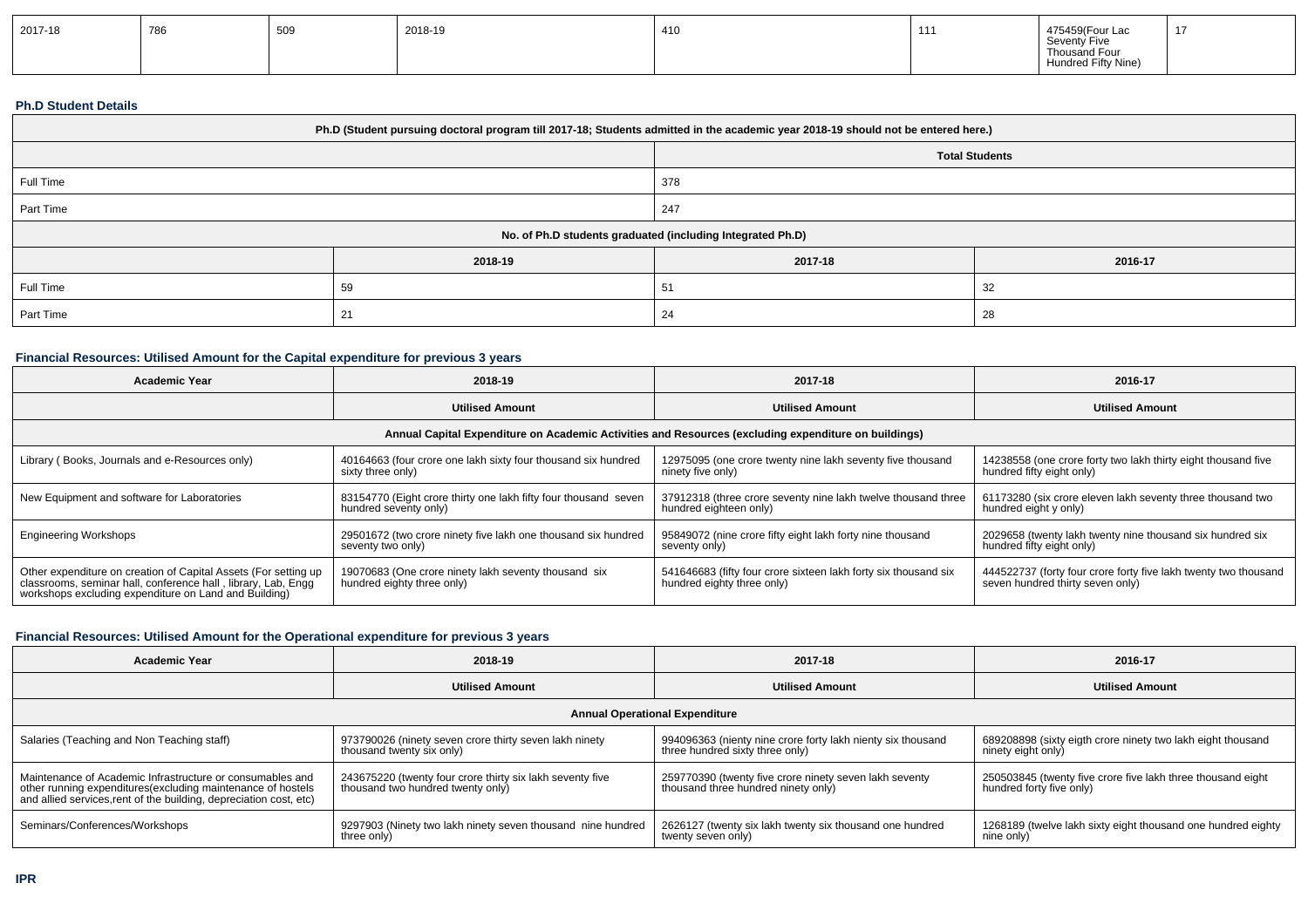| Calendar year            | 2018 | 2017 | 2016 |
|--------------------------|------|------|------|
| No. of Patents Published |      |      |      |
| No. of Patents Granted   |      |      |      |

## **Sponsored Research Details**

| <b>Financial Year</b>                    | 2018-19                                                                               | 2017-18                                                                        | 2016-17                                                                               |
|------------------------------------------|---------------------------------------------------------------------------------------|--------------------------------------------------------------------------------|---------------------------------------------------------------------------------------|
| Total no. of Sponsored Projects          |                                                                                       | 28                                                                             | -44                                                                                   |
| Total no. of Funding Agencies            |                                                                                       | 15                                                                             | 20                                                                                    |
| Total Amount Received (Amount in Rupees) | 36923938                                                                              | 81073493                                                                       | 78433764                                                                              |
| Amount Received in Words                 | Three carore sixty nine lakhs twenty three thousand nine<br>hundred thirty eight only | Eight crore ten lakhs seventy three thousand four hundred<br>ninety three only | Seven crore eighty four lackhs thirty three thousand seven<br>hundred sixty four only |

## **Consultancy Project Details**

| <b>Financial Year</b>                    | 2018-19                                                                     | 2017-18                                                     | 2016-17                                                                    |
|------------------------------------------|-----------------------------------------------------------------------------|-------------------------------------------------------------|----------------------------------------------------------------------------|
| Total no. of Consultancy Projects        | 240                                                                         | 248                                                         | 265                                                                        |
| Total no. of Client Organizations        | $22^{\circ}$                                                                | 233                                                         | 235                                                                        |
| Total Amount Received (Amount in Rupees) | 102116996                                                                   | 56530092                                                    | 60844731                                                                   |
| Amount Received in Words                 | Ten crore twenty one lakhs sixteen thousand nine hundred<br>ninety six only | Five crore sixty five lakhs thirty thousand ninety two only | Six crore eight lakhs forty four thousand seven hundred thirty<br>one only |

## **PCS Facilities: Facilities of physically challenged students**

| 1. Do your institution buildings have Lifts/Ramps?                                                                                                        | Yes, more than 80% of the buildings |
|-----------------------------------------------------------------------------------------------------------------------------------------------------------|-------------------------------------|
| 2. Do your institution have provision for walking aids, includingwheelchairs and transportation from one building to another for<br>handicapped students? | Yes                                 |
| 3. Do your institution buildings have specially designed toilets for handicapped students?                                                                | Yes, more than 80% of the buildings |

### **Awards Details**

|      | 1. How many faculty member of your institution have received highly reputed national/international awards/recognition from central<br>government agencies in the previous academic vear 2018-19 |                                                                                                            |                                                                                                                |                                                                            | 45                |                            |                               |                               |                              |  |  |
|------|-------------------------------------------------------------------------------------------------------------------------------------------------------------------------------------------------|------------------------------------------------------------------------------------------------------------|----------------------------------------------------------------------------------------------------------------|----------------------------------------------------------------------------|-------------------|----------------------------|-------------------------------|-------------------------------|------------------------------|--|--|
| Srno | Name of the Faculty                                                                                                                                                                             | Name of the Award                                                                                          | Name of the Central<br>government<br>agency/international<br>agencies from where<br>award has been<br>received | Address of the<br>Agency giving award                                      |                   | Year of receiving<br>award | Email ID of the<br>faculty    | Contact no. of the<br>faculty | Is it<br>Fellowship?(Yes/No) |  |  |
|      | Dr Vivekanand                                                                                                                                                                                   | RECA AWARD<br>Rajasthan Energy<br><b>Conservation Award</b><br>RECA for efforts for<br>Energy conservation | Department of Energy<br>Government of<br>Rajasthan                                                             | IT Center, Chambal<br>Power House Campus,<br>Hawa Sarak, Jaipur-<br>302006 | se.mis@rvpn.co.in | 2018                       | vivekanand.cee@mnit.<br>ac.in | 1412713296                    | No                           |  |  |
|      | Dr Kapil Pareek                                                                                                                                                                                 | RECA AWARD<br>Rajasthan Energy<br><b>Conservation Award</b><br>RECA for efforts for<br>Energy conservation | Department of Energy<br>Government of<br>Rajasthan                                                             | IT Center, Chambal<br>Power House Campus,<br>Hawa Sarak, Jaipur-<br>302006 | se.mis@rvpn.co.in | 2018                       | kapil.cee@mnit.ac.in          | 1412713395                    | No                           |  |  |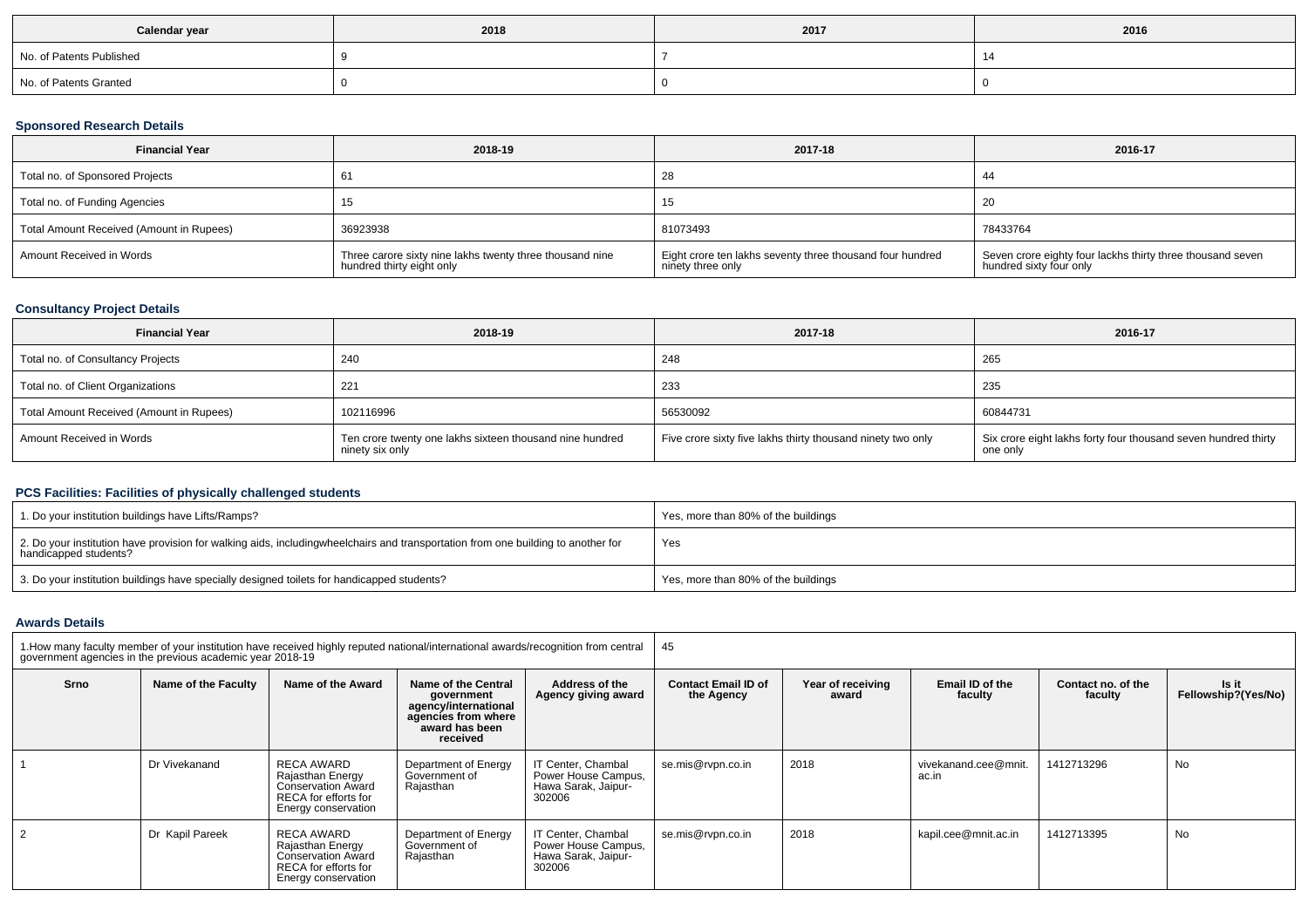| 3               | Dr Rohit Bhakar  | <b>IRED ANIWE Award</b><br>for Best Institution of<br>Higher Learning in<br>Wind Energy                           | National Institute of<br><b>Wind Energy</b>                                                                                                                      | 657, 1A2, Velachery -<br>Tambaram Main Rd,<br>Pallikaranai<br>Marshland,<br>Pallikaranai, Chennai,<br>Tamil Nadu 600100 | info.niwe@nic.in                     | 2019 | rbhakar.ee@mnit.ac.in                 | 1412713422 | No |
|-----------------|------------------|-------------------------------------------------------------------------------------------------------------------|------------------------------------------------------------------------------------------------------------------------------------------------------------------|-------------------------------------------------------------------------------------------------------------------------|--------------------------------------|------|---------------------------------------|------------|----|
| $\overline{4}$  | Dr Rohit Bhakar  | <b>RECA AWARD</b><br>Rajasthan Energy<br><b>Conservation Award</b><br>RECA for efforts for<br>Energy conservation | Department of Energy<br>Government of<br>Rajasthan                                                                                                               | IT Center, Chambal<br>Power House Campus,<br>Hawa Sarak, Jaipur-<br>302006                                              | se.mis@rvpn.co.in                    | 2018 | rbhakar.ee@mnit.ac.in                 | 1412713422 | No |
| $5\phantom{.0}$ | Prof MANJU SINGH | Mentor Knowledge for<br>Change Training<br>Programme                                                              | UNESCO Chair in<br><b>Community Based</b><br>Research and Social<br>Responsibility In<br>Higher Education                                                        | UNESCO Chair,<br>University of Victoria,<br>Canada                                                                      | bhall@uvic.ca                        | 2018 | manjus.hum@mnit.ac.i<br>n             | 9145051000 | No |
| 6               | Prof MANJU SINGH | Resource Person<br><b>Faculty Development</b><br>Programme                                                        | Vivekananda Global<br>University                                                                                                                                 | Vivekananda Global<br>University, Jaipur                                                                                | info@vgu.ac.in                       | 2018 | manjus.hum@mnit.ac.i<br>n             | 9145051000 | No |
| $\overline{7}$  | Prof MANJU SINGH | Resource Person<br>Capacity Building<br>Workshop for Faculty<br>Members                                           | National Institute of<br>Technology Rourkela                                                                                                                     | Deptt. of Humanities &<br>Social Sciences, NIT<br>Rourkela, Odisha                                                      | sethin@nitrkl.ac.in                  | 2018 | manjus.hum@mnit.ac.i                  | 9145051000 | No |
| 8               | Prof MANJU SINGH | Member Board of<br>Studies                                                                                        | Shri Vaishnav<br>Vidyapeeth<br>Vishwavidyalaya                                                                                                                   | Shri Vaishnav<br>Vidyapeeth<br>Vishwavidyalaya-<br>Indore - M.P.                                                        | acad@svvv.edu.in                     | 2018 | manjus.hum@mnit.ac.i<br>n.            | 9145051000 | No |
| 9               | Prof MANJU SINGH | Member Subiect<br>Boards and Academic<br><b>Advisory Committee</b>                                                | Institute of Public<br>Enterprise                                                                                                                                | "IPE Shamirpet<br>Campus, R R District<br>Hyderabad<br>(Telangana)"                                                     | rkmishra@ipeindia.org                | 2018 | manjus.hum@mnit.ac.i<br>n.            | 9145051000 | No |
| 10              | Dr Amar Patnaik  | <b>Edited book Fillers</b><br>Synthesis<br>Characterization and<br>Industrial Application                         | IntechOpen Access<br>Publisher                                                                                                                                   | IntechOpen Limited,<br>7th floor 10 Lower<br><b>Thames Street</b><br>London, EC3R 6AF,<br><b>UK</b>                     | info@intechopen.com                  | 2019 | patnaik.amar@gmail.c<br>om            | 9549657318 | No |
| 11              | Dr Amar Patnaik  | <b>Lead Guest Editor</b>                                                                                          | International Journal<br><b>Polymeric Engineering</b><br>Materials with Superior<br><b>Surface Properties</b>                                                    | Hindawi Limited Adam<br>House, Third Floor 1<br>Fitzroy Square London                                                   | help@hindawi.com                     | 2019 | patnaik.amar@gmail.c<br>om            | 9549657318 | No |
| 12              | Dr Amar Patnaik  | <b>Guest Editor</b>                                                                                               | <b>Recent Recent Patents</b><br>on Engineering ENG<br>Issue Title Cutting<br>Edge Technology for<br>smart materials<br><b>Bentham Science</b><br>scopus journals | Bentham Science<br><b>Publishers Executive</b><br>Suite Y 2 Building Y<br>Saif Zone Sharjah,<br>U.A.E                   | subscriptions@bentha<br>mscience.net | 2019 | patnaik.amar@gmail.c<br><sub>om</sub> | 9549657318 | No |
| 13              | Dr Amar Patnaik  | <b>Guest Editor</b>                                                                                               | Recent Patents on<br><b>Materials Science</b>                                                                                                                    | <b>Bentham Science</b><br><b>Publishers Executive</b><br>Suite Y - 2 Building Y<br>Saif Zone Sharjah,<br>U.A.E          | subscriptions@bentha<br>mscience.net | 2019 | patnaik.amar@gmail.c<br>om            | 9549657318 | No |
| 14              | Dr Amar Patnaik  | Received one<br>International project                                                                             | Scheme for Promotion<br>of Academic and<br>Research<br><b>Collaboration SPARC</b>                                                                                | SPARC Cell Indian<br>Institute of Technology<br>Kharagpur Kharagpur<br>721302 West Bengal,<br><b>INDIA</b>              | support@sparc.iitkgp.a<br>c.in       | 2019 | patnaik.amar@gmail.c<br>om            | 9549657318 | No |
| 15              | Dr Amar Patnaik  | Received one<br>domestic research<br>project                                                                      | Ordnance<br>Development Centre<br>Ordnance Factory<br>Medak Yeddumalaram                                                                                         | Ordnance Factory<br>Medak,<br>Yeddumailaram(PO),<br>Sangareddy(Dist),<br>Telangana-502205                               | ofpm.ofb@nic.in                      | 2019 | patnaik.amar@gmail.c<br>om            | 9549657318 | No |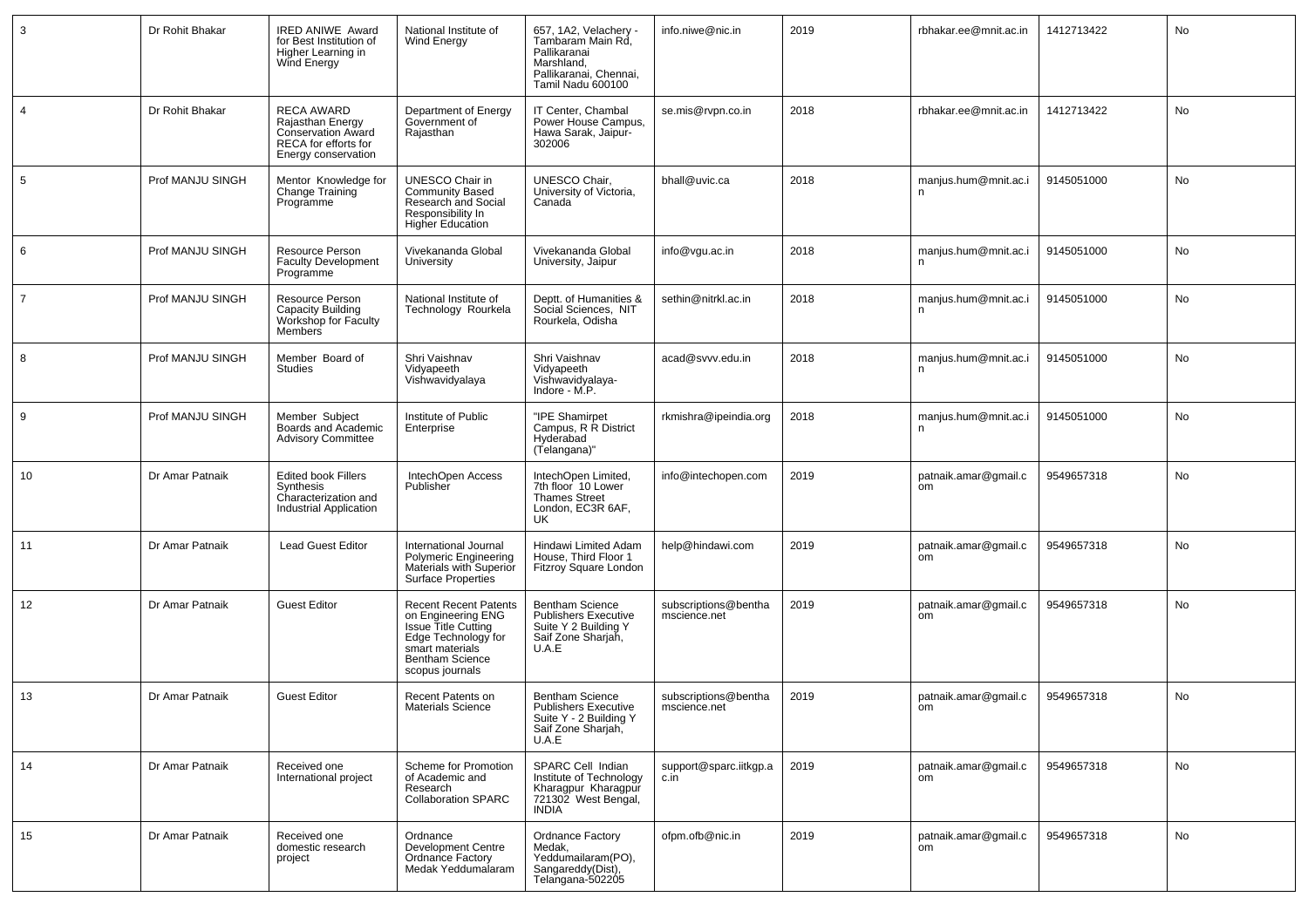| 16 | Prof G S Dangayach          | Associate Editor                                                | Inderscience Ltd USA                                     | Inderscience<br><b>Publishers Order Dept</b><br>World Trade Centre<br>Building II 29, route de<br>Pre-Bois Case Postale<br>856 CH-1215 Genèva<br>15 SWITZERLAND | editor@inderscience.c<br>om            | 2018 | dangayach@gmail.co<br>m        | 9549654493 | No |
|----|-----------------------------|-----------------------------------------------------------------|----------------------------------------------------------|-----------------------------------------------------------------------------------------------------------------------------------------------------------------|----------------------------------------|------|--------------------------------|------------|----|
| 17 | Prof G S Dangayach          | <b>Selection Committee</b><br>Member for Faculty<br>Recruitment | NIT Jamshedpur                                           | <b>NATIONAL</b><br>INSTITUTE OF<br>TECHNOLOGY,<br>JAMSHEDPUR NIT<br>Campus, P.O.RIT<br>Jamshedpur 831014,<br>Jharkhand, India                                   | director@nitjsr.ac.in                  | 2018 | dangayach@gmail.co<br>m        | 9549654493 | No |
| 18 | Prof G S Dangayach          | <b>Selection Committee</b><br>Member for Faculty                | <b>NIT Hamirpur</b>                                      | Hamirpur, Himachal<br>Pradesh 177005                                                                                                                            | director@nith.ac.in                    | 2018 | dangayach@gmail.co<br>m        | 9549654493 | No |
| 19 | Prof G S Dangayach          | Expert for NBA<br>Accreditation                                 | NBA MHRD New Delhi                                       | NBA, MHRD, New<br>Delhi                                                                                                                                         | membersecretary@nb<br>aind.org         | 2018 | dangayach@gmail.co<br>m        | 9549654493 | No |
| 20 | Dr Harlal Singh Mali        | <b>BIRAC BIG fourteen</b><br>Grant                              | Biotechnology Industry<br>Research Assistance<br>Council | 1st Floor , MTNL<br>Building , 9, Lodhi Rd,<br>CGO Complex, Pragati<br>Vihar, New Delhi, Delhi<br>110003                                                        | birac.dbt@nic.in                       | 2019 | harlal.singh@mnit.ac.i<br>n.   | 9549654561 | No |
| 21 | Dr Himmat Singh<br>Kushwaha | <b>INSPIRE Faculty</b><br>Award                                 | <b>DST India</b>                                         | Department of Science<br>and Technology,<br>Technology Bhavan,<br>New Mehrauli Road,<br>New Delhi - 110 016                                                     | dstsec@nic.in                          | 2018 | himmatsingh.mrc@mni<br>t.ac.in | 1412529087 | No |
| 22 | Dr Ashwani Kumar            | A Three F Architectural<br>Journalism Award                     | A Three Foundation                                       | Chandigarh                                                                                                                                                      | sangeetarch@gmail.co<br>m              | 2018 | akumar.arch@mnit.ac.i          | 014158116  | No |
| 23 | Dr Ashwani Kumar            | A Three F Architectural<br>Journalism Award                     | A Three F Architecture                                   | Chandigarh                                                                                                                                                      | sangeetarch@gmail.co                   | 2017 | akumar.arch@mnit.ac.i          | 014158116  | No |
| 24 | Prof R Nagar                | <b>Member Senate</b>                                            | NIT Uttarakhand                                          | NIT Uttarakhand                                                                                                                                                 | academic.nituttarakhan<br>d@gmail.com  | 2018 | rnagar.ce@mnit.ac.in           | 1412713274 | No |
| 25 | Prof R Nagar                | Member                                                          | AICTE Committee on<br>Atal Innvotation Centre            | jaipur                                                                                                                                                          | mppoonia@mnit.ac.in                    | 2018 | rnagar.ce@mnit.ac.in           | 1412713274 | No |
| 26 | prof A B Gupta              | Best paper award                                                | <b>MCGM Compound</b>                                     | Pipeline Road,<br>Vakola, Santacruz<br>(East), Mumbai<br>Maharashtra 400 055                                                                                    | iwwahq@gmail.com                       | 2018 | akhilendra_gupta@yah<br>00.com | 1412713259 | No |
| 27 | Prof A B Gupta              | Chairman                                                        | Programme Advisory<br>Committee on WTI                   | Department of Science<br>& Technology,<br>Technology Bhavan,<br>New Mehrauli Road,,<br>New Delhi-110 016.                                                       | dstsec@gov.nic.in                      | 2018 | akhilendra_gupta@yah<br>00.com | 1412713259 | No |
| 28 | Prof A B Gupta              | Pioneer in<br>Environmental<br>Research                         | Dr B Lal Institute of<br><b>Biotechnology Jaipur</b>     | Dr. B. Lal Institute of<br>Biotechnology, Jaipur                                                                                                                | blalbiotechadmission@<br>gmail.com     | 2018 | akhilendra_gupta@yah<br>oo.com | 1412713259 | No |
| 29 | Prof Mahesh Jat             | Executive member                                                | Indian Water<br><b>Resources Society</b>                 | Indian Water<br>Resources Society,<br>Indian Institute of<br>Technology, Roorkee,<br>Roorkee 247 667,<br>Uttarakhand                                            | secretaryiwrs@gmail.c<br>om            | 2018 | mahesh.mnit@gmail.c<br>om      | 1412713412 | No |
| 30 | Prof Mahesh Jat             | Associate Editor                                                | Arabian Jounral of<br>Geosciences                        | Arabian Jounral of<br>Geosciences                                                                                                                               | customerservice@spri<br>ngernature.com | 2018 | mahesh.mnit@gmail.c<br>om      | 1412713412 | No |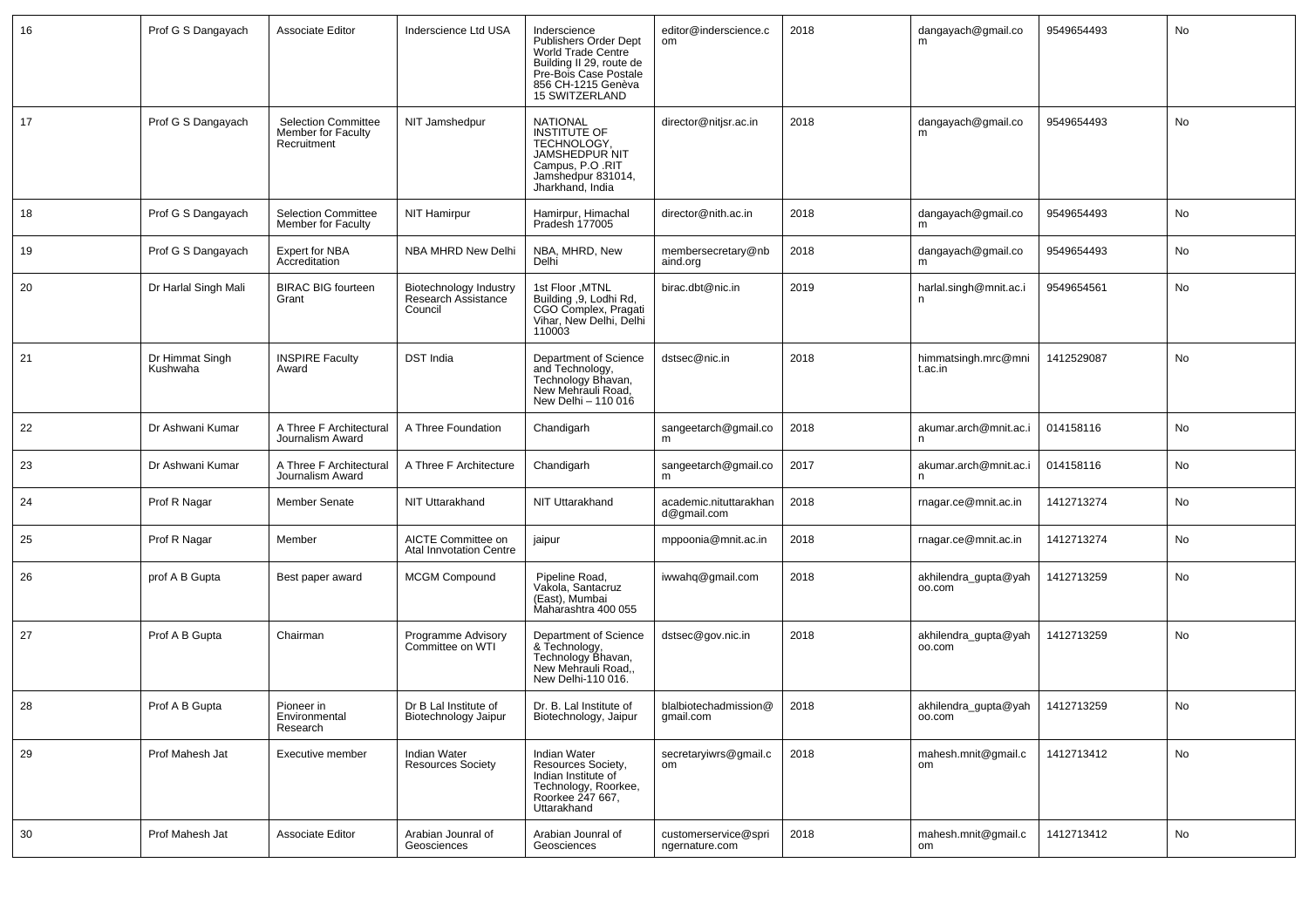| 31           | Prof Mahesh Jat                            | <b>Associate Editor</b>                                        | Korean Journal of<br>Remote Sensing                                                                              | 507 Excon Venture<br>Tower, 3 Eunhaeng-ro,<br>Yeongdeungpo-gu<br>Seoul 07237, Republic<br>of Korea         | ksrs@ksrs.or.kr                                            | 2019                                     | mahesh.mnit@gmail.c<br>om    | 1412713412                 | No                            |
|--------------|--------------------------------------------|----------------------------------------------------------------|------------------------------------------------------------------------------------------------------------------|------------------------------------------------------------------------------------------------------------|------------------------------------------------------------|------------------------------------------|------------------------------|----------------------------|-------------------------------|
| 32           | prof Mahesh Jat                            | Member BOS                                                     | <b>MITS Gwalier</b>                                                                                              | <b>MITS Gwalier</b>                                                                                        | infomitsgwl@gmail.co<br>m                                  | 2019                                     | mahesh.mnit@gmail.c<br>om    | 1422713412                 | No                            |
| 33           | Dr Abbas Raja<br>Naziruddin                | Invited speaker                                                | International<br>Conference on Applied<br>Sciences                                                               | No.5, Zhongshan S.<br>Rd., Zhongzheng Dist.,<br>Taipei City 10051,<br>Taiwan                               | tecoedu@taiwan-<br>canada.org                              | 2018                                     | abbas.chy@mnit.ac.in         | 0141271341                 | No                            |
| 34           | Dr Abbas Raja<br>Naziruddin                | Invited speaker                                                | International<br>conference on Frontier<br>areas of chemistry                                                    | International<br>conference on Frontier<br>areas of chemistry"<br>2018, American<br>College, Madurai       | theamericancol@gmail<br>.com                               | 2018                                     | abbas.chy@mnit.ac.in         | 1412713412                 | No                            |
| 35           | Dr Sudhir Kashyap                          | Early Career Research<br>Award                                 | <b>SERB NEW Delhi</b>                                                                                            | SERB, NEW Delhi.                                                                                           | secratery.serb@nic.in                                      | 2018                                     | skashyap.chy@mnit.ac         | 1412713412                 | No                            |
| 36           | Dr Satish Sharma                           | <b>TEQIP Research Grant</b>                                    | <b>TEQIP India</b>                                                                                               | <b>TEQIP India</b>                                                                                         | mrhd@gov.in                                                | 2019                                     | satish.ee@mnit.ac.in         | 1412713412                 | No                            |
| 37           | Dr Satish Sharma                           | POSOCO Power<br>system award                                   | Power System<br><b>Operation Corporation</b><br>Limited                                                          | New Delhi -110016                                                                                          | posococc@posoco.in                                         | 2017                                     | satish.ee@mnit.ac.in         | 9549650807                 | No                            |
| 38           | Dr Satyasai Jagannath<br>Nanda             | <b>IEI Young Engineers</b><br>Award                            | The Institution of<br>Engineers India                                                                            | 8 Gokhale Road, West<br>Bengal, Kolkata-<br>700020                                                         | director_hqcell@ieindi<br>a.org                            | 2018                                     | sjnanda.ece@mnit.ac.i<br>n   | 9549654237                 | No                            |
| 39           | Dr Ravi Kumar Maddila                      | Visvesvaraya Young<br><b>Faculty Research</b><br>Fellowship    | Digital India<br>Corporation Ministry of<br>Electronics and<br>Information<br><b>Technology Govt of</b><br>India | 4th Floor, Samruddhi<br>Venture Park, Central<br>M.I.D.C. Road, Andheri<br>(East), Mumbai<br>400093, India | george@digitalindia.go<br>v.in                             | 2016                                     | rkmaddila.ece@mnit.a<br>c.in | 9549654238                 | Yes                           |
| 40           | Dr Vijay Janyani                           | Distinguished Lecturer<br>award                                | <b>OSA</b>                                                                                                       | The Optical Society,<br>2010 Massachusetts<br>Ave, NW, Washington,<br>DC 20036 USA                         | info@osa.org                                               | 2017                                     | vjanyani.ece@mnit.ac.i       | 9549654240                 | No                            |
| 41           | Dr Ghanshyam Singh                         | Distinguished Lecturer<br>award                                | <b>IEEE</b>                                                                                                      | <b>IEEE</b>                                                                                                | society-info@ieee.org                                      | 2017                                     | gsingh.ece@mnit.ac.in        | 9549654233                 | No                            |
| 42           | Sudhir Kashyap                             | Early Career Research<br>Award                                 | <b>SERB</b>                                                                                                      | SERB, NEW Delhi                                                                                            | cpio@serb.gov.in                                           | 2018                                     | Skashyap.chy@mnit.a<br>c.in  | 9549657150                 | No                            |
| 43           | Sudhir Kashyap                             | <b>Young Scientists</b><br>Award as Start up<br>Research Grant | <b>SERB</b>                                                                                                      | SERB, NEW Delhi                                                                                            | cpio@serb.gov.in                                           | 2014                                     | Skashyap.chy@mnit.a<br>c.in  | 9549657150                 | No                            |
| 44           | Sudhir Kashyap                             | <b>DST INSPIRE Faculty</b><br>Award                            | <b>DST INSA</b>                                                                                                  | DST, NEW Delhi                                                                                             | akhilesh.q@nic.in                                          | 2012                                     | Skashyap.chy@mnit.a<br>c.in  | 9549657150                 | Yes                           |
| 45           | Dr Madhu agarwal                           | P K BIENNIAL<br>MEMORIAL AWARD                                 | Indian Institute of<br><b>Chemical Engineers</b>                                                                 | Jadavpur University<br>Kolkata                                                                             | iichehq@gmail.com                                          | 2018                                     | magarwal.chem@mnit.<br>ac.in | 9549654166                 | No                            |
|              |                                            |                                                                | 2. How many students of your institution have won international awards in the previous academic year 2018-19     |                                                                                                            | 14                                                         |                                          |                              |                            |                               |
| Srno         | Name of the<br>Student/Name of the<br>Team | <b>Enrolment Number</b>                                        | Name of the Award                                                                                                | Name of International<br>Institution/Organisati<br>on from where the<br>award has been<br>received         | Address of the<br>Agency giving award                      | <b>Contact Email ID of</b><br>the Agency | Year of receiving<br>award   | Email ID of the<br>faculty | Contact no. of the<br>faculty |
| $\mathbf{1}$ | Priyam Tewari                              | 2015REN9042                                                    | <b>BHAVANs fellow</b>                                                                                            | Carnegie Mellon<br>University                                                                              | 5000 Forbes Ave,<br>Pittsburgh, PA 15213,<br>United States | admission@andrew.c<br>mu.edu             | 2018                         | 2015ren9042@mnit.ac<br>.in | 8377093957                    |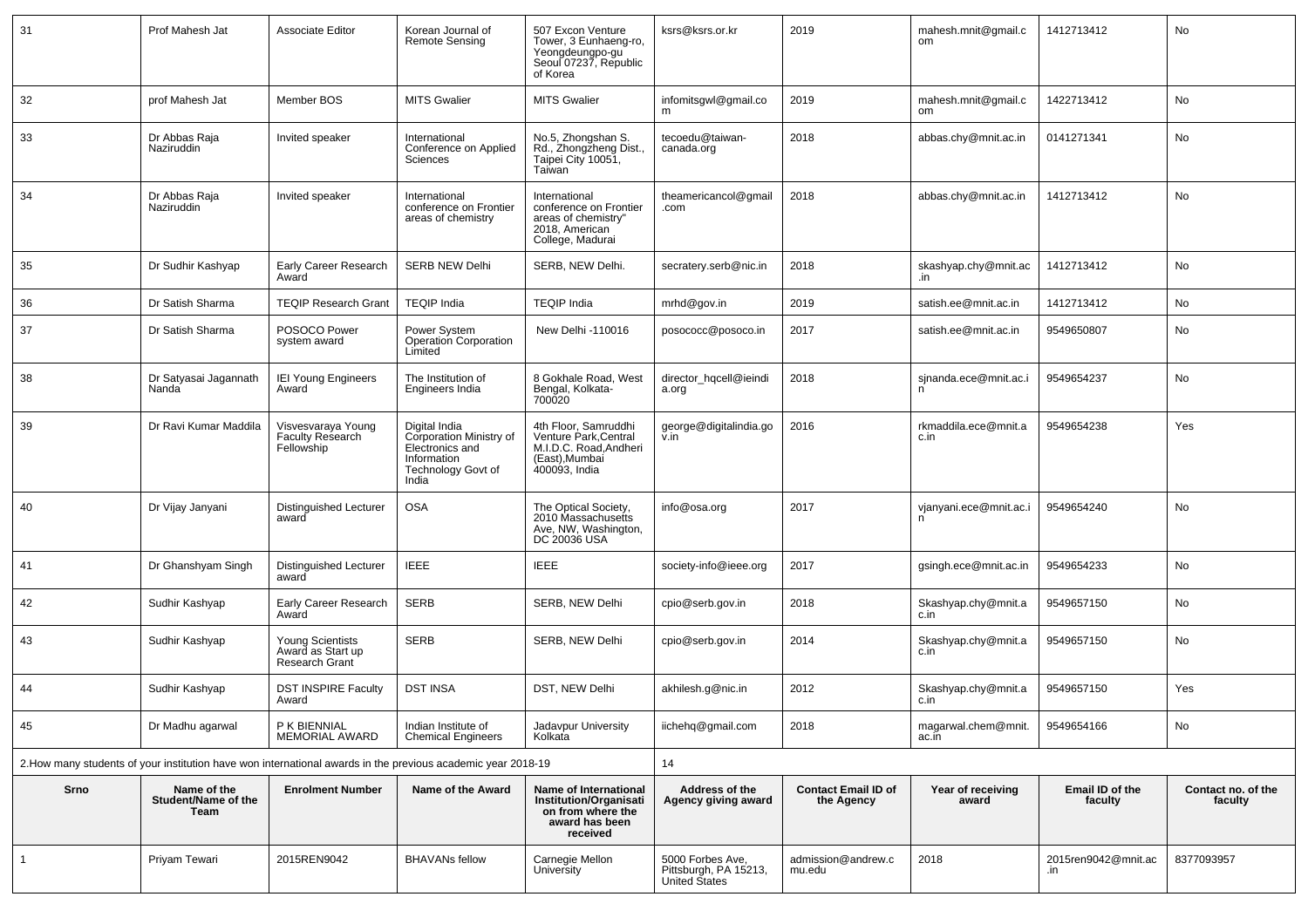| $\overline{2}$ | Ashish Kumar              | 2014REC9522 | <b>Officer Travel Grant</b>                                                              | SPIE The International<br>Society for Optics and<br>Photonics               | PO BOX 10,<br>Bellingham, WA<br>98225-6705, USA                                                                          | mega@spie.org                    | 2018 | 2014REC9522@mnit.a<br>c.in         | 9461230731 |
|----------------|---------------------------|-------------|------------------------------------------------------------------------------------------|-----------------------------------------------------------------------------|--------------------------------------------------------------------------------------------------------------------------|----------------------------------|------|------------------------------------|------------|
| $\mathbf{3}$   | <b>Bipin Kumar Saw</b>    | 2017REC9053 | <b>Officer Travel Grant</b>                                                              | SPIE The International<br>Society for Optics and<br>Photonics               | PO BOX 10,<br>Bellingham, WA<br>98225-6705, USA                                                                          | mega@spie.org                    | 2019 | bipin.ece@mnit.ac.in               | 9549650140 |
| $\overline{4}$ | Abhinav Bhatnagar         | 2015REC9501 | Young Scientist DST<br>Project                                                           | <b>DST</b>                                                                  | "Department of<br>Science & Technology,<br>Technology Bhavan,<br>New Mehrauli Road,,<br>New Delhi-110 016."              | dstsec@nic.in                    | 2019 | 2015REC9501@mnit.a<br>c.in         | 1412713334 |
| 5              | Mohit K Tiwari            | 2014RCY9059 | <b>CSIR SRF</b>                                                                          | <b>CSIR New Delhi</b>                                                       | Anusandhan Bhawan,<br>2, Rafi Marg, Sansad<br>Marg Area, New Delhi,<br>Delhi 110001                                      | usemr@csirhrdg.res.in            | 2018 | tiwari.mohitpharma22<br>@gmail.com | 8239357995 |
| 6              | Mohit K Tiwari            | 2014RCY9059 | <b>ICMR SRF</b>                                                                          | <b>ICMR New Delhi</b>                                                       | "V. Ramalingaswami<br>Bhawan, P.O. Box No.<br>4911 Ansari Nagar,<br>New Delhi - 110029,<br>India"                        | icmrhqds@sansad.nic.i<br>n       | 2018 | tiwari.mohitpharma22<br>@gmail.com | 8239357995 |
| $\overline{7}$ | Deepak Unune              | 2013RME9051 | Marie Curie Fellow                                                                       | University of Sheffield<br>UK                                               | "Research Support<br>Cluster, Material<br>Science and<br>Engineering,<br>University of Sheffield,<br>UK."                | lisa.cocking@sheffield.<br>ac.uk | 2019 | deepunune@gmail.co<br>m            | 8947965681 |
| 8              | Meenakshi Khandelwal      | 2016pes5121 | POSOCO Award                                                                             | POSOCO                                                                      | FITT IIT Delhi                                                                                                           | posoco2020@gmail.co<br>m         | 2018 | 2019pcv5145@mnit.ac<br>.in         | 6377690038 |
| 9              | Dr Rajesh Kumar           | 2014RPY9043 | Postdoctoral<br>Fellowship                                                               | Hiroshima University<br>Japan                                               | Graduate School of<br>Engineering,<br>Hiroshima University,<br>1-4-1 Kagamiyama,<br>Higashi-Hiroshima<br>739-8530, Japan | tichi@hiroshima-<br>u.ac.jp      | 2019 | 2014rpy9043@mnit.ac.<br>in         | 8769808188 |
| 10             | Dr Rini Singh             | MNITJRS125  | Postdoctoral<br>Fellowship                                                               | Hiroshima University<br>Japan                                               | Graduate School of<br>Engineering,<br>Hiroshima University,<br>1-4-1 Kagamiyama,<br>Higashi-Hiroshima<br>739-8530, Japan | tichi@hiroshima-<br>u.ac.jp      | 2019 | rinisingh.phy@mnit.ac.i<br>n       | 8097941910 |
| 11             | Dr Pooja Kumari           | 2015RPY9005 | Postdoctoral<br>Fellowship                                                               | University of<br>Birmingham UK                                              | University of<br>Birmingham School of<br>Chemistry Box 202<br>Birmingham, B15 2TT<br><b>UK</b>                           | M.M.Britton@bham.ac.<br>uk       | 2019 | 2015rpy9005@mnit.ac.               | 7073502426 |
| 12             | Ms Nisha Yadav            | 2018RPY9048 | Woman Scientist<br>Award                                                                 | <b>DST New Delhi</b>                                                        | Technology Bhawan,<br>New Meharauli Road,<br>New Delhi, India                                                            | vandana.singh@nic.in             | 2019 | 2018rpy9048@mnit.ac.<br>in         | 9313354380 |
| 13             | Ms Sanjeeda Bharti<br>Das | 2018RPY9055 | Athena Fellowship for<br>Young Female<br>Researchers in Asia<br><b>Pacific Countries</b> | <b>KEK High Energy</b><br><b>Accelerator Research</b><br>Organization Japan | 1-1 OHO, TSUKUBA-<br>SHI, IBARAKI-KEN<br>305-0801 JAPAN                                                                  | ryosuke.itoh@kek.jp              | 2019 | 2018rpy9055@mnit.ac.<br>in         | 6000858515 |
| 14             | Jharna Gupta              | 2013RCH9542 | R K Khanna Memorial<br>award                                                             | Oil Technologist s<br>Association if India                                  | HBTU Kanpur 208002                                                                                                       | info@otai.org                    | 2018 | onlinejharna@gmail.co<br>m         | 1412713498 |

**Accreditation**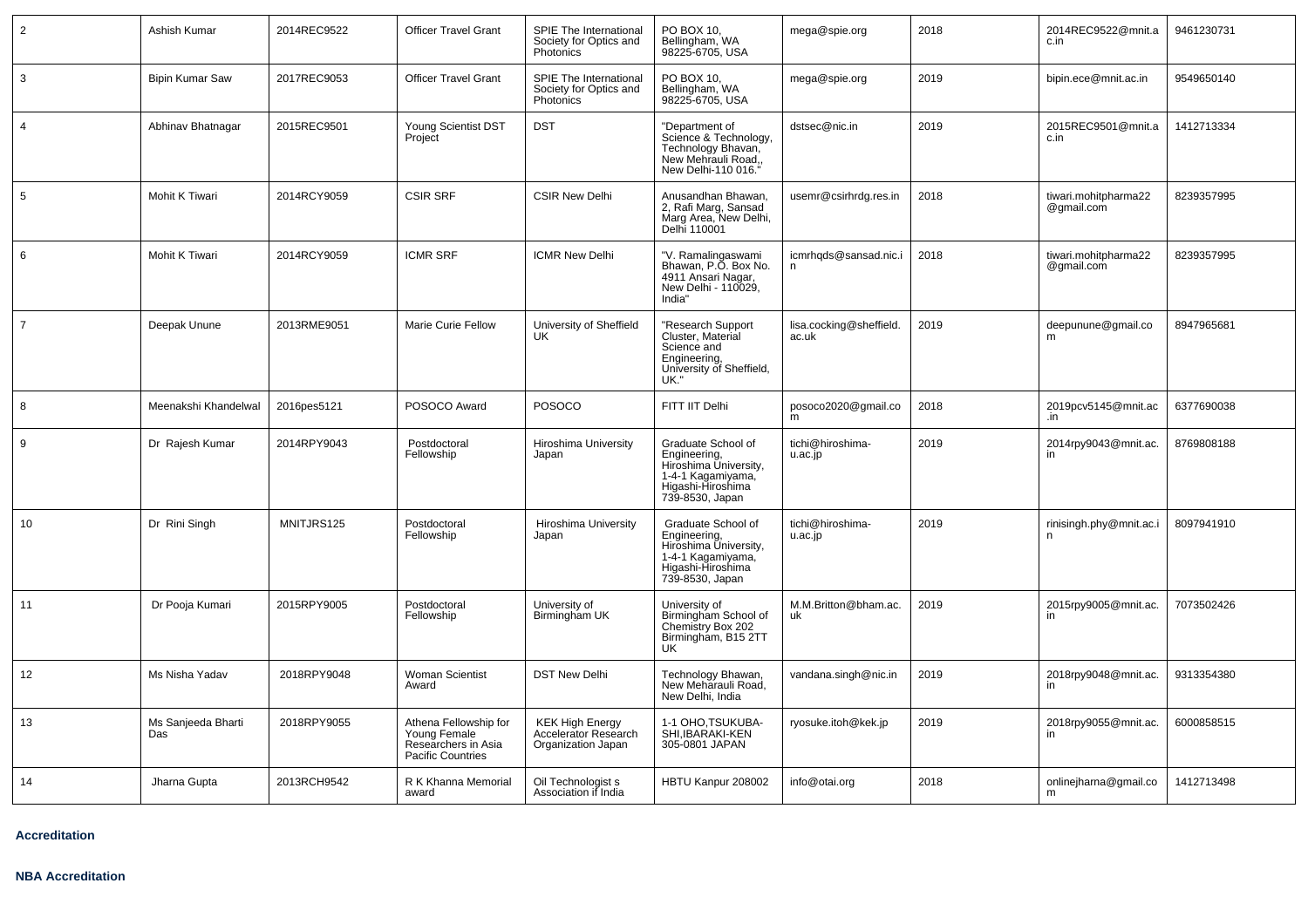| 1. Does your institute have a valid NBA Accreditation? |                                                                                            | <b>YES</b>                    |                             |  |  |  |  |
|--------------------------------------------------------|--------------------------------------------------------------------------------------------|-------------------------------|-----------------------------|--|--|--|--|
|                                                        | Total number of programs (whose two batches have passed out) in the institution/department | Number of programs accredited |                             |  |  |  |  |
| 11                                                     |                                                                                            | 11                            |                             |  |  |  |  |
| Name of the accredited program                         | Valid from                                                                                 | Valid upto                    | <b>Accreditation Status</b> |  |  |  |  |
| UG- Metallurgical and Materials Engineering            | 01-01-2016                                                                                 | 01-01-2021                    | Accredited for 5 years      |  |  |  |  |
| PG- Metallurgical and Materials Engineering            | 01-01-2016                                                                                 | 01-01-2021                    | Accredited for 5 years      |  |  |  |  |
| UG- Civil Engineering                                  | 01-07-2014                                                                                 | 01-07-2019                    | Accredited for 5 years      |  |  |  |  |
| UG- Mechanical Engineering                             | 01-07-2014                                                                                 | 01-07-2019                    | Accredited for 5 years      |  |  |  |  |
| PG- Environmental Engineering                          | 01-07-2014                                                                                 | 01-07-2019                    | Accredited for 5 years      |  |  |  |  |
| PG- Transportation Engineering                         | 01-07-2014                                                                                 | 01-07-2019                    | Accredited for 5 years      |  |  |  |  |
| PG- Structural Engineering                             | 01-07-2014                                                                                 | 01-07-2019                    | Accredited for 5 years      |  |  |  |  |
| UG- Chemical Engineering                               | 01-07-2015                                                                                 | 01-07-2017                    | Accredited for 2 years      |  |  |  |  |
| UG- Electrical Engineering                             | 01-07-2015                                                                                 | 01-07-2017                    | Accredited for 2 years      |  |  |  |  |
| PG- Chemical Engineering                               | 01-07-2015                                                                                 | 01-07-2017                    | Accredited for 2 years      |  |  |  |  |
| PG- Power System Engineering                           | 01-07-2015                                                                                 | 01-07-2017                    | Accredited for 2 years      |  |  |  |  |
|                                                        |                                                                                            |                               |                             |  |  |  |  |

## **Village Adoption**

| Have your institute adopted any village under Unnat Bharat Scheme? | <b>YES</b> |
|--------------------------------------------------------------------|------------|
|--------------------------------------------------------------------|------------|

# **Faculty Details**

| Srno           | Name                                   | Age | Designation            | Gender | Qualification | <b>Experience (In</b><br>Months) | <b>Is Associated</b><br><b>Last Year</b> | <b>Currently<br/>working with<br/>institution?</b> | <b>Joining Date</b> | <b>Leaving Date</b>      | <b>Association type</b> |
|----------------|----------------------------------------|-----|------------------------|--------|---------------|----------------------------------|------------------------------------------|----------------------------------------------------|---------------------|--------------------------|-------------------------|
|                | <b>SONI GUNJAN</b>                     | 38  | Assistant<br>Professor | Male   | Ph.D          | 122                              | Yes                                      | Yes                                                | 09-07-2012          | $\sim$                   | Regular                 |
| $\overline{2}$ | AHMED MUSHTA                           | 49  | Associate<br>Professor | Male   | Ph.D          | 258                              | Yes                                      | Yes                                                | 18-03-1999          | $\sim$                   | Regular                 |
| 3              | <b>ASHISH KUMAR</b><br><b>GHUNAWAT</b> | 36  | Assistant<br>Professor | Male   | Ph.D          | 146                              | Yes                                      | No                                                 | 09-07-2008          | 02-09-2019               | Regular                 |
| $\overline{4}$ | P R SONI                               | 65  | Professor              | Male   | Ph.D          | 492                              | Yes                                      | No                                                 | 28-02-1980          | 30-11-2018               | Regular                 |
| 5              | <b>MURARI LAL</b><br>MITTAL            | 52  | Professor              | Male   | Ph.D          | 348                              | Yes                                      | Yes                                                | 28-10-1992          | $\sim$                   | Regular                 |
| 6              | <b>MAZUMDAR</b><br>ARKA PROKASH        | 34  | Assistant<br>Professor | Male   | Ph.D          | 98                               | Yes                                      | Yes                                                | 30-07-2013          | $\sim$                   | Regular                 |
| $\overline{7}$ | <b>NAIN NEETA</b>                      | 49  | Associate<br>Professor | Female | Ph.D          | 300                              | Yes                                      | Yes                                                | 19-12-1996          | $\sim$                   | Regular                 |
| 8              | <b>KUMAR VINOD</b>                     | 38  | Assistant<br>Professor | Male   | Ph.D          | 110                              | Yes                                      | Yes                                                | 01-08-2012          | $\sim$                   | Regular                 |
| 9              | <b>HEMANT KUMAR</b><br>MEENA           | 37  | Assistant<br>Professor | Male   | Ph.D          | 96                               | Yes                                      | Yes                                                | 26-12-2012          | $\overline{\phantom{a}}$ | Regular                 |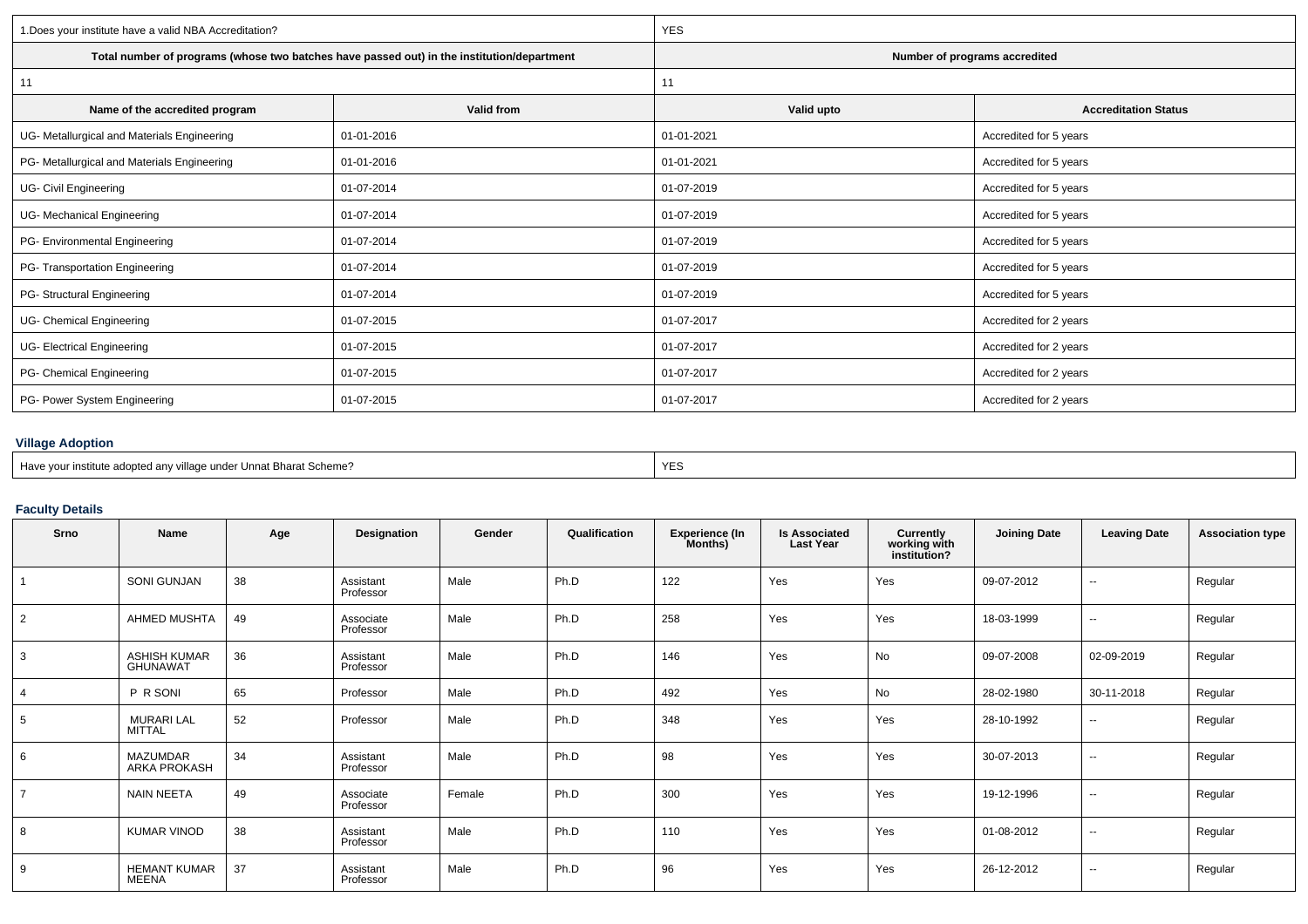| 10 | KHALEEQUR<br><b>REHMAN NIAZI</b>     | 54 | Professor              | Male   | Ph.D    | 264 | Yes | Yes | 16-03-1999 | $\overline{\phantom{a}}$ | Regular |
|----|--------------------------------------|----|------------------------|--------|---------|-----|-----|-----|------------|--------------------------|---------|
| 11 | KALPANA<br><b>PANDIT</b>             | 53 | Associate<br>Professor | Female | B. Arch | 360 | Yes | Yes | 02-02-1991 | $\overline{\phantom{a}}$ | Regular |
| 12 | <b>VISHNU KUMAR</b><br>SHARMA        | 64 | Associate<br>Professor | Male   | Ph.D    | 336 | Yes | Yes | 03-06-1993 | $\sim$                   | Regular |
| 13 | SHARMA<br>MONICA                     | 48 | Associate<br>Professor | Female | Ph.D    | 110 | Yes | Yes | 16-07-2012 | --                       | Regular |
| 14 | <b>UPADHYAYA</b><br><b>SUSHANT</b>   | 37 | Associate<br>Professor | Male   | Ph.D    | 162 | Yes | Yes | 12-03-2008 | $\overline{\phantom{a}}$ | Regular |
| 15 | <b>NAND KUMAR</b>                    | 50 | Associate<br>Professor | Male   | Ph.D    | 271 | Yes | Yes | 04-03-1999 | $\overline{\phantom{a}}$ | Regular |
| 16 | <b>MANOJ FOZDAR</b>                  | 53 | Professor              | Male   | Ph.D    | 264 | Yes | Yes | 29-04-1999 | $\overline{\phantom{a}}$ | Regular |
| 17 | <b>MAHESH</b><br><b>KUMAR JAT</b>    | 46 | Associate<br>Professor | Male   | Ph.D    | 264 | Yes | Yes | 06-03-1999 | --                       | Regular |
| 18 | <b>JOSHI AMIT</b><br><b>MAHESH</b>   | 35 | Assistant<br>Professor | Male   | Ph.D    | 99  | Yes | Yes | 01-07-2013 | $\overline{\phantom{a}}$ | Regular |
| 19 | <b>GUPTA NIKHIL</b>                  | 54 | Associate<br>Professor | Male   | Ph.D    | 348 | Yes | Yes | 03-10-1992 | $\overline{\phantom{a}}$ | Regular |
| 20 | SAHARAN<br>VIRENDRA<br>KUAMR         | 34 | Assistant<br>Professor | Male   | Ph.D    | 99  | Yes | Yes | 01-07-2013 | $\overline{\phantom{a}}$ | Regular |
| 21 | KRISHNA KUMAR                        | 35 | Assistant<br>Professor | Male   | M.Tech  | 98  | Yes | Yes | 31-07-2013 | $\overline{\phantom{a}}$ | Regular |
| 22 | <b>MP POONIA</b>                     | 60 | Professor              | Male   | Ph.D    | 264 | Yes | Yes | 15-03-1999 | $\overline{\phantom{a}}$ | Regular |
| 23 | KANUPRIYA<br><b>SACHDEV</b>          | 52 | Professor              | Female | Ph.D    | 312 | Yes | Yes | 18-05-1995 | $\overline{\phantom{a}}$ | Regular |
| 24 | <b>JAIN MUKESH</b>                   | 52 | Assistant<br>Professor | Male   | Ph.D    | 353 | Yes | Yes | 03-04-1992 | $\overline{\phantom{a}}$ | Regular |
| 25 | KUMAR U K<br>ARUN                    | 42 | Assistant<br>Professor | Male   | Ph.D    | 99  | Yes | Yes | 17-06-2013 | $\overline{\phantom{a}}$ | Regular |
| 26 | ANOJ MEENA                           | 31 | Assistant<br>Professor | Female | Ph.D    | 98  | Yes | Yes | 05-07-2012 | $\overline{\phantom{a}}$ | Regular |
| 27 | <b>GUNWANT</b><br><b>SHARMA</b>      | 58 | Professor              | Male   | Ph.D    | 408 | Yes | Yes | 26-03-1987 | $\overline{\phantom{a}}$ | Regular |
| 28 | <b>JINENDRA</b><br><b>KUMAR JAIN</b> | 58 | Associate<br>Professor | Male   | Ph.D    | 348 | Yes | Yes | 29-02-1992 | $\overline{\phantom{a}}$ | Regular |
| 29 | <b>VIJAY LAXMI</b>                   | 50 | Professor              | Female | Ph.D    | 312 | Yes | Yes | 14-08-1995 | ۰.                       | Regular |
| 30 | TRIPATHI<br>MEENAKSHI                | 37 | Associate<br>Professor | Female | Ph.D    | 162 | Yes | Yes | 05-03-2008 | $\sim$                   | Regular |
| 31 | SONKAR SUMIT<br><b>KUMAR</b>         | 35 | Assistant<br>Professor | Male   | Ph.D    | 98  | Yes | Yes | 24-07-2013 | $\sim$                   | Regular |
| 32 | <b>CHITRAKANT</b>                    | 34 | Assistant<br>Professor | Male   | Ph.D    | 65  | No  | Yes | 06-05-2016 | $\sim$                   | Regular |
| 33 | G S<br>DANGAYACH                     | 59 | Professor              | Male   | Ph.D    | 396 | Yes | Yes | 30-01-1988 | $\overline{\phantom{a}}$ | Regular |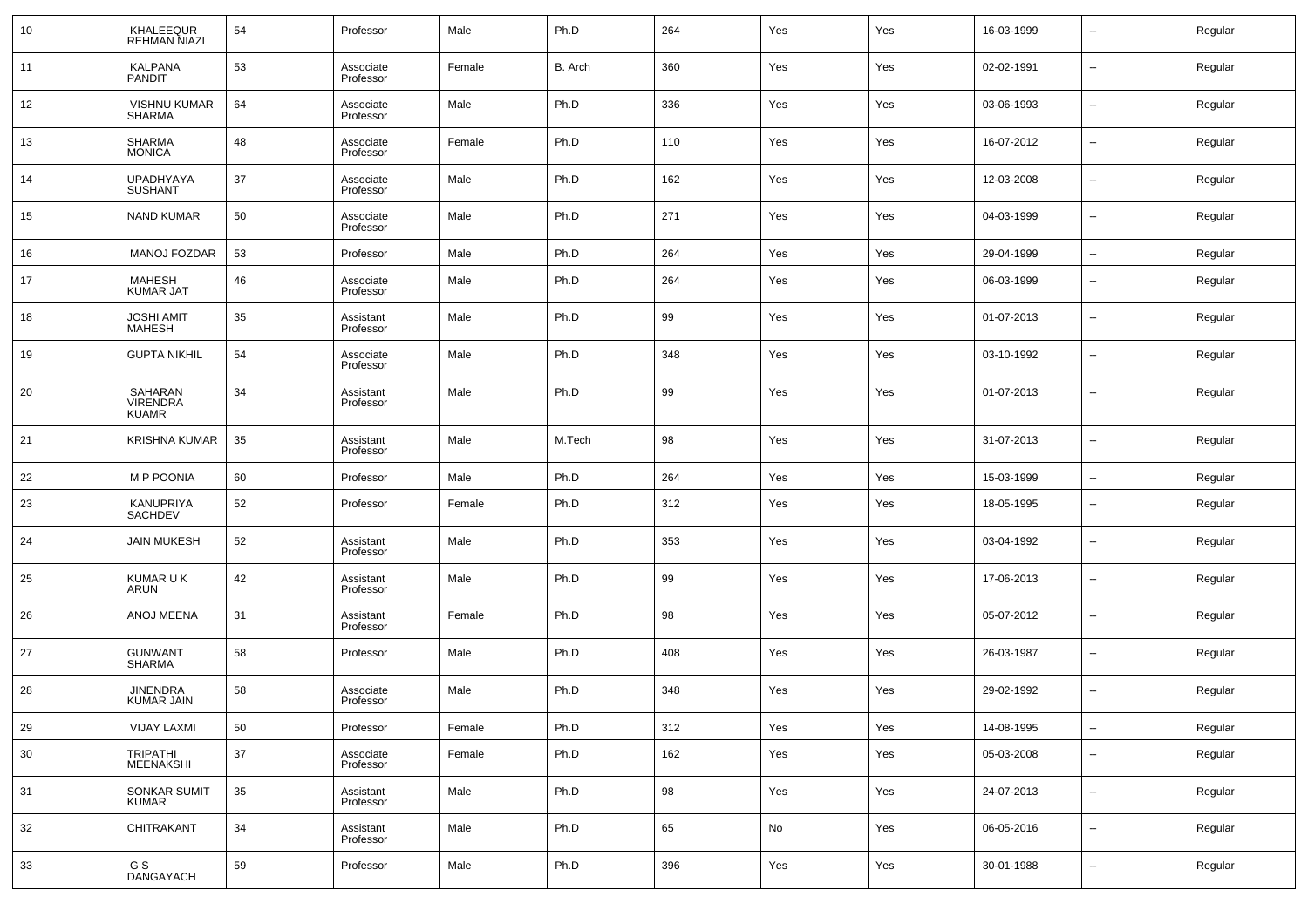| 34 | <b>HARPAL TIWARI</b>                | 60 | Professor              | Male   | Ph.D   | 420 | Yes | Yes | 15-09-1986 | $\sim$                   | Regular |
|----|-------------------------------------|----|------------------------|--------|--------|-----|-----|-----|------------|--------------------------|---------|
| 35 | VATSALA<br><b>MATHUR</b>            | 60 | Associate<br>Professor | Female | Ph.D   | 384 | Yes | Yes | 28-10-1989 | --                       | Regular |
| 36 | MITTAL NAMITA                       | 52 | Assistant<br>Professor | Female | Ph.D   | 313 | Yes | Yes | 12-08-1995 | ш.                       | Regular |
| 37 | <b>AGRAWAL VINAY</b>                | 45 | Associate<br>Professor | Male   | Ph.D   | 278 | Yes | Yes | 01-08-1998 | ш.                       | Regular |
| 38 | SATYENDRA<br>PRASAD<br>CHAURASIA    | 56 | Professor              | Male   | Ph.D   | 264 | Yes | Yes | 22-04-1999 | --                       | Regular |
| 39 | <b>RAJESH KUMAR</b>                 | 47 | Professor              | Male   | Ph.D   | 312 | Yes | Yes | 12-12-1995 | $\overline{\phantom{a}}$ | Regular |
| 40 | <b>VIPIN KUMAR</b><br>JAIN          | 62 | Associate<br>Professor | Male   | M.E.   | 444 | Yes | Yes | 15-12-1984 | $\sim$                   | Regular |
| 41 | <b>DOHARE</b><br>RAJEEV KUMAR       | 40 | Associate<br>Professor | Male   | Ph.D   | 162 | Yes | Yes | 18-03-2008 | ш.                       | Regular |
| 42 | <b>BIMAN</b><br><b>BANDYOPADHYA</b> | 38 | Associate<br>Professor | Male   | Ph.D   | 76  | Yes | Yes | 01-06-2015 | --                       | Regular |
| 43 | POOJA NIGAM                         | 33 | Assistant<br>Professor | Female | Ph.D   | 99  | Yes | Yes | 25-06-2013 | $\overline{\phantom{a}}$ | Regular |
| 44 | RAM AVATAR<br><b>GUPTA</b>          | 62 | Professor              | Male   | Ph.D   | 372 | Yes | Yes | 22-11-1990 | $\overline{\phantom{a}}$ | Regular |
| 45 | PRABHAT<br><b>PANDIT</b>            | 57 | Associate<br>Professor | Male   | Ph.D   | 384 | Yes | Yes | 31-01-1989 | $\sim$                   | Regular |
| 46 | <b>DEEPAK VERMA</b>                 | 40 | Assistant<br>Professor | Male   | Ph.D   | 99  | Yes | Yes | 28-06-2013 | $\overline{\phantom{a}}$ | Regular |
| 47 | <b>MANJU SINGH</b>                  | 58 | Professor              | Female | Ph.D   | 394 | Yes | Yes | 01-06-2018 | $\overline{\phantom{a}}$ | Regular |
| 48 | <b>BHATT PREETI</b>                 | 49 | Associate<br>Professor | Female | Ph.D   | 150 | Yes | Yes | 05-03-2008 | $\sim$                   | Regular |
| 49 | KAMLENDRA<br><b>AWASTHI</b>         | 36 | Assistant<br>Professor | Male   | Ph.D   | 77  | Yes | Yes | 13-05-2015 | $\sim$                   | Regular |
| 50 | NIRUTI GUPTA                        | 35 | Assistant<br>Professor | Female | M.Plan | 99  | Yes | Yes | 24-06-2013 | $\sim$                   | Regular |
| 51 | S L SONI                            | 61 | Professor              | Male   | Ph.D   | 482 | Yes | Yes | 04-11-1981 | $\sim$                   | Regular |
| 52 | <b>RAJESH GUPTA</b>                 | 48 | Professor              | Male   | Ph.D   | 300 | Yes | Yes | 07-12-1996 | --                       | Regular |
| 53 | <b>AJAYA KUMAR</b><br>PRADHAN       | 35 | Assistant<br>Professor | Male   | Ph.D   | 78  | Yes | Yes | 28-04-2015 | --                       | Regular |
| 54 | SINGHAL RAHUL                       | 37 | Assistant<br>Professor | Male   | Ph.D   | 110 | Yes | Yes | 30-07-2012 | $\overline{\phantom{a}}$ | Regular |
| 55 | PRADEEP<br><b>KUMAR</b>             | 36 | Assistant<br>Professor | Male   | Ph.D   | 77  | Yes | Yes | 06-01-2015 | $\sim$                   | Regular |
| 56 | NISCHAL JAIN                        | 47 | Assistant<br>Professor | Male   | M.Plan | 271 | Yes | Yes | 04-03-1999 | $\overline{\phantom{a}}$ | Regular |
| 57 | R P YADAV                           | 56 | Professor              | Male   | Ph.D   | 408 | Yes | Yes | 21-11-1987 | $\overline{\phantom{a}}$ | Regular |
| 58 | <b>NIRUPAM</b><br><b>ROHATGI</b>    | 58 | Associate<br>Professor | Male   | Ph.D   | 348 | Yes | Yes | 29-08-1992 | --                       | Regular |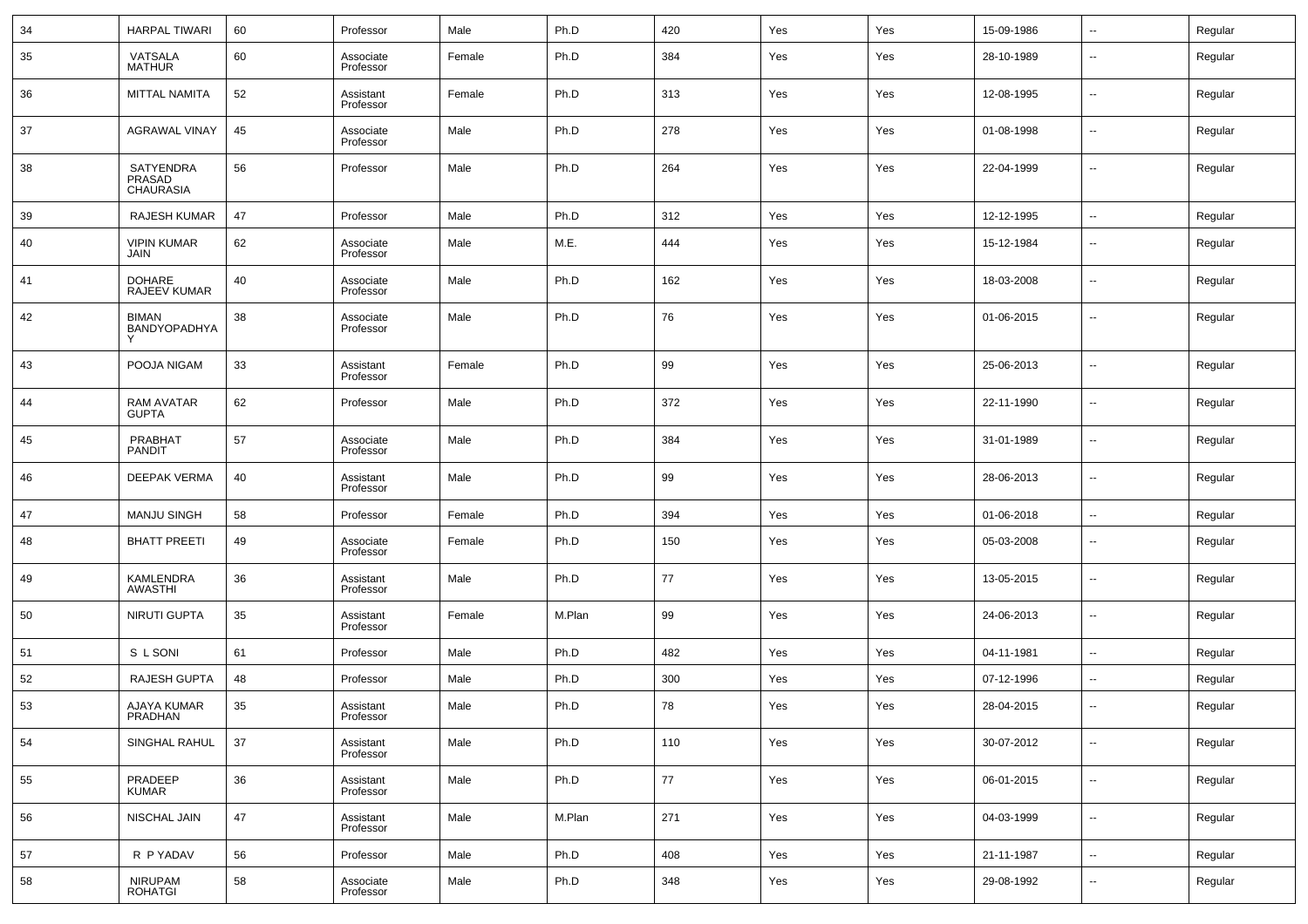| 59 | <b>ASHWANI</b><br><b>KUMAR</b>     | 36 | Assistant<br>Professor | Male   | Ph.D    | 99           | Yes | Yes | 28-06-2013 | $\overline{\phantom{a}}$ | Regular |
|----|------------------------------------|----|------------------------|--------|---------|--------------|-----|-----|------------|--------------------------|---------|
| 60 | RAMANA P V                         | 43 | Assistant<br>Professor | Male   | Ph.D    | 111          | Yes | Yes | 27-06-2012 | $\overline{\phantom{a}}$ | Regular |
| 61 | <b>KAPIL PAREEK</b>                | 34 | Assistant<br>Professor | Male   | Ph.D    | 75           | Yes | Yes | 03-07-2015 | $\sim$                   | Regular |
| 62 | RAMESH BABU<br><b>BATTULA</b>      | 40 | Assistant<br>Professor | Male   | M.Tech  | 111          | Yes | Yes | 05-07-2012 | $\overline{\phantom{a}}$ | Regular |
| 63 | RAVINDRA<br><b>NAGAR</b>           | 59 | Professor              | Male   | Ph.D    | 444          | Yes | Yes | 03-12-1984 | $\overline{\phantom{a}}$ | Regular |
| 64 | <b>RAGINI GUPTA</b>                | 57 | Professor              | Female | Ph.D    | 372          | Yes | Yes | 31-01-1990 | $\overline{\phantom{a}}$ | Regular |
| 65 | <b>AMARTYA</b><br><b>CHOWDHURY</b> | 41 | Assistant<br>Professor | Male   | Ph.D    | 80           | Yes | Yes | 27-04-2015 | $\overline{\phantom{a}}$ | Regular |
| 66 | <b>JOSHI RAJ</b><br><b>KUMAR</b>   | 41 | Assistant<br>Professor | Male   | Ph.D    | 110          | Yes | Yes | 20-07-2012 | $\overline{\phantom{a}}$ | Regular |
| 67 | <b>VARUN JINDAL</b>                | 32 | Assistant<br>Professor | Male   | Ph.D    | 76           | Yes | Yes | 01-06-2015 | $\overline{\phantom{a}}$ | Regular |
| 68 | <b>NANNY TRIPATHI</b>              | 58 | Associate<br>Professor | Female | M. Phil | 372          | Yes | Yes | 20-02-1990 | $\overline{\phantom{a}}$ | Regular |
| 69 | <b>RAKESH JAIN</b>                 | 54 | Professor              | Male   | Ph.D    | 408          | Yes | Yes | 09-12-1987 | $\overline{\phantom{a}}$ | Regular |
| 70 | NUPUR TANDON                       | 52 | Professor              | Female | Ph.D    | 312          | Yes | Yes | 30-11-1995 | $\overline{\phantom{a}}$ | Regular |
| 71 | C PERIASAMY                        | 42 | Assistant<br>Professor | Male   | Ph.D    | 109          | Yes | Yes | 07-08-2012 | --                       | Regular |
| 72 | <b>KALLA PAWAN</b>                 | 45 | Associate<br>Professor | Male   | Ph.D    | 270          | Yes | Yes | 04-03-1999 | --                       | Regular |
| 73 | VIJAY<br>NAVARATNA<br>NADAKUDURU   | 40 | Assistant<br>Professor | Male   | Ph.D    | 78           | Yes | Yes | 30-04-2015 | --                       | Regular |
| 74 | MEENU<br>VARSHNEY                  | 55 | Associate<br>Professor | Female | B. Arch | 336          | Yes | Yes | 02-07-1993 | $\ddotsc$                | Regular |
| 75 | <b>MANOJ SINGH</b><br><b>GAUR</b>  | 53 | Professor              | Male   | Ph.D    | 372          | Yes | Yes | 23-08-1990 | $\overline{\phantom{a}}$ | Regular |
| 76 | <b>MOHAMMED</b><br><b>SALIM</b>    | 58 | Associate<br>Professor | Male   | Ph.D    | 444          | Yes | Yes | 17-11-1984 | $\overline{\phantom{a}}$ | Regular |
| 77 | SWARNKAR ANIL                      | 47 | Associate<br>Professor | Male   | Ph.D    | 271          | Yes | Yes | 04-03-1999 | $\overline{\phantom{a}}$ | Regular |
| 78 | KAUL NIVEDITA                      | 45 | Associate<br>Professor | Female | Ph.D    | 270          | Yes | Yes | 08-03-1999 | $\overline{\phantom{a}}$ | Regular |
| 79 | M K BANERJEE                       | 68 | Other                  | Male   | Ph.D    | $\mathbf{1}$ | Yes | No  | 29-04-2011 | 30-04-2011               | Regular |
| 80 | <b>MUKESH KUMAR</b><br>SHAH        | 53 | Assistant<br>Professor | Male   | M.Tech  | 370          | Yes | Yes | 01-11-1990 | $\sim$                   | Regular |
| 81 | <b>MAHESH</b><br>CHANDRA GOVIL     | 55 | Professor              | Male   | Ph.D    | 420          | Yes | Yes | 08-09-1986 | $\sim$                   | Regular |
| 82 | MAHENDER<br>CHOUDHARY              | 43 | Professor              | Male   | Ph.D    | 264          | Yes | Yes | 04-03-1999 | $\overline{\phantom{a}}$ | Regular |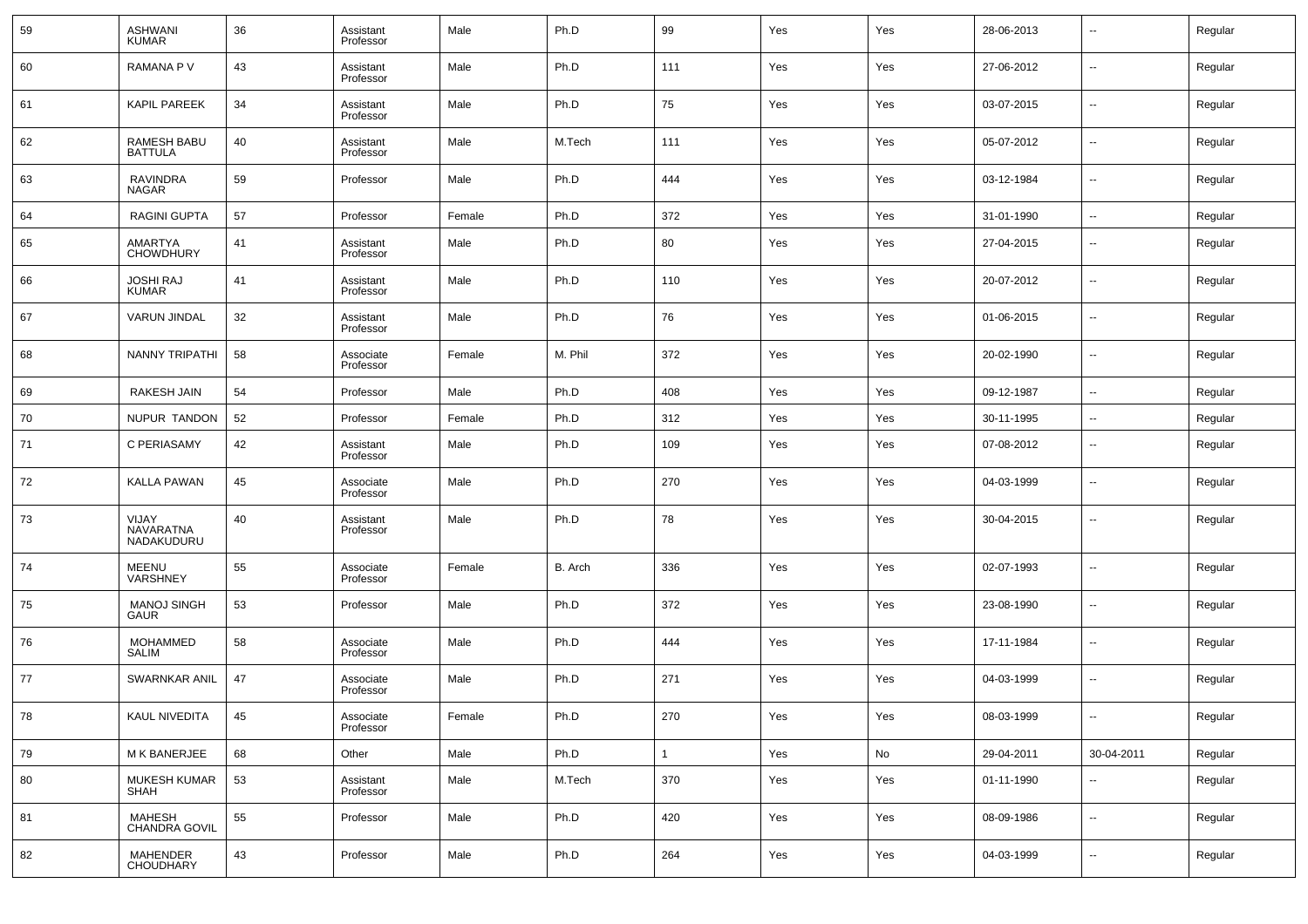| 83  | <b>SINGH AMIT</b><br>KUMAR           | 39 | Assistant<br>Professor | Male   | Ph.D    | 111 | Yes | Yes | 16-07-2012 | $\overline{\phantom{a}}$ | Regular |
|-----|--------------------------------------|----|------------------------|--------|---------|-----|-----|-----|------------|--------------------------|---------|
| 84  | <b>JAIN PRERNA</b>                   | 44 | Associate<br>Professor | Female | Ph.D    | 270 | Yes | Yes | 15-03-1999 | $\sim$                   | Regular |
| 85  | AWADHESH<br>KUMAR<br>BHARDWAJ        | 56 | Professor              | Male   | Ph.D    | 105 | Yes | No  | 30-03-1999 | 13-09-2018               | Regular |
| 86  | <b>G D AGARWAL</b>                   | 53 | Professor              | Male   | Ph.D    | 348 | Yes | Yes | 31-07-1992 | $\sim$                   | Regular |
| 87  | <b>SUSHANTA</b><br>KUMAR JANA        | 59 | Professor              | Male   | Ph.D    | 360 | Yes | Yes | 07-11-1991 | $\sim$                   | Regular |
| 88  | <b>SHARMA DIPTI</b>                  | 51 | Associate<br>Professor | Female | Ph.D    | 162 | Yes | Yes | 04-03-2008 | --                       | Regular |
| 89  | <b>CHAUDHARY</b><br><b>SANTOSH</b>   | 51 | Assistant<br>Professor | Female | Ph.D    | 270 | Yes | Yes | 05-03-1999 | $\sim$                   | Regular |
| 90  | SUBBARAMAIAH                         | 33 | Assistant<br>Professor | Male   | Ph.D    | 78  | Yes | Yes | 20-04-2015 | $\sim$                   | Regular |
| 91  | A K VYAS                             | 57 | Professor              | Male   | Ph.D    | 432 | Yes | Yes | 16-11-1985 | $\overline{\phantom{a}}$ | Regular |
| 92  | <b>UPENDRA</b><br>PANDEL             | 58 | Professor              | Male   | Ph.D    | 336 | Yes | Yes | 03-06-1993 | --                       | Regular |
| 93  | S D BHARTI                           | 51 | Professor              | Male   | Ph.D    | 348 | Yes | Yes | 03-04-1992 | $\sim$                   | Regular |
| 94  | RAJEEV SHRINGI                       | 56 | Professor              | Male   | B. Arch | 408 | Yes | Yes | 02-09-1987 | $\overline{\phantom{a}}$ | Regular |
| 95  | RAJEEV<br>AGRAWAL                    | 43 | Associate<br>Professor | Male   | Ph.D    | 224 | Yes | Yes | 28-06-2018 | --                       | Regular |
| 96  | <b>BHAKAR ROHIT</b>                  | 43 | Associate<br>Professor | Male   | Ph.D    | 270 | Yes | Yes | 11-03-1999 | --                       | Regular |
| 97  | <b>RAM NIWAS</b><br><b>SHARMA</b>    | 56 | Associate<br>Professor | Male   | M.Plan  | 360 | Yes | Yes | 08-05-1983 | --                       | Regular |
| 98  | SHIV OM MEENA                        | 33 | Assistant<br>Professor | Male   | M.Tech  | 112 | Yes | Yes | 22-05-2012 | --                       | Regular |
| 99  | <b>AMIT</b><br><b>PANCHARIYA</b>     | 59 | Associate<br>Professor | Male   | M.Tech  | 456 | Yes | Yes | 30-11-1983 | --                       | Regular |
| 100 | <b>SURESH KUMAR</b><br><b>TIWARI</b> | 53 | Professor              | Male   | Ph.D    | 300 | Yes | Yes | 06-11-1996 | --                       | Regular |
| 101 | <b>KUMAR DINESH</b>                  | 43 | Associate<br>Professor | Male   | Ph.D    | 110 | Yes | Yes | 01-08-2012 | --                       | Regular |
| 102 | <b>SHRIVASTAVA</b><br>SANDEEP        | 41 | Assistant<br>Professor | Male   | Ph.D    | 108 | Yes | Yes | 05-10-2012 | --                       | Regular |
| 103 | VIVEKANAND                           | 39 | Assistant<br>Professor | Male   | Ph.D    | 78  | Yes | Yes | 13-04-2015 | $\overline{\phantom{a}}$ | Regular |
| 104 | ARUN KUMAR<br>VERMA                  | 36 | Assistant<br>Professor | Male   | Ph.D    | 63  | No  | Yes | 18-07-2016 | $\sim$                   | Regular |
| 105 | SUDHIR KUMAR                         | 51 | Professor              | Male   | Ph.D    | 372 | Yes | Yes | 09-07-1990 | $\overline{\phantom{a}}$ | Regular |
| 106 | RAJIVE TIWARI                        | 46 | Professor              | Male   | Ph.D    | 312 | Yes | Yes | 12-12-1995 | $\sim$                   | Regular |
| 107 | NEELI<br>SATYANARAYAN<br>A           | 41 | Assistant<br>Professor | Male   | Ph.D    | 78  | Yes | Yes | 29-04-2015 | $\sim$                   | Regular |
|     |                                      |    |                        |        |         |     |     |     |            |                          |         |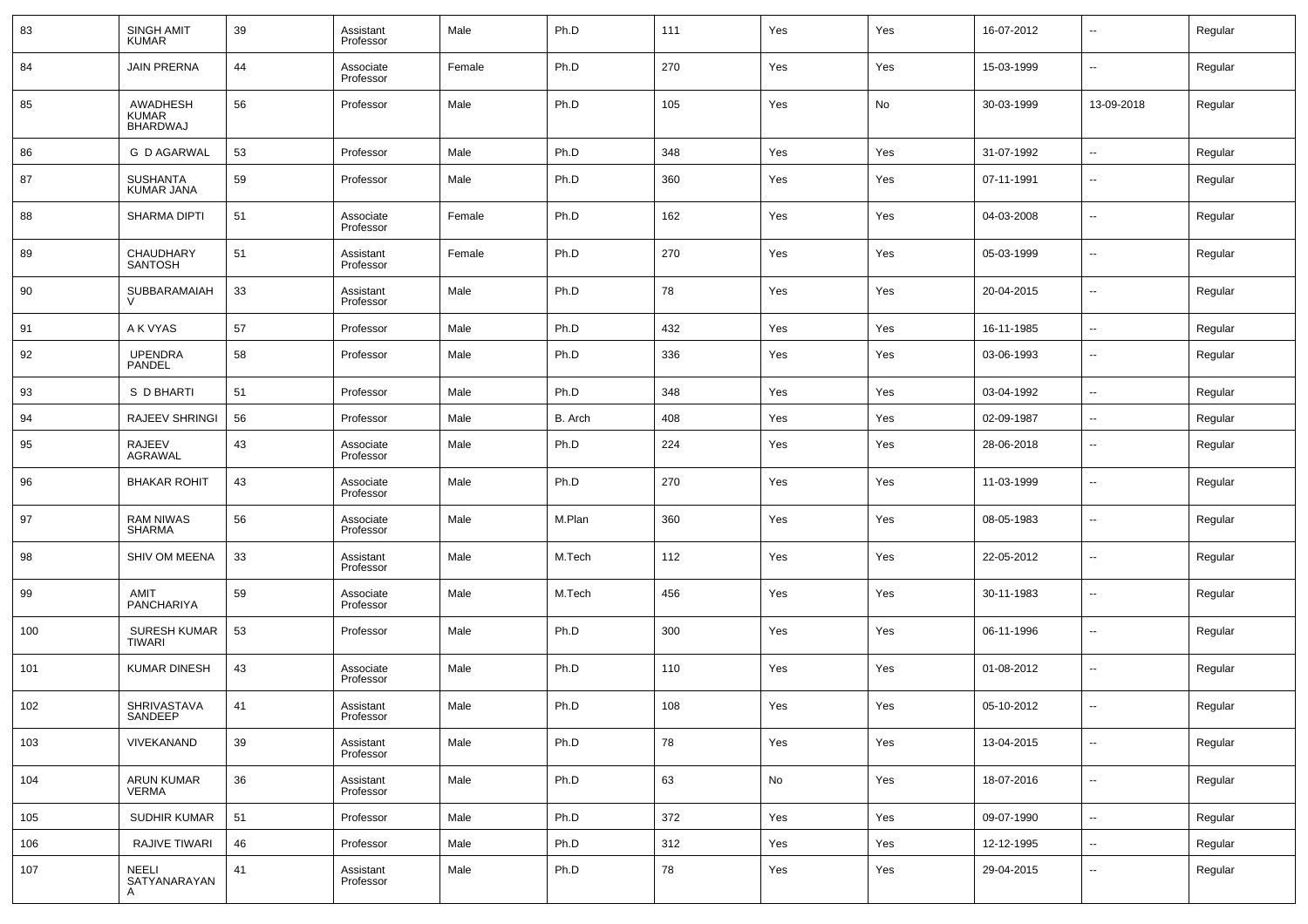| 108 | <b>MADDILA RAVI</b><br><b>KUMAR</b>                 | 40 | Assistant<br>Professor | Male   | Ph.D    | 99  | Yes | Yes | 01-07-2013 | --                       | Regular |
|-----|-----------------------------------------------------|----|------------------------|--------|---------|-----|-----|-----|------------|--------------------------|---------|
| 109 | KAVITA LALWANI                                      | 38 | Assistant<br>Professor | Female | Ph.D    | 73  | Yes | Yes | 27-08-2015 | --                       | Regular |
| 110 | AKHILENDRA<br><b>BHUSHAN</b><br><b>GUPTA</b>        | 57 | Professor              | Male   | Ph.D    | 444 | Yes | Yes | 17-11-1984 | --                       | Regular |
| 111 | Y P MATHUR                                          | 59 | Professor              | Male   | Ph.D    | 456 | Yes | Yes | 28-10-1983 | ÷.                       | Regular |
| 112 | SANJEEV<br><b>AGRAWAL</b>                           | 58 | Associate<br>Professor | Male   | M.Tech  | 444 | Yes | Yes | 21-02-1984 | --                       | Regular |
| 113 | <b>SAXENA DIPTI</b>                                 | 42 | Associate<br>Professor | Female | Ph.D    | 98  | Yes | Yes | 19-06-2013 | н.                       | Regular |
| 114 | <b>BHATTER</b><br>SANJAY                            | 49 | Assistant<br>Professor | Male   | Ph.D    | 270 | Yes | Yes | 18-03-1999 | --                       | Regular |
| 115 | <b>TARUN VARMA</b>                                  | 52 | Associate<br>Professor | Male   | M.E.    | 348 | Yes | Yes | 01-07-1992 | --                       | Regular |
| 116 | <b>ANIL KUMAR</b><br>BHARGAVA                       | 65 | Professor              | Male   | Ph.D    | 480 | Yes | No  | 02-05-1981 | 31-01-2019               | Regular |
| 117 | RAMESH C SONI                                       | 60 | Associate<br>Professor | Male   | Ph.D    | 372 | Yes | Yes | 01-02-1990 | --                       | Regular |
| 118 | <b>ALOK RANJAN</b>                                  | 61 | Professor              | Male   | B. Arch | 348 | Yes | Yes | 30-01-1992 | $\sim$                   | Regular |
| 119 | <b>SHARMA RITU</b>                                  | 50 | Associate<br>Professor | Female | Ph.D    | 270 | Yes | Yes | 04-03-1999 | --                       | Regular |
| 120 | <b>RAKESH</b><br><b>BAIRATHI</b>                    | 55 | Associate<br>Professor | Male   | B.E     | 408 | Yes | Yes | 16-02-1987 | --                       | Regular |
| 121 | <b>RITU AGARWAL</b>                                 | 39 | Assistant<br>Professor | Female | Ph.D    | 99  | Yes | Yes | 12-06-2013 | --                       | Regular |
| 122 | ROHIT GOYAL                                         | 57 | Professor              | Male   | Ph.D    | 432 | Yes | Yes | 16-12-1985 | --                       | Regular |
| 123 | RAJ KUMAR<br><b>VYAS</b>                            | 54 | Professor              | Male   | Ph.D    | 264 | Yes | Yes | 29-04-1999 | $\overline{\phantom{a}}$ | Regular |
| 124 | VINOD SAHAI<br><b>PAREEK</b>                        | 60 | Associate<br>Professor | Male   | M.E.    | 380 | Yes | Yes | 17-11-1984 | $\overline{\phantom{a}}$ | Regular |
| 125 | <b>DUCHANIYA</b><br><b>RAJENDRA</b><br><b>KUMAR</b> | 44 | Associate<br>Professor | Male   | Ph.D    | 162 | Yes | Yes | 10-03-2008 | $\overline{a}$           | Regular |
| 126 | <b>DIPALOY DATTA</b>                                | 37 | Assistant<br>Professor | Male   | Ph.D    | 76  | Yes | Yes | 02-06-2015 | --                       | Regular |
| 127 | <b>NIKITA</b><br><b>JHANJARIYA</b>                  | 59 | Associate<br>Professor | Female | M.E.    | 444 | Yes | Yes | 01-02-1984 | --                       | Regular |
| 128 | <b>RASHMI JAIN</b>                                  | 65 | Professor              | Female | Ph.D    | 324 | Yes | No  | 09-11-1994 | 31-01-2019               | Regular |
| 129 | PRAVEEN<br><b>AGARWAL</b>                           | 53 | Associate<br>Professor | Male   | M.Tech  | 264 | Yes | Yes | 26-02-1999 | −−                       | Regular |
| 130 | <b>DINESH</b><br><b>GOPALANI</b>                    | 46 | Associate<br>Professor | Male   | Ph.D    | 270 | Yes | Yes | 20-03-1999 | ÷.                       | Regular |
| 131 | CHAUDHARY<br>SANDEEP                                | 42 | Assistant<br>Professor | Male   | Ph.D    | 108 | Yes | Yes | 03-10-2012 | $\sim$                   | Regular |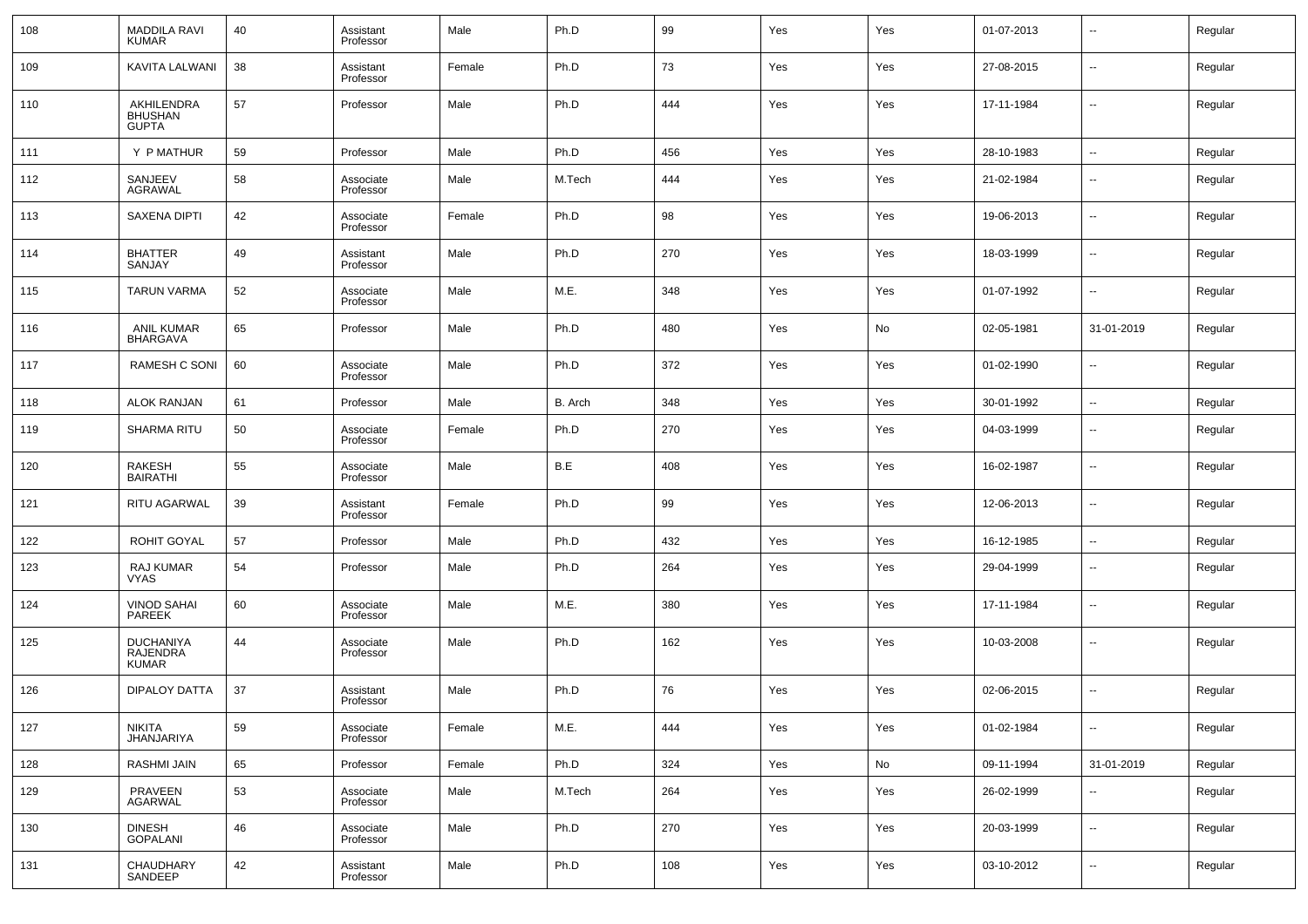| 132 | RINA SURANA                           | 57     | Associate<br>Professor | Female | M.Plan | 348 | Yes | Yes | 03-09-1992 | --                       | Regular |
|-----|---------------------------------------|--------|------------------------|--------|--------|-----|-----|-----|------------|--------------------------|---------|
| 133 | KAMALESH<br><b>KUMAR SHARMA</b>       | 50     | Professor              | Male   | Ph.D   | 228 | Yes | Yes | 01-11-1990 | --                       | Regular |
| 134 | KAILASH SINGH                         | 50     | Professor              | Male   | Ph.D   | 300 | Yes | Yes | 21-11-1996 | $\overline{\phantom{a}}$ | Regular |
| 135 | <b>VIKAS GUPTA</b>                    | 61     | Professor              | Male   | Ph.D   | 432 | Yes | Yes | 30-12-1985 | $\sim$                   | Regular |
| 136 | VASHISHTHA<br><b>MANISH</b>           | 44     | Associate<br>Professor | Male   | Ph.D   | 270 | Yes | Yes | 06-03-1999 | --                       | Regular |
| 137 | KHANDELWAL<br><b>SUMIT</b>            | 42     | Associate<br>Professor | Male   | Ph.D   | 237 | Yes | Yes | 13-03-1999 | --                       | Regular |
| 138 | <b>DIVESH KUMAR</b>                   | 32     | Assistant<br>Professor | Male   | Ph.D   | 65  | No  | Yes | 06-05-2016 | $\overline{\phantom{a}}$ | Regular |
| 139 | <b>DILIP SHARMA</b>                   | 53     | Professor              | Male   | Ph.D   | 348 | Yes | Yes | 01-09-1992 | $\overline{\phantom{a}}$ | Regular |
| 140 | <b>ASHOK KUMAR</b><br>AGRAWAL         | 58     | Associate<br>Professor | Male   | M.Tech | 372 | Yes | Yes | 10-10-1990 | --                       | Regular |
| 141 | URMILA BRIGHU                         | 51     | Professor              | Female | Ph.D   | 348 | Yes | Yes | 11-05-1992 | --                       | Regular |
| 142 | <b>JINESH KUMAR</b><br>JAIN           | 42     | Associate<br>Professor | Male   | Ph.D   | 178 | Yes | Yes | 21-05-2018 | $\overline{\phantom{a}}$ | Regular |
| 143 | <b>VIKAS KUMAR</b><br>SANGAL          | 42     | Associate<br>Professor | Male   | Ph.D   | 229 | Yes | Yes | 28-06-2018 | --                       | Regular |
| 144 | NANDA<br>SATYASAI<br><b>JAGANNATH</b> | 34     | Assistant<br>Professor | Male   | Ph.D   | 99  | Yes | Yes | 28-06-2013 | --                       | Regular |
| 145 | <b>SUDHIR</b><br><b>KASHYAP</b>       | 38     | Assistant<br>Professor | Male   | Ph.D   | 65  | No  | Yes | 28-04-2016 | --                       | Regular |
| 146 | <b>JYOTIRMAY</b><br><b>MATHUR</b>     | 50     | Professor              | Male   | Ph.D   | 348 | Yes | Yes | 19-09-1992 | --                       | Regular |
| 147 | <b>JYOTI JOSHI</b>                    | 56     | Professor              | Female | Ph.D   | 384 | Yes | Yes | 13-12-1989 | ш,                       | Regular |
| 148 | <b>VIBHUTI SINGH</b><br>SHEKHAWAT     | 50     | Professor              | Male   | Ph.D   | 360 | Yes | Yes | 27-03-1991 | --                       | Regular |
| 149 | AGARWAL<br>MADHU                      | 45     | Associate<br>Professor | Female | Ph.D   | 270 | Yes | Yes | 18-03-1999 | --                       | Regular |
| 150 | MANDAL<br>SUBHAYAN                    | 39     | Assistant<br>Professor | Male   | Ph.D   | 96  | Yes | Yes | 30-09-2013 | --                       | Regular |
| 151 | ABBAS RAJA<br><b>NAZIRUDDIN</b>       | 37     | Assistant<br>Professor | Male   | Ph.D   | 65  | No  | Yes | 04-05-2016 | $\overline{\phantom{a}}$ | Regular |
| 152 | <b>B L SWAMI</b>                      | 59     | Professor              | Male   | Ph.D   | 432 | Yes | Yes | 16-12-1985 | --                       | Regular |
| 153 | GHANSHYAM<br>SINGH                    | 44     | Professor              | Male   | Ph.D   | 264 | Yes | Yes | 04-03-1999 | н.                       | Regular |
| 154 | SUSHIL KUMAR<br><b>GUPTA</b>          | 64     | Associate<br>Professor | Male   | Ph.D   | 420 | Yes | Yes | 12-09-1986 | $\overline{\phantom{a}}$ | Regular |
| 155 | KAMMA KESA<br>VENKATARATNA<br>м       | $40\,$ | Assistant<br>Professor | Male   | Ph.D   | 134 | Yes | Yes | 20-07-2012 | $\overline{\phantom{a}}$ | Regular |
| 156 | <b>KUMAR SATISH</b>                   | 39     | Associate<br>Professor | Male   | Ph.D   | 108 | Yes | Yes | 03-09-2012 | $\sim$                   | Regular |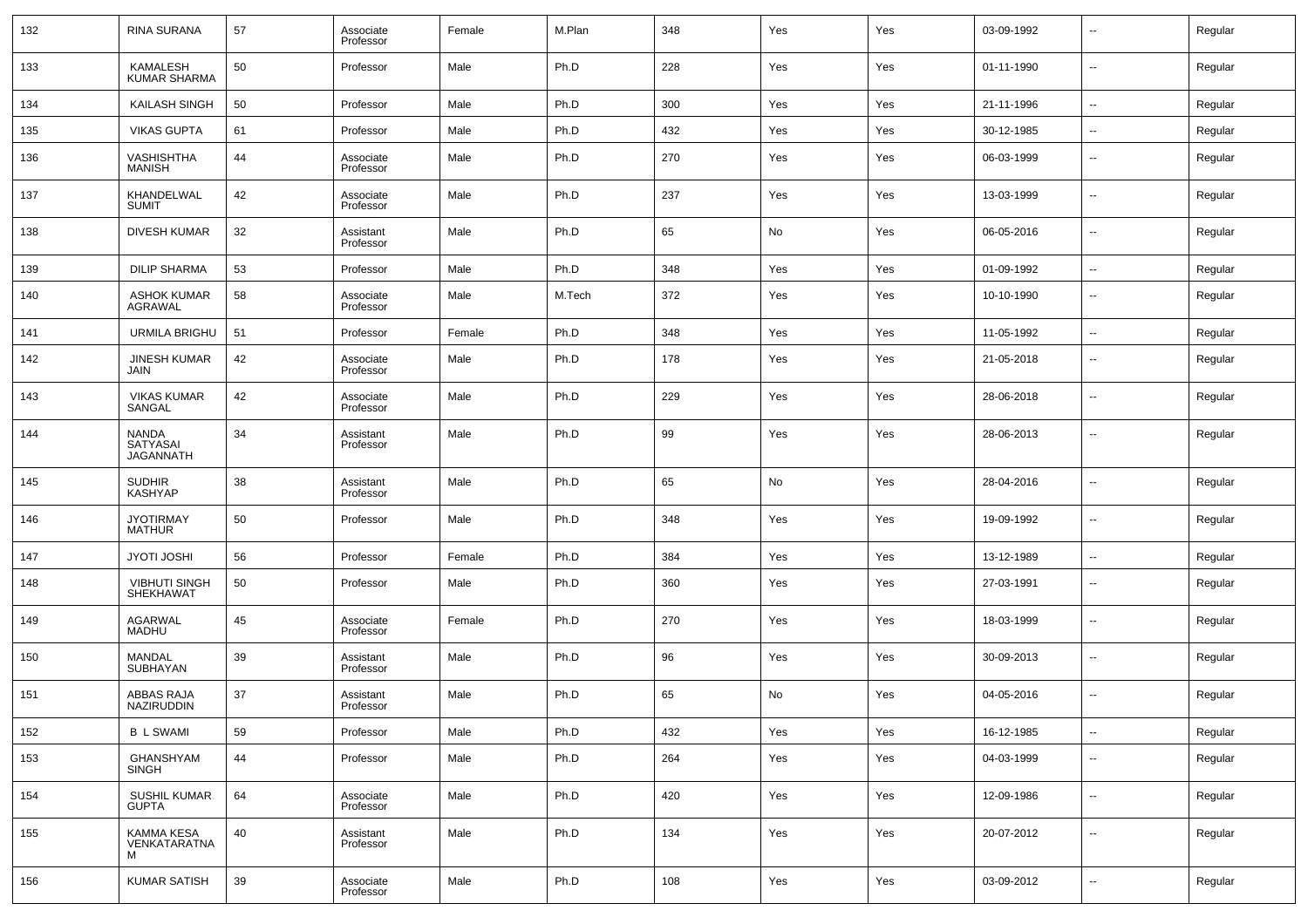| 157 | <b>REETA SINGH</b>                                 | 38 | Assistant<br>Professor | Male   | Ph.D    | 65  | No  | Yes | 02-05-2016 | $\overline{\phantom{a}}$ | Regular |
|-----|----------------------------------------------------|----|------------------------|--------|---------|-----|-----|-----|------------|--------------------------|---------|
| 158 | <b>HIMANSHU</b><br>CHAUDHARY                       | 52 | Associate<br>Professor | Male   | Ph.D    | 156 | Yes | Yes | 31-03-2008 | $\overline{\phantom{a}}$ | Regular |
| 159 | <b>VIJAY JANYANI</b>                               | 47 | Professor              | Male   | Ph.D    | 312 | Yes | Yes | 16-08-1995 | Щ,                       | Regular |
| 160 | MEENA<br><b>MAKKHAN LAL</b>                        | 39 | Associate<br>Professor | Male   | Ph.D    | 162 | Yes | Yes | 19-03-2008 | --                       | Regular |
| 161 | <b>MEHER</b><br><b>SUMANTA</b><br>KUMAR            | 40 | Assistant<br>Professor | Male   | Ph.D    | 99  | Yes | Yes | 01-07-2013 | --                       | Regular |
| 162 | AKHILESH<br>NAUTIYAL                               | 37 | Assistant<br>Professor | Male   | Ph.D    | 65  | No  | Yes | 06-05-2016 | $\overline{\phantom{a}}$ | Regular |
| 163 | D<br><b>BOOLCHANDANI</b>                           | 52 | Professor              | Male   | Ph.D    | 372 | Yes | Yes | 15-11-1990 | $\overline{\phantom{a}}$ | Regular |
| 164 | <b>GIRDHARI</b><br><b>SINGH</b>                    | 50 | Associate<br>Professor | Male   | Ph.D    | 312 | Yes | Yes | 17-06-1995 | $\overline{\phantom{a}}$ | Regular |
| 165 | <b>T C GUPTA</b>                                   | 58 | Associate<br>Professor | Male   | Ph.D    | 380 | Yes | Yes | 09-01-1989 | $\overline{\phantom{a}}$ | Regular |
| 166 | PILLI EMMANUEL<br><b>SHUBHAKAR</b>                 | 44 | Associate<br>Professor | Male   | Ph.D    | 98  | Yes | Yes | 15-07-2013 | $\overline{\phantom{a}}$ | Regular |
| 167 | PIPRALIA SATISH                                    | 46 | Associate<br>Professor | Male   | Ph.D    | 270 | Yes | Yes | 06-03-1999 | $\overline{\phantom{a}}$ | Regular |
| 168 | <b>MANOJ KUMAR</b>                                 | 37 | Assistant<br>Professor | Male   | Ph.D    | 66  | No  | Yes | 08-04-2016 | $\overline{\phantom{a}}$ | Regular |
| 169 | <b>ALOK GUPTA</b>                                  | 61 | Professor              | Male   | Ph.D    | 372 | Yes | Yes | 25-08-1990 | $\overline{\phantom{a}}$ | Regular |
| 170 | <b>AJAY SINGH</b><br><b>JETHOO</b>                 | 57 | Associate<br>Professor | Male   | Ph.D    | 417 | Yes | Yes | 05-03-1999 | --                       | Regular |
| 171 | <b>SUJA GEORGE</b>                                 | 53 | Professor              | Female | Ph.D    | 300 | Yes | Yes | 25-10-1996 | $\overline{\phantom{a}}$ | Regular |
| 172 | MALI HARLAL<br>SINGH                               | 46 | Associate<br>Professor | Male   | Ph.D    | 134 | Yes | Yes | 16-07-2012 | ۰.                       | Regular |
| 173 | <b>VIPPARTHI</b><br><b>SANTOSH</b><br><b>KUMAR</b> | 34 | Assistant<br>Professor | Male   | Ph.D    | 96  | Yes | Yes | 10-10-2013 | --                       | Regular |
| 174 | <b>TARUSH</b><br>CHANDRA                           | 49 | Professor              | Male   | B. Arch | 300 | Yes | Yes | 08-01-1996 | --                       | Regular |
| 175 | AJAY PAL SINGH<br><b>RATHORE</b>                   | 58 | Professor              | Male   | Ph.D    | 456 | Yes | Yes | 22-10-1983 | --                       | Regular |
| 176 | <b>VINEET SAHULA</b>                               | 53 | Professor              | Male   | Ph.D    | 372 | Yes | Yes | 01-12-1990 | ۰.                       | Regular |
| 177 | SANJAY<br>MATHUR                                   | 53 | Professor              | Male   | Ph.D    | 348 | Yes | Yes | 06-07-1992 | Щ,                       | Regular |
| 178 | <b>VERMA KUSUM</b>                                 | 45 | Associate<br>Professor | Female | Ph.D    | 270 | Yes | Yes | 05-03-1999 | Щ,                       | Regular |
| 179 | NELAMARRI<br>SRINIVASA RAO                         | 36 | Assistant<br>Professor | Male   | Ph.D    | 108 | Yes | Yes | 25-07-2012 | Щ,                       | Regular |
| 180 | DINESH KUMAR<br>TYAGI                              | 40 | Assistant<br>Professor | Male   | M.Tech  | 98  | Yes | Yes | 25-07-2013 | $\overline{\phantom{a}}$ | Regular |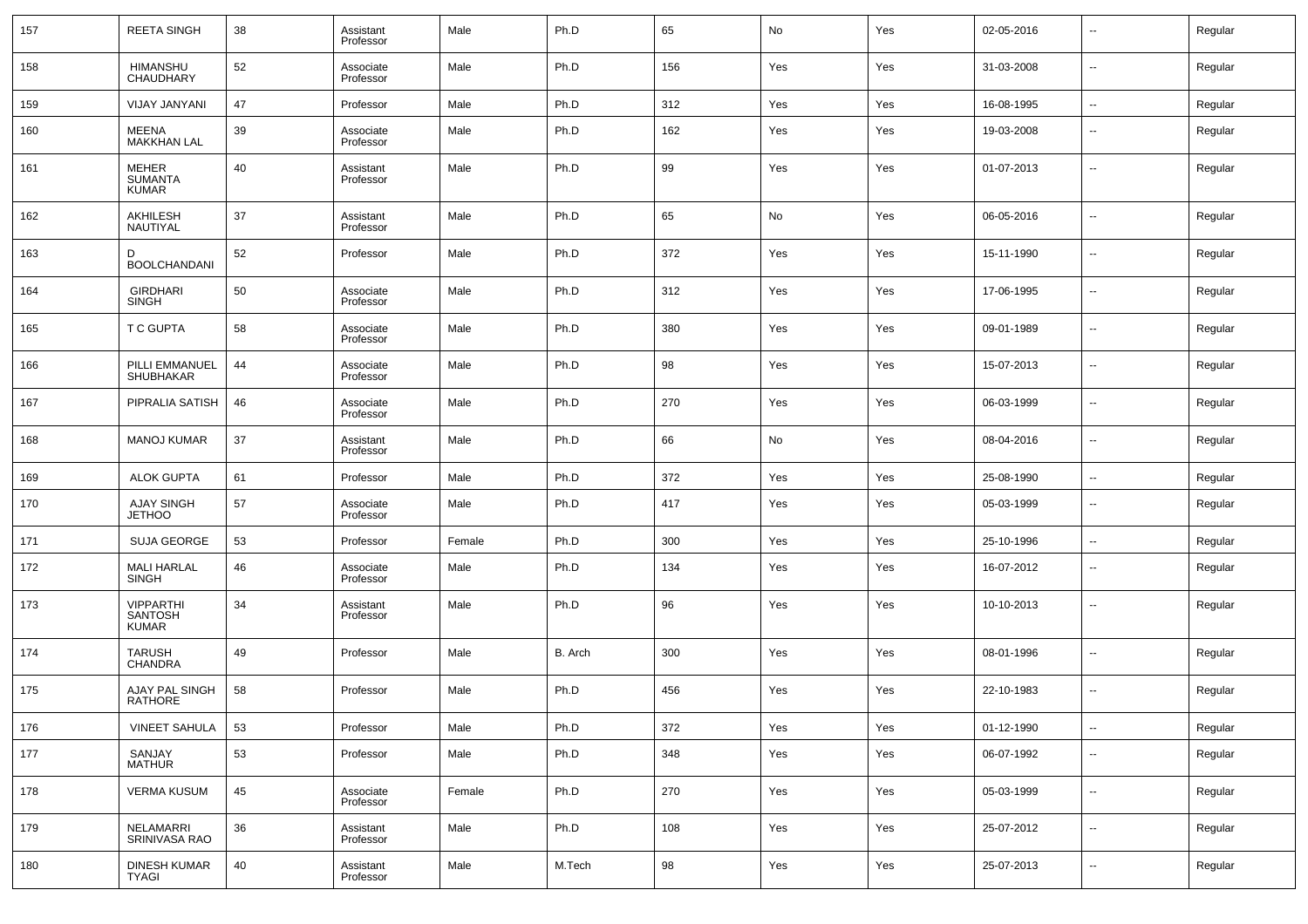| 181 | R C GUPTA                             | 58 | Professor              | Male   | Ph.D | 420 | Yes | Yes | 11-04-1986 | $\overline{\phantom{a}}$ | Regular |
|-----|---------------------------------------|----|------------------------|--------|------|-----|-----|-----|------------|--------------------------|---------|
| 182 | <b>GAUR ARUN</b>                      | 51 | Associate<br>Professor | Male   | Ph.D | 271 | Yes | Yes | 08-03-1999 | $\overline{\phantom{a}}$ | Regular |
| 183 | <b>GUPTA NITIN</b>                    | 41 | Assistant<br>Professor | Male   | Ph.D | 110 | Yes | Yes | 16-07-2012 | $\overline{\phantom{a}}$ | Regular |
| 184 | <b>MEENA YOGESH</b><br><b>KUMAR</b>   | 36 | Associate<br>Professor | Male   | Ph.D | 163 | Yes | Yes | 01-05-2008 | $\overline{\phantom{a}}$ | Regular |
| 185 | <b>MUKESH KUMAR</b>                   | 39 | Assistant<br>Professor | Male   | Ph.D | 111 | Yes | Yes | 02-07-2012 | $\overline{\phantom{a}}$ | Regular |
| 186 | M K SHRIMALI                          | 56 | Professor              | Male   | Ph.D | 372 | Yes | Yes | 06-02-1990 | $\overline{\phantom{a}}$ | Regular |
| 187 | LAVA<br><b>BHARGAVA</b>               | 52 | Professor              | Male   | Ph.D | 300 | Yes | Yes | 30-11-1996 | $\overline{\phantom{a}}$ | Regular |
| 188 | PATNAIK AMAR                          | 42 | Associate<br>Professor | Male   | Ph.D | 106 | Yes | Yes | 12-11-2012 | $\overline{\phantom{a}}$ | Regular |
| 189 | <b>RAJENDRA</b><br><b>KUMAR GOYAL</b> | 47 | Professor              | Male   | Ph.D | 274 | Yes | Yes | 24-05-2018 | $\overline{\phantom{a}}$ | Regular |
| 190 | <b>PUNIT KUMAR</b>                    | 44 | Professor              | Male   | Ph.D | 216 | No  | No  | 19-07-2018 | 05-03-2019               | Regular |
| 191 | NIDHI SHARMA                          | 45 | Assistant<br>Professor | Female | Ph.D | 9   | Yes | Yes | 15-02-2019 | $\overline{\phantom{a}}$ | Regular |
| 192 | <b>MANVIRI RANI</b>                   | 35 | Assistant<br>Professor | Female | Ph.D | 9   | Yes | Yes | 12-02-2019 | $\overline{\phantom{a}}$ | Other   |
| 193 | SANYAM<br><b>DANGAYACH</b>            | 39 | Assistant<br>Professor | Male   | Ph.D | 9   | Yes | Yes | 12-02-2019 | $\overline{\phantom{a}}$ | Regular |
| 194 | NEHA<br>SHRIVASTAVA                   | 41 | Assistant<br>Professor | Female | Ph.D | 10  | Yes | Yes | 12-02-2019 | $\overline{\phantom{a}}$ | Regular |
| 195 | <b>NIRAJA</b><br>SARASWAT             | 39 | Assistant<br>Professor | Male   | Ph.D | 10  | Yes | Yes | 12-02-2019 | $\overline{\phantom{a}}$ | Regular |
| 196 | PRIYANKA<br><b>SIHAG</b>              | 34 | Assistant<br>Professor | Female | Ph.D | 10  | Yes | Yes | 12-02-2019 | $\overline{\phantom{a}}$ | Regular |
| 197 | <b>GIREENDRA</b><br><b>KUMAR</b>      | 32 | Assistant<br>Professor | Male   | Ph.D | 10  | Yes | Yes | 12-02-2019 | $\overline{\phantom{a}}$ | Regular |
| 198 | MEENA                                 | 39 | Assistant<br>Professor | Female | Ph.D | 10  | Yes | Yes | 12-02-2019 | $\overline{\phantom{a}}$ | Regular |
| 199 | <b>JYOTI GROVER</b>                   | 38 | Assistant<br>Professor | Female | Ph.D | 10  | Yes | Yes | 13-02-2019 | $\overline{\phantom{a}}$ | Regular |
| 200 | NIDHI BANSAL                          | 35 | Assistant<br>Professor | Female | Ph.D | 10  | Yes | Yes | 13-02-2019 | $\overline{\phantom{a}}$ | Regular |
| 201 | AKHILESH<br><b>MATHUR</b>             | 32 | Assistant<br>Professor | Male   | Ph.D | 10  | Yes | Yes | 15-02-2019 | $\overline{\phantom{a}}$ | Regular |
| 202 | ANUP MALIK                            | 27 | Assistant<br>Professor | Male   | Ph.D | 10  | Yes | Yes | 15-02-2019 | $\overline{\phantom{a}}$ | Regular |
| 203 | ANIRBAN DUTTA                         | 36 | Assistant<br>Professor | Male   | Ph.D | 10  | Yes | Yes | 18-02-2019 | $\overline{\phantom{a}}$ | Other   |
| 204 | SARTHAK<br>SINGHAL                    | 31 | Assistant<br>Professor | Male   | Ph.D | 10  | Yes | Yes | 18-02-2019 | $\overline{\phantom{a}}$ | Other   |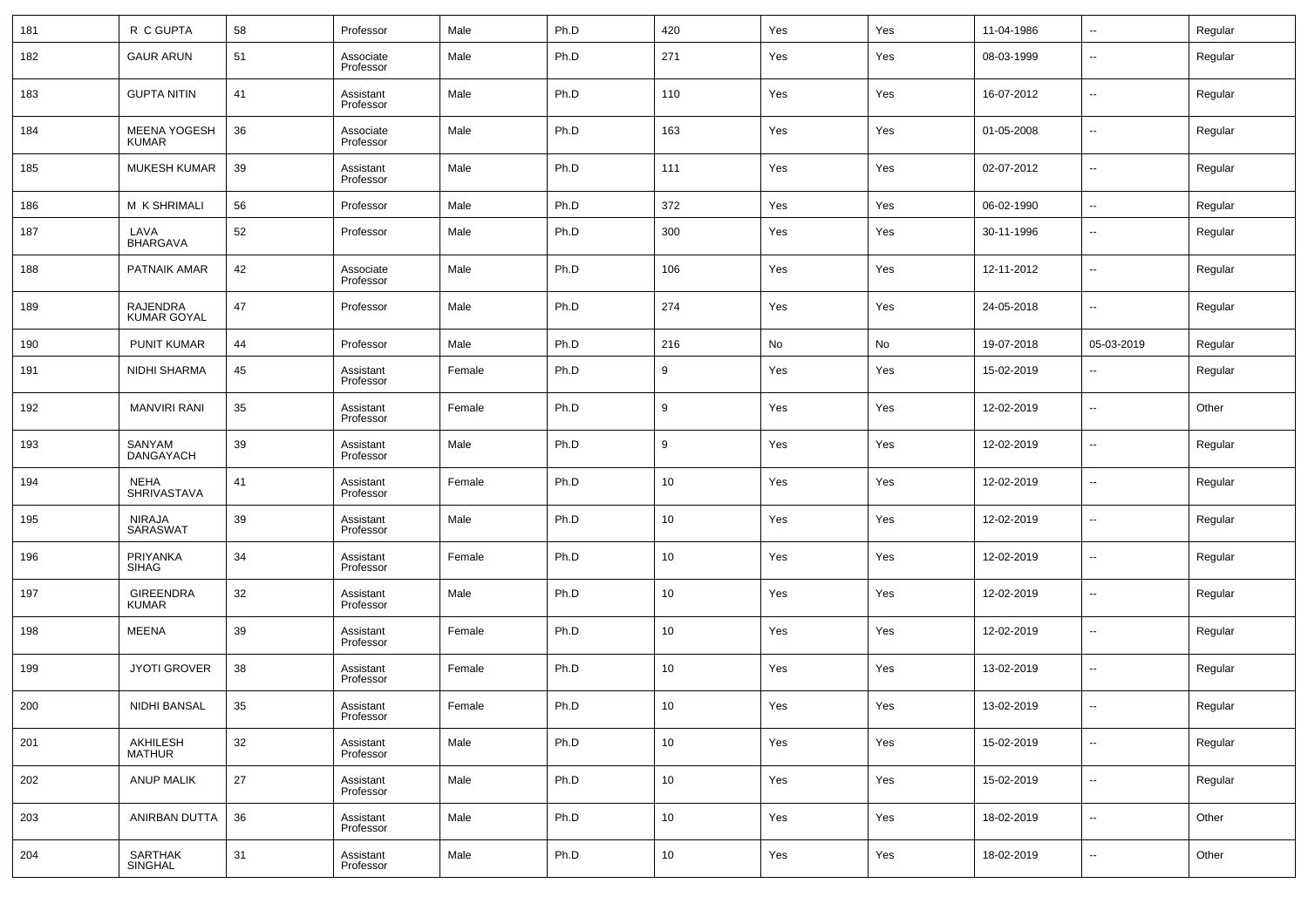| 205 | RAJNISH<br>DHIMAN                                  | 37 | Assistant<br>Professor | Male   | Ph.D | 10 <sub>1</sub>  | Yes | Yes | 19-02-2019 | $\overline{\phantom{a}}$ | Other |
|-----|----------------------------------------------------|----|------------------------|--------|------|------------------|-----|-----|------------|--------------------------|-------|
| 206 | <b>SATYANDRA</b><br><b>SINGH</b><br><b>CHOUHAN</b> | 31 | Assistant<br>Professor | Male   | Ph.D | 10 <sup>°</sup>  | Yes | Yes | 20-02-2019 | $\overline{\phantom{a}}$ | Other |
| 207 | <b>KUSHAL</b><br><b>SHARMA</b>                     | 35 | Assistant<br>Professor | Male   | Ph.D | 10 <sup>°</sup>  | Yes | Yes | 20-02-2019 | $\overline{\phantom{a}}$ | Other |
| 208 | RAJENDRA<br><b>MITHARWAL</b>                       | 34 | Assistant<br>Professor | Male   | Ph.D | 10 <sup>°</sup>  | Yes | Yes | 20-02-2019 | $\overline{\phantom{a}}$ | Other |
| 209 | RAJENDRA<br><b>MITHARWAL</b>                       | 32 | Assistant<br>Professor | Female | Ph.D | 10 <sup>°</sup>  | Yes | Yes | 20-02-2019 | $\overline{\phantom{a}}$ | Other |
| 210 | SUNANDA<br><b>SINHA</b>                            | 33 | Assistant<br>Professor | Female | Ph.D | 10 <sup>°</sup>  | Yes | Yes | 20-02-2019 | $\overline{\phantom{a}}$ | Other |
| 211 | barun jana                                         | 36 | Assistant<br>Professor | Male   | Ph.D | 10 <sup>°</sup>  | Yes | Yes | 21-02-2019 | $\overline{\phantom{a}}$ | Other |
| 212 | bhavan<br>shrivastava                              | 42 | Assistant<br>Professor | Female | Ph.D | 9                | Yes | Yes | 27-02-2019 | $\overline{\phantom{a}}$ | Other |
| 213 | NEETU KUMARI                                       | 32 | Assistant<br>Professor | Female | Ph.D | 9                | Yes | Yes | 28-02-2019 | $\overline{\phantom{a}}$ | Other |
| 214 | MAHIPAL<br>PRITHVISINH<br>JADEJA                   | 28 | Assistant<br>Professor | Male   | Ph.D | 9                | Yes | Yes | 01-03-2019 | $\overline{\phantom{a}}$ | Other |
| 215 | RAHUL KUMAR<br><b>CHAURASIYA</b>                   | 31 | Assistant<br>Professor | Male   | Ph.D | 9                | Yes | Yes | 05-03-2019 | ш.                       | Other |
| 216 | <b>DEBASISH</b><br><b>SARKAR</b>                   | 33 | Assistant<br>Professor | Male   | Ph.D | 9                | Yes | Yes | 07-03-2019 | --                       | Other |
| 217 | ANEESH<br>PRABHAKAR                                | 32 | Assistant<br>Professor | Male   | Ph.D | 9                | Yes | Yes | 11-03-2019 | --                       | Other |
| 218 | PALPANDI K                                         | 30 | Assistant<br>Professor | Male   | Ph.D | 9                | Yes | Yes | 11-03-2019 | --                       | Other |
| 219 | <b>TAPAS BAJPAI</b>                                | 32 | Assistant<br>Professor | Male   | Ph.D | 9                | Yes | Yes | 12-03-2019 | --                       | Other |
| 220 | kuldeep singh                                      | 36 | Assistant<br>Professor | Male   | Ph.D | 9                | Yes | Yes | 13-03-2019 | --                       | Other |
| 221 | PANKAJ KUMAR<br><b>GUPTA</b>                       | 41 | Assistant<br>Professor | Male   | Ph.D | 9                | Yes | Yes | 13-03-2019 | --                       | Other |
| 222 | <b>RAM DAYAL</b>                                   | 40 | Assistant<br>Professor | Male   | Ph.D | 9                | Yes | Yes | 13-03-2019 | --                       | Other |
| 223 | bhagwati sharma                                    | 34 | Assistant<br>Professor | Male   | Ph.D | $\boldsymbol{9}$ | Yes | Yes | 14-03-2019 | $\overline{\phantom{a}}$ | Other |
| 224 | <b>VINAY PRATAP</b><br>SINGH                       | 32 | Assistant<br>Professor | Male   | Ph.D | $9\,$            | Yes | Yes | 14-03-2019 | ٠.                       | Other |
| 225 | md oayes midda                                     | 33 | Assistant<br>Professor | Male   | Ph.D | $9\,$            | Yes | Yes | 15-03-2019 | ٠.                       | Other |
| 226 | <b>MENKA</b>                                       | 34 | Assistant<br>Professor | Female | Ph.D | $\boldsymbol{9}$ | Yes | Yes | 15-03-2019 | ٠.                       | Other |
| 227 | YASH KUMAR<br>MITTAL                               | 30 | Assistant<br>Professor | Male   | Ph.D | $\boldsymbol{9}$ | Yes | Yes | 18-03-2019 | $\overline{\phantom{a}}$ | Other |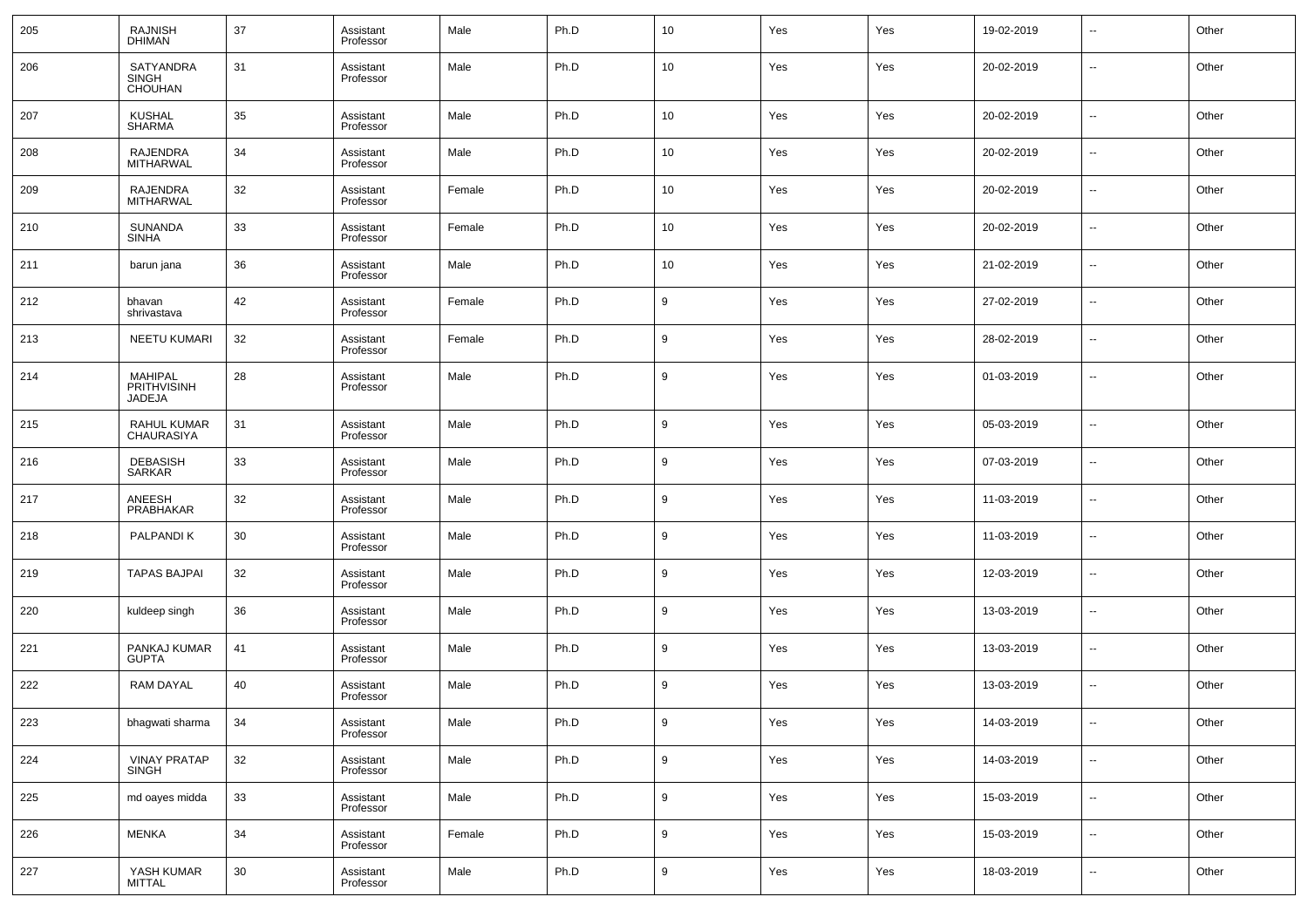| 228 | Om p<br>suthar                            | 35 | Assistant<br>Professor | Male   | Ph.D    | 8               | Yes | Yes                          | 19-03-2019 | $\sim$                   | Other   |
|-----|-------------------------------------------|----|------------------------|--------|---------|-----------------|-----|------------------------------|------------|--------------------------|---------|
| 229 | <b>AMIT KUMAR</b>                         | 38 | Assistant<br>Professor | Male   | Ph.D    | 8               | Yes | Yes                          | 19-03-2019 | $\sim$                   | Other   |
| 230 | <b>ROHIDAS</b><br>GANGARAM<br><b>BHOI</b> | 39 | Assistant<br>Professor | Male   | Ph.D    | 8               | Yes | Yes                          | 26-03-2019 | $\sim$                   | Other   |
| 231 | SREEKUMAR<br>VADAKKE<br><b>MADAM</b>      | 40 | Assistant<br>Professor | Male   | Ph.D    | 8               | Yes | Yes                          | 29-03-2019 | --                       | Other   |
| 232 | PARUL<br><b>MATHURIA</b>                  | 37 | Assistant<br>Professor | Female | Ph.D    | 8               | Yes | Yes                          | 15-04-2019 | --                       | Other   |
| 233 | SONAL                                     | 32 | Assistant<br>Professor | Female | Ph.D    | $\overline{7}$  | Yes | Yes                          | 07-05-2019 | --                       | Other   |
| 234 | <b>MANISH KUMAR</b>                       | 32 | Assistant<br>Professor | Male   | Ph.D    | $\overline{7}$  | Yes | Yes                          | 21-05-2019 | --                       | Other   |
| 235 | <b>DEEPAK BHARTI</b>                      | 30 | Assistant<br>Professor | Male   | Ph.D    | 6               | Yes | Yes                          | 22-05-2019 | --                       | Other   |
| 236 | NISHA VERMA                               | 39 | Assistant<br>Professor | Female | Ph.D    | 6               | Yes | Yes                          | 27-05-2019 | --                       | Other   |
| 237 | <b>JYOTIRMAYA</b><br><b>KAR</b>           | 33 | Assistant<br>Professor | Male   | Ph.D    | 6               | Yes | Yes                          | 27-05-2019 | --                       | Other   |
| 238 | <b>AMIT ARORA</b>                         | 39 | Assistant<br>Professor | Male   | Ph.D    | 6               | Yes | Yes                          | 28-05-2019 | --                       | Other   |
| 239 | SATISH SHARMA                             | 33 | Assistant<br>Professor | Male   | Ph.D    | $5\phantom{.0}$ | Yes | Yes                          | 03-07-2019 | --                       | Other   |
| 240 | <b>GAURAV KUMAR</b>                       | 34 | Assistant<br>Professor | Male   | Ph.D    | 6               | Yes | No                           | 31-05-2019 | 31-07-2019               | Other   |
| 241 | SATYANARAYAN<br>PATEL                     | 29 | Assistant<br>Professor | Male   | Ph.D    | 6               | Yes | No                           | 27-05-2019 | 15-11-2019               | Other   |
| 242 | <b>SWATI SHARMA</b>                       | 40 | Assistant<br>Professor | Female | Ph.D    | 6               | Yes | Yes                          | 04-06-2019 | --                       | Regular |
| 243 | <b>MANISH</b><br><b>SHARMA</b>            | 30 | Other                  | Male   | M.Arch. | 41              | Yes | Yes                          | 20-07-2016 | --                       | Other   |
| 244 | <b>ANKIT KASHMIRI</b><br><b>GUPTA</b>     | 29 | Other                  | Male   | M.Arch. | 41              | Yes | Yes                          | 20-07-2016 | --                       | Other   |
| 245 | <b>MONIKA YADAV</b>                       | 30 | Other                  | Female | M.Tech  | 41              | Yes | Yes                          | 20-07-2016 | ш,                       | Other   |
| 246 | SOMYA<br>MAHLAWAT                         | 28 | Other                  | Female | M.Arch. | 17              | Yes | Yes                          | 19-07-2018 |                          | Other   |
| 247 | RAUNAK<br>PRASAD                          | 27 | Other                  | Male   | M.Arch. | 17              | Yes | Yes                          | 19-07-2018 | $\overline{\phantom{a}}$ | Other   |
| 248 | RICHA<br>JAGATRAMKA                       | 27 | Other                  | Female | M.Arch. | 17              | Yes | Yes                          | 19-07-2018 | $\overline{\phantom{a}}$ | Other   |
| 249 | PREETI JAISWAL                            | 27 | Other                  | Female | M.Arch. | 29              | Yes | Yes                          | 21-07-2017 | $\overline{\phantom{a}}$ | Other   |
| 250 | JYOTI YADAV                               | 27 | Other                  | Female | M.Arch. | $17\,$          | Yes | Yes                          | 19-07-2018 | $\overline{\phantom{a}}$ | Other   |
| 251 | PRATEEK<br>SRIVASTAVA                     | 29 | Other                  | Male   | M.Tech  | 56              | Yes | $\operatorname{\mathsf{No}}$ | 19-07-2014 | 24-03-2019               | Other   |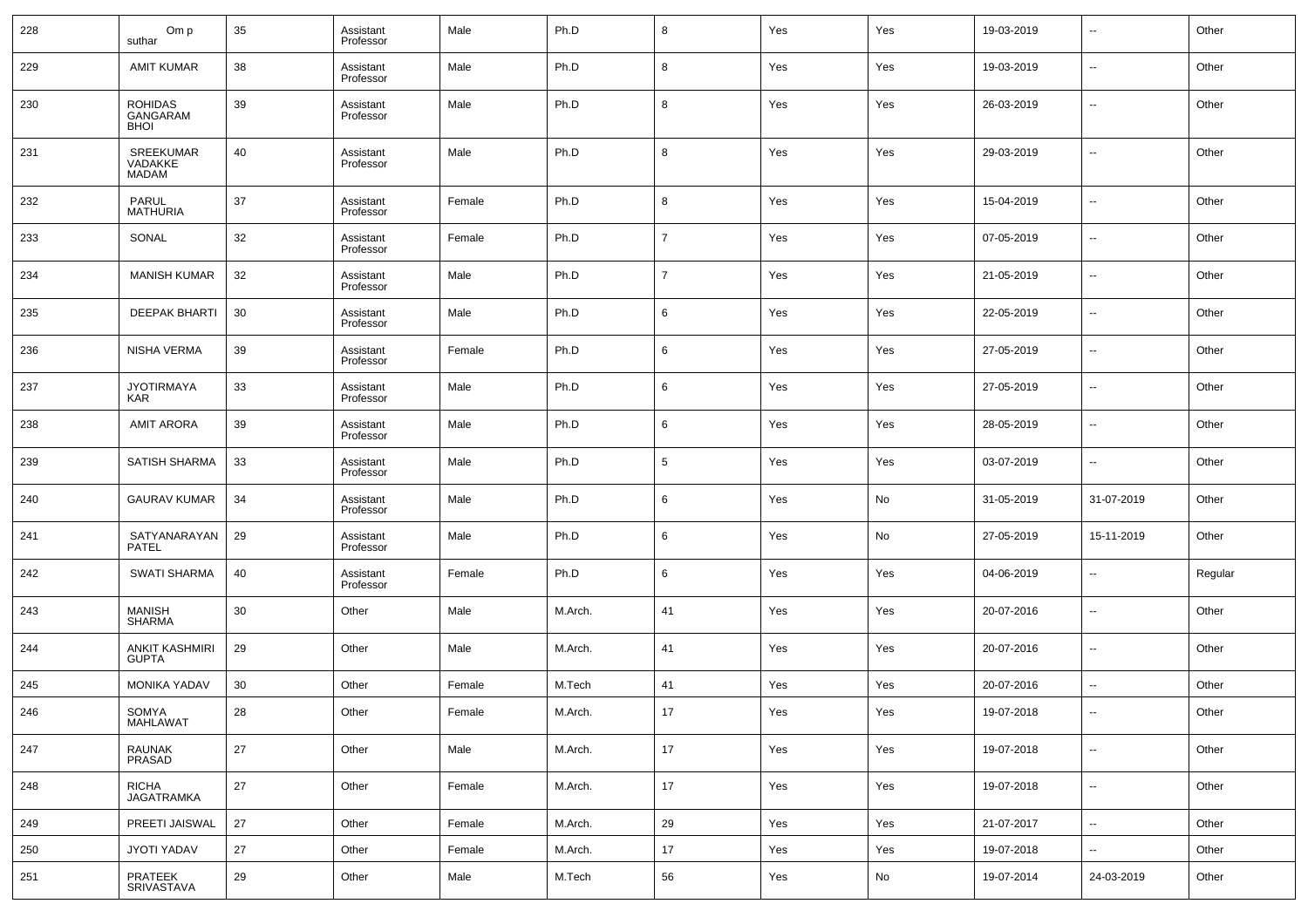| 252 | <b>MAYANK VYAS</b>               | 37 | Other | Male   | M.Tech | 41 | Yes | Yes | 22-07-2016 | --                       | Other |
|-----|----------------------------------|----|-------|--------|--------|----|-----|-----|------------|--------------------------|-------|
| 253 | SHITANSHU<br>SAPRE               | 33 | Other | Male   | M.Tech | 47 | Yes | Yes | 05-01-2016 | $\overline{\phantom{a}}$ | Other |
| 254 | <b>AVINASH KUMAR</b>             | 30 | Other | Male   | M.Tech | 47 | Yes | Yes | 05-01-2016 | $\overline{\phantom{a}}$ | Other |
| 255 | <b>VIJAY SINGH</b>               | 29 | Other | Male   | M.Tech | 17 | Yes | Yes | 19-07-2018 | $\overline{\phantom{a}}$ | Other |
| 256 | <b>FALTI TEOTIA</b>              | 28 | Other | Male   | M.Tech | 47 | Yes | Yes | 08-01-2016 | $\overline{\phantom{a}}$ | Other |
| 257 | <b>KUNWAR</b><br><b>PARITOSH</b> | 28 | Other | Male   | M.Tech | 29 | Yes | Yes | 20-07-2017 | $\overline{\phantom{a}}$ | Other |
| 258 | <b>MONIKA</b><br>AGRAWAL         | 27 | Other | Female | M.Tech | 17 | Yes | Yes | 19-07-2018 | $\overline{\phantom{a}}$ | Other |
| 259 | PRIYAM                           | 29 | Other | Male   | M.Tech | 53 | Yes | Yes | 16-07-2015 | ۰.                       | Other |
| 260 | RAKESH<br><b>BAGHEL</b>          | 28 | Other | Male   | M.Tech | 57 | Yes | No  | 19-07-2014 | 30-05-2019               | Other |
| 261 | <b>RENU</b>                      | 27 | Other | Female | M.Tech | 58 | Yes | No  | 19-07-2014 | 30-05-2019               | Other |
| 262 | <b>GAURAV</b><br><b>KATARIA</b>  | 28 | Other | Male   | M.Tech | 54 | Yes | No  | 06-01-2015 | 04-07-2019               | Other |
| 263 | <b>SWATI DUBEY</b>               | 28 | Other | Female | M.Tech | 48 | Yes | No  | 16-07-2015 | 12-07-2019               | Other |
| 264 | PRERANA<br><b>SIKARWAR</b>       | 32 | Other | Female | M.Tech | 43 | Yes | No  | 05-01-2016 | 14-08-2019               | Other |
| 265 | SHIVENDU                         | 32 | Other | Male   | M.Tech | 61 | Yes | No  | 19-07-2014 | 14-08-2019               | Other |
| 266 | JITENDRA<br>CARPENTER            | 29 | Other | Male   | M.Tech | 57 | Yes | No  | 06-01-2015 | 01-11-2019               | Other |
| 267 | TARUN KUMAR<br>CHATURVEDI        | 32 | Other | Male   | M.Tech | 29 | Yes | Yes | 20-07-2017 | $\overline{\phantom{a}}$ | Other |
| 268 | PAPPU KUMAR<br><b>BURNWAL</b>    | 36 | Other | Male   | M.Tech | 17 | Yes | Yes | 19-07-2018 | $\overline{\phantom{a}}$ | Other |
| 269 | <b>JYOTI KATIYAR</b>             | 32 | Other | Female | M.Tech | 17 | Yes | Yes | 20-07-2018 | $\overline{\phantom{a}}$ | Other |
| 270 | <b>JAYSHREE</b><br><b>BAITOD</b> | 31 | Other | Female | M.Tech | 17 | Yes | Yes | 19-07-2018 | $\overline{\phantom{a}}$ | Other |
| 271 | <b>SHIVALI ARORA</b>             | 31 | Other | Female | M.Tech | 41 | Yes | Yes | 19-07-2016 | $\overline{\phantom{a}}$ | Other |
| 272 | LOKESH KUMAR                     | 31 | Other | Male   | M.Tech | 47 | Yes | Yes | 05-01-2016 | $\overline{\phantom{a}}$ | Other |
| 273 | SUDHANSHU<br>SINGH               | 31 | Other | Male   | M.Tech | 47 | Yes | Yes | 05-01-2016 | $\overline{\phantom{a}}$ | Other |
| 274 | PRIYA PAL                        | 30 | Other | Female | M.Tech | 65 | Yes | Yes | 22-07-2014 | $\overline{\phantom{a}}$ | Other |
| 275 | ROHITASH<br><b>KUMAR</b>         | 30 | Other | Male   | M.Tech | 41 | Yes | Yes | 20-07-2016 | $\overline{\phantom{a}}$ | Other |
| 276 | ANJALI AWASTHI                   | 29 | Other | Female | M.Tech | 29 | Yes | Yes | 20-07-2017 | $\overline{\phantom{a}}$ | Other |
| 277 | ANJU GUPTA                       | 29 | Other | Female | M.Tech | 17 | Yes | Yes | 19-07-2018 | $\overline{\phantom{a}}$ | Other |
| 278 | MEENAKSHI<br>YADAV               | 28 | Other | Female | M.Tech | 17 | Yes | Yes | 19-07-2018 | $\overline{\phantom{a}}$ | Other |
| 279 | <b>SAKSHI BATRA</b>              | 28 | Other | Female | M.Tech | 41 | Yes | Yes | 21-07-2016 | $\overline{\phantom{a}}$ | Other |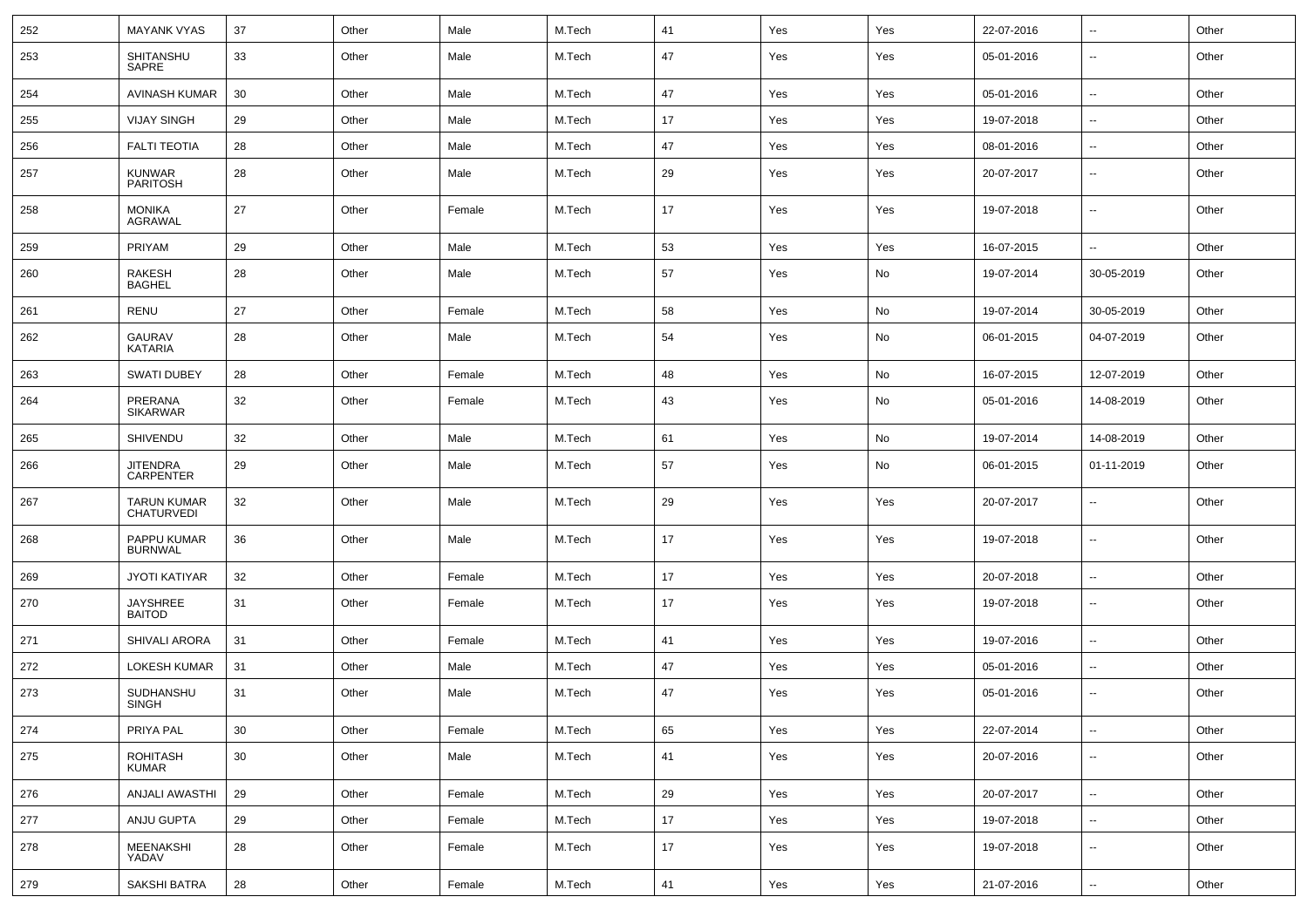| 280 | <b>KALPANA</b><br><b>PATIDAR</b>   | 27 | Other | Female | M.Tech | 29     | Yes | Yes | 05-01-2017 | $\overline{\phantom{a}}$ | Other |
|-----|------------------------------------|----|-------|--------|--------|--------|-----|-----|------------|--------------------------|-------|
| 281 | <b>RITU</b><br>CHAUDHARY           | 25 | Other | Female | M.Tech | 17     | Yes | Yes | 19-07-2018 | $\overline{\phantom{a}}$ | Other |
| 282 | KARISHMA<br>MAHESHWARI             | 24 | Other | Female | M.Tech | 17     | Yes | Yes | 20-07-2018 | $\overline{\phantom{a}}$ | Other |
| 283 | RUCHIKA<br>SHARMA                  | 31 | Other | Female | M.Sc.  | 41     | Yes | Yes | 22-07-2016 | $\overline{\phantom{a}}$ | Other |
| 284 | <b>MANOJ KUMAR</b>                 | 27 | Other | Male   | M.Sc.  | 29     | Yes | Yes | 05-01-2017 | $\overline{\phantom{a}}$ | Other |
| 285 | SAPTARSHI<br>SARKAR                | 26 | Other | Male   | M.Sc.  | 41     | Yes | Yes | 22-07-2016 | $\overline{\phantom{a}}$ | Other |
| 286 | <b>SUBHASISH</b><br><b>MALLICK</b> | 26 | Other | Male   | M.Sc.  | 41     | Yes | Yes | 22-07-2016 | $\overline{\phantom{a}}$ | Other |
| 287 | <b>AMIT KUMAR</b>                  | 25 | Other | Male   | M.Sc.  | 17     | Yes | Yes | 19-07-2018 | $\overline{\phantom{a}}$ | Other |
| 288 | <b>JAIDEV KAUSHIK</b>              | 24 | Other | Male   | M.Sc.  | 17     | Yes | Yes | 19-07-2018 | $\overline{\phantom{a}}$ | Other |
| 289 | <b>CHARU SHARMA</b>                | 24 | Other | Female | M.Sc.  | 17     | Yes | Yes | 19-07-2018 | $\overline{\phantom{a}}$ | Other |
| 290 | SIDDHANT<br><b>SRIVASTAV</b>       | 24 | Other | Male   | M.Sc.  | 17     | Yes | Yes | 19-07-2018 | $\overline{\phantom{a}}$ | Other |
| 291 | <b>BINOD KUMAR</b><br><b>ORAM</b>  | 24 | Other | Male   | M.Sc.  | 17     | Yes | Yes | 19-07-2018 | $\overline{\phantom{a}}$ | Other |
| 292 | PRADEEP<br><b>KUMAR GAUTAM</b>     | 31 | Other | Male   | M.Tech | 53     | Yes | No  | 19-07-2014 | 08-01-2019               | Other |
| 293 | ANKITA SAXENA                      | 27 | Other | Female | M.Tech | 41     | Yes | No  | 16-07-2015 | 11-01-2019               | Other |
| 294 | <b>KUNAL</b>                       | 28 | Other | Male   | M.Tech | 42     | Yes | No  | 16-07-2015 | 26-02-2019               | Other |
| 295 | <b>SYED AHMED</b><br>KABEER KI     | 28 | Other | Male   | M.Tech | 50     | Yes | No  | 06-01-2015 | 16-03-2019               | Other |
| 296 | HARSHWARDHA<br>N SINGH<br>CHOUHAN  | 29 | Other | Male   | M.Tech | 46     | Yes | No  | 07-01-2016 | 11-11-2019               | Other |
| 297 | <b>KUSUM</b><br><b>RATHORE</b>     | 37 | Other | Female | M.Tech | 29     | Yes | Yes | 20-07-2017 | $\sim$                   | Other |
| 298 | <b>HANSA DEVI</b><br>SINGH RAJPUT  | 35 | Other | Female | M.Tech | 47     | Yes | Yes | 12-01-2016 | $\overline{\phantom{a}}$ | Other |
| 299 | POOJA JAIN                         | 33 | Other | Female | M.Tech | 53     | Yes | Yes | 17-07-2015 | $\overline{\phantom{a}}$ | Other |
| 300 | SANTOSH<br><b>KUMAR</b>            | 33 | Other | Male   | M.Tech | 29     | Yes | Yes | 20-07-2017 | $\overline{\phantom{a}}$ | Other |
| 301 | SANDEEP SINGH<br>SHEKHAWAT         | 33 | Other | Male   | M.Tech | 35     | Yes | Yes | 05-01-2017 | $\overline{\phantom{a}}$ | Other |
| 302 | GYANENDRA<br><b>KUMAR</b>          | 33 | Other | Male   | M.Tech | 29     | Yes | Yes | 20-07-2017 | $\overline{\phantom{a}}$ | Other |
| 303 | PRIYAMITRA<br><b>MUNOTH</b>        | 32 | Other | Male   | M.Tech | 59     | Yes | Yes | 06-01-2015 | $\overline{\phantom{a}}$ | Other |
| 304 | VISHAL SINGHAL                     | 32 | Other | Male   | M.Tech | 41     | Yes | Yes | 21-07-2016 | $\overline{\phantom{a}}$ | Other |
| 305 | AJAY KUMAR<br>MANDRAWALIA          | 32 | Other | Male   | M.Tech | $35\,$ | Yes | Yes | 05-01-2017 | $\sim$                   | Other |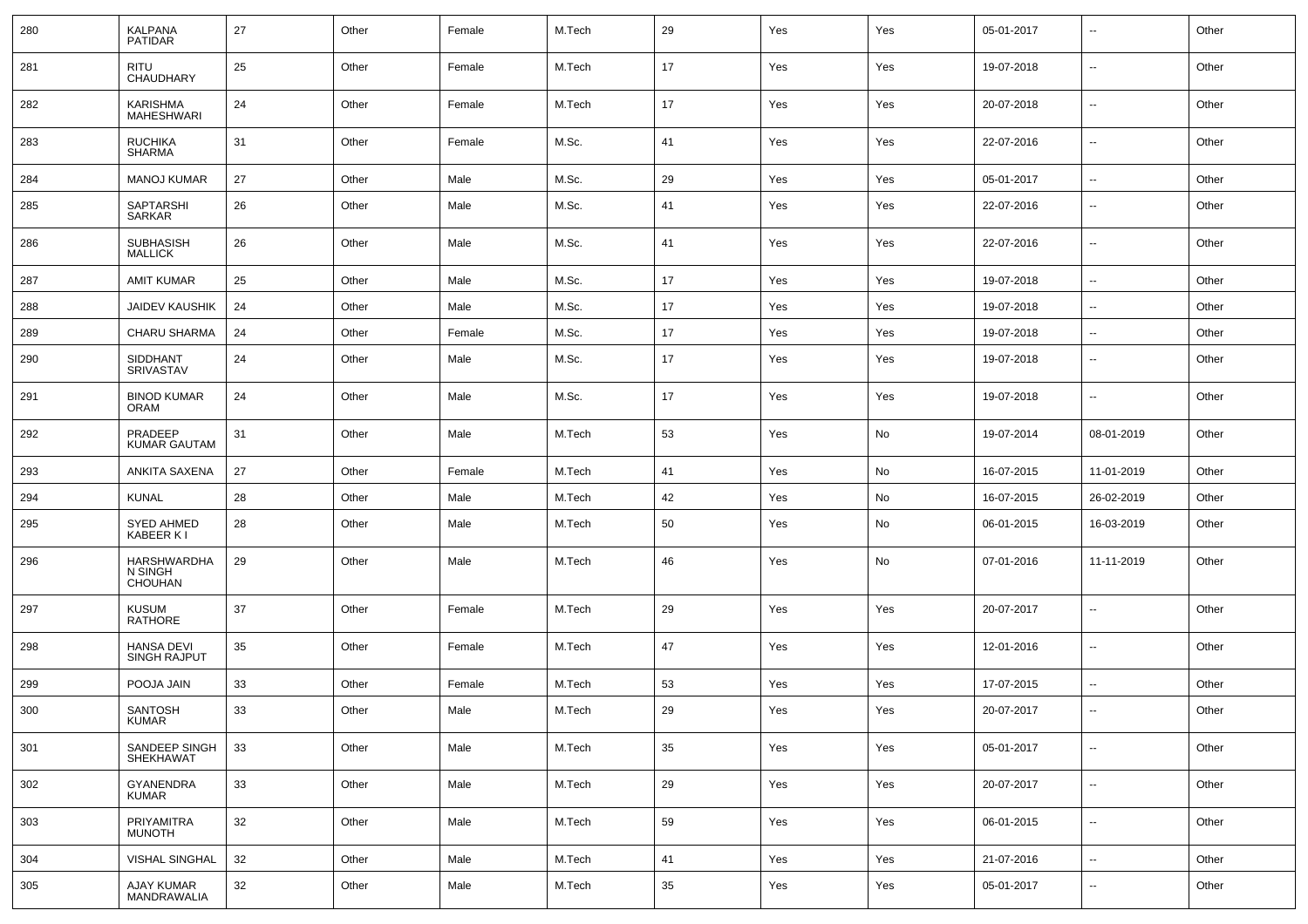| 306 | <b>PRACHI</b><br>KUSHWAHA               | 30 | Other | Female | M.Tech | 53 | Yes | Yes | 16-07-2015 | $\overline{\phantom{a}}$ | Other |
|-----|-----------------------------------------|----|-------|--------|--------|----|-----|-----|------------|--------------------------|-------|
| 307 | SHASHANK<br>SRIVASTAVA                  | 30 | Other | Male   | M.Tech | 29 | Yes | Yes | 20-07-2017 | $\overline{\phantom{a}}$ | Other |
| 308 | <b>ROHIT</b>                            | 30 | Other | Male   | M.Tech | 29 | Yes | Yes | 20-07-2017 | --                       | Other |
| 309 | JYOTI LODHA                             | 30 | Other | Female | M.Tech | 29 | Yes | Yes | 20-07-2017 | $\sim$                   | Other |
| 310 | PRARTHITA<br>BASU                       | 29 | Other | Female | M.Tech | 35 | Yes | Yes | 05-01-2017 | $\overline{\phantom{a}}$ | Other |
| 311 | ARIGELA<br>SURENDRANATH                 | 29 | Other | Male   | M.Tech | 35 | Yes | Yes | 06-01-2017 | $\sim$                   | Other |
| 312 | <b>KUL VAIBHAV</b><br><b>SHARMA</b>     | 28 | Other | Male   | M.Tech | 47 | Yes | Yes | 08-01-2016 | --                       | Other |
| 313 | <b>LALIT KUMAR</b><br><b>GUPTA</b>      | 28 | Other | Male   | M.Tech | 53 | Yes | Yes | 16-07-2015 | ÷.                       | Other |
| 314 | KHUSHBU PARIK                           | 28 | Other | Female | M.Tech | 35 | Yes | Yes | 06-01-2017 | $\overline{\phantom{a}}$ | Other |
| 315 | <b>DEEPAK KUMAR</b><br>PRAJAPAT         | 28 | Other | Male   | M.Tech | 53 | Yes | Yes | 16-07-2015 | --                       | Other |
| 316 | KANIKA SAXENA                           | 27 | Other | Female | M.Tech | 41 | Yes | Yes | 21-07-2016 | --                       | Other |
| 317 | <b>JERRIPOTU</b><br><b>GOPALA RAO</b>   | 27 | Other | Male   | M.Tech | 41 | Yes | Yes | 21-07-2016 | --                       | Other |
| 318 | ARJITA SAXENA                           | 27 | Other | Female | M.Tech | 35 | Yes | Yes | 06-01-2017 | $\overline{\phantom{a}}$ | Other |
| 319 | <b>POONAM</b><br>SHEKHAWAT              | 26 | Other | Female | M.Tech | 35 | Yes | Yes | 05-01-2017 | --                       | Other |
| 320 | LILESH GAUTAM                           | 26 | Other | Male   | M.Tech | 29 | Yes | Yes | 20-07-2017 | --                       | Other |
| 321 | <b>CHOUDHARY</b><br><b>SUMIT MUKUND</b> | 26 | Other | Male   | M.Tech | 41 | Yes | Yes | 21-07-2016 | --                       | Other |
| 322 | <b>ABHISHEK JAIN</b>                    | 26 | Other | Male   | M.Tech | 35 | Yes | Yes | 05-01-2017 | $\overline{\phantom{a}}$ | Other |
| 323 | RAKESH<br><b>CHOUDHARY</b>              | 25 | Other | Male   | M.Tech | 35 | Yes | Yes | 06-01-2017 | $\overline{\phantom{a}}$ | Other |
| 324 | AJAY NEHRA                              | 32 | Other | Male   | M.Tech | 54 | Yes | No  | 07-01-2015 | 08-07-2019               | Other |
| 325 | MITHLESH ARYA                           | 36 | Other | Male   | M.Tech | 53 | Yes | Yes | 16-07-2015 | --                       | Other |
| 326 | MANISHA<br><b>SAMANTA</b>               | 35 | Other | Female | M.Tech | 47 | Yes | Yes | 08-01-2016 | --                       | Other |
| 327 | <b>MOHIT KUMAR</b><br>SINGH             | 33 | Other | Male   | M.Tech | 29 | Yes | Yes | 20-07-2017 | $\overline{\phantom{a}}$ | Other |
| 328 | VIRENDRA<br>KUMAR<br>MEGHWAL            | 32 | Other | Male   | M.Tech | 17 | Yes | Yes | 19-07-2018 | $\sim$                   | Other |
| 329 | JITENDRA<br>GOYAL                       | 31 | Other | Male   | M.Tech | 17 | Yes | Yes | 19-07-2018 | $\overline{\phantom{a}}$ | Other |
| 330 | SACHIN DUBE                             | 30 | Other | Male   | M.Tech | 29 | Yes | Yes | 21-07-2017 | н.                       | Other |
| 331 | RITU SHARMA                             | 29 | Other | Female | M.Tech | 53 | Yes | Yes | 16-07-2015 | ۰.                       | Other |
| 332 | ANUGRAH JAIN                            | 29 | Other | Male   | M.Tech | 53 | Yes | Yes | 16-07-2015 | ۰.                       | Other |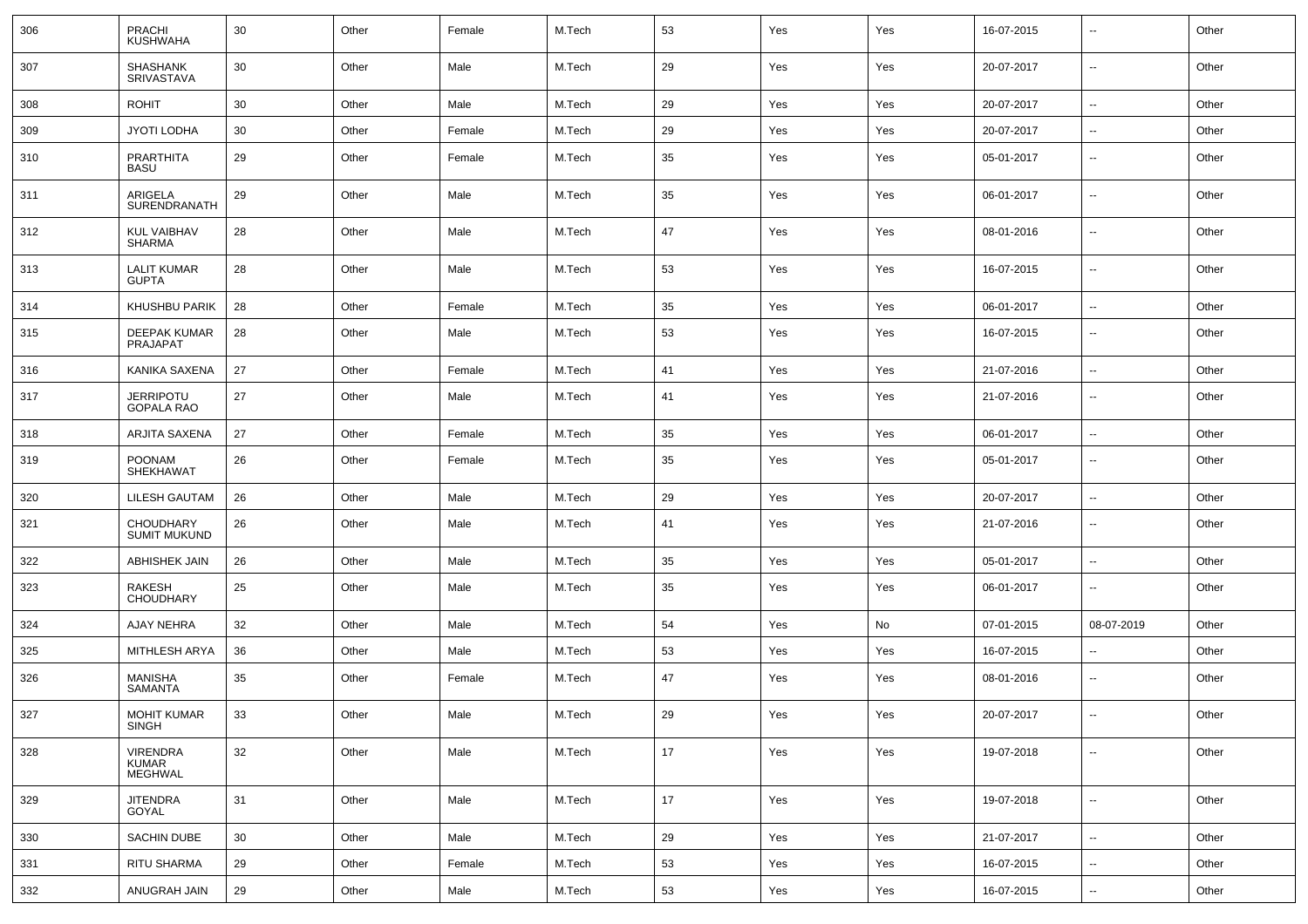| 333 | <b>ANKUR GUPTA</b>                        | 29 | Other | Male   | M.Tech | 47 | Yes | Yes | 14-01-2016 | $\overline{\phantom{a}}$ | Other |
|-----|-------------------------------------------|----|-------|--------|--------|----|-----|-----|------------|--------------------------|-------|
| 334 | MURARI MANDAL                             | 28 | Other | Male   | M.Tech | 47 | Yes | Yes | 08-01-2016 | $\sim$                   | Other |
| 335 | <b>TANVI CHAWLA</b>                       | 28 | Other | Female | M.Tech | 59 | Yes | Yes | 16-07-2015 | $\overline{\phantom{a}}$ | Other |
| 336 | AVUTHU<br><b>AVINASH REDDY</b>            | 28 | Other | Male   | M.Tech | 29 | Yes | Yes | 20-07-2017 | $\overline{\phantom{a}}$ | Other |
| 337 | ANAMIKA<br>SATRAWALA                      | 27 | Other | Female | M.Tech | 35 | Yes | Yes | 05-01-2017 | $\overline{\phantom{a}}$ | Other |
| 338 | <b>RAVI NAHTA</b>                         | 27 | Other | Male   | M.Tech | 17 | Yes | Yes | 19-07-2018 | $\overline{\phantom{a}}$ | Other |
| 339 | LAKSHMINARAY<br><b>ANA SADINENI</b>       | 27 | Other | Male   | M.Tech | 17 | Yes | Yes | 19-07-2018 | $\overline{\phantom{a}}$ | Other |
| 340 | ABHISHEK<br><b>NARWARIA</b>               | 26 | Other | Male   | M.Tech | 17 | Yes | Yes | 19-07-2018 | $\overline{\phantom{a}}$ | Other |
| 341 | <b>RAJVIR KAUR</b>                        | 29 | Other | Female | M.Tech | 41 | Yes | No  | 16-07-2015 | 27-12-2018               | Other |
| 342 | SOUMYADEEP<br><b>RAY</b>                  | 30 | Other | Male   | M.Tech | 54 | Yes | No  | 16-07-2015 | 27-01-2019               | Other |
| 343 | PRERAK<br><b>BHARDWAJ</b>                 | 36 | Other | Male   | M.Tech | 48 | Yes | No  | 06-01-2015 | 28-01-2019               | Other |
| 344 | VIJAYAKUMAR<br>GALI                       | 31 | Other | Male   | M.Tech | 49 | Yes | No  | 06-01-2015 | 15-02-2019               | Other |
| 345 | ABHILASH<br><b>KUMAR GUPTA</b>            | 27 | Other | Male   | M.Tech | 53 | Yes | No  | 06-01-2015 | 07-06-2019               | Other |
| 346 | AJEET KUMAR<br><b>SINGH</b>               | 30 | Other | Male   | M.Tech | 60 | Yes | No  | 19-07-2014 | 23-07-2019               | Other |
| 347 | PRADEEP SINGH                             | 30 | Other | Male   | M.Tech | 55 | Yes | No  | 06-01-2015 | 31-08-2019               | Other |
| 348 | AKANKSHA<br><b>SHUKLA</b>                 | 28 | Other | Female | M.Tech | 52 | Yes | No  | 16-07-2015 | 04-11-2019               | Other |
| 349 | SHARMA SUMAN<br>DHARAMPAL                 | 39 | Other | Female | M.Tech | 53 | Yes | Yes | 16-07-2015 | $\overline{\phantom{a}}$ | Other |
| 350 | <b>JAY PRAKASH</b><br><b>KESHRI</b>       | 35 | Other | Male   | M.Tech | 59 | Yes | Yes | 06-01-2015 | $\overline{\phantom{a}}$ | Other |
| 351 | <b>RANJEET</b><br><b>KUMAR</b>            | 34 | Other | Male   | M.Tech | 53 | Yes | Yes | 16-07-2015 | $\overline{\phantom{a}}$ | Other |
| 352 | <b>SACHIN SHARMA</b>                      | 34 | Other | Male   | M.Tech | 41 | Yes | Yes | 22-07-2016 | $\overline{\phantom{a}}$ | Other |
| 353 | SANDEEP<br>CHAWDA                         | 33 | Other | Male   | M.Tech | 47 | Yes | Yes | 11-01-2016 | $\overline{\phantom{a}}$ | Other |
| 354 | PRANDA<br>PRASANTA<br><b>GUPTA</b>        | 33 | Other | Male   | M.Tech | 59 | Yes | Yes | 06-01-2015 | $\overline{\phantom{a}}$ | Other |
| 355 | <b>BHUVAN</b><br>SHARMA                   | 33 | Other | Male   | M.Tech | 29 | Yes | Yes | 20-07-2017 | $\overline{\phantom{a}}$ | Other |
| 356 | <b>BHATT</b><br>KUNALKUMAR<br>PRAKASHBHAI | 33 | Other | Male   | M.Tech | 53 | Yes | Yes | 17-07-2015 | $\overline{\phantom{a}}$ | Other |
| 357 | SATYENDRA<br>SINGH                        | 32 | Other | Male   | M.Tech | 53 | Yes | Yes | 16-07-2015 | $\overline{\phantom{a}}$ | Other |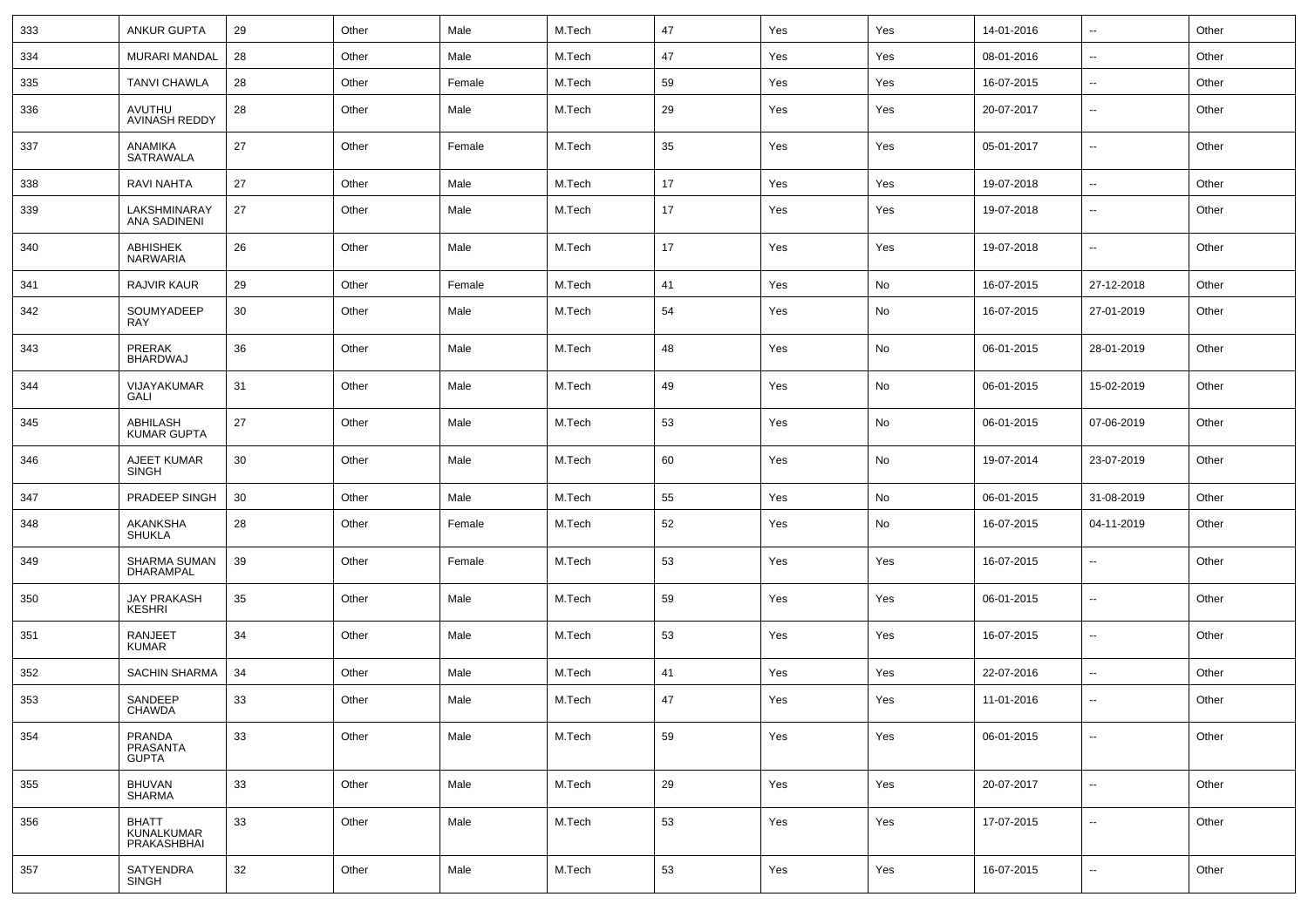| 358 | <b>RATHOR</b><br><b>SUMITKUMAR</b><br>KALLUBHAI | 30 | Other | Male   | M.Tech | 29 | Yes | Yes | 21-07-2017 | $\overline{\phantom{a}}$ | Other |
|-----|-------------------------------------------------|----|-------|--------|--------|----|-----|-----|------------|--------------------------|-------|
| 359 | <b>SONAM</b><br>PARASHAR                        | 30 | Other | Female | M.Tech | 59 | Yes | Yes | 06-01-2015 | $\overline{\phantom{a}}$ | Other |
| 360 | <b>AJAY KUMAR</b>                               | 29 | Other | Male   | M.Tech | 41 | Yes | Yes | 22-07-2016 | $\overline{\phantom{a}}$ | Other |
| 361 | <b>SHAKTI</b><br><b>VASHISTH</b>                | 28 | Other | Male   | M.Tech | 17 | Yes | Yes | 19-07-2018 | $\overline{\phantom{a}}$ | Other |
| 362 | POOJA SHARMA                                    | 28 | Other | Female | M.Tech | 29 | Yes | Yes | 21-07-2017 | $\overline{\phantom{a}}$ | Other |
| 363 | <b>MANASWI</b>                                  | 28 | Other | Male   | M.Tech | 29 | Yes | Yes | 05-01-2017 | $\overline{\phantom{a}}$ | Other |
| 364 | <b>BHANU PRATAP</b><br>SONI                     | 28 | Other | Male   | M.Tech | 53 | Yes | Yes | 06-01-2015 | $\overline{\phantom{a}}$ | Other |
| 365 | <b>VIPIN CHANDRA</b><br><b>PANDEY</b>           | 28 | Other | Male   | M.Tech | 17 | Yes | Yes | 19-07-2018 | $\overline{\phantom{a}}$ | Other |
| 366 | TANUJ RAWAT                                     | 28 | Other | Male   | M.Tech | 29 | Yes | Yes | 21-07-2017 | $\overline{\phantom{a}}$ | Other |
| 367 | <b>JITENDRA</b><br><b>KUMAR NAMA</b>            | 26 | Other | Male   | M.Tech | 29 | Yes | Yes | 20-07-2017 | $\overline{\phantom{a}}$ | Other |
| 368 | <b>DILEEP KUMAR</b>                             | 26 | Other | Male   | M.Tech | 29 | Yes | Yes | 20-07-2017 | $\overline{\phantom{a}}$ | Other |
| 369 | RAJU PATEL                                      | 33 | Other | Male   | M.Tech | 47 | Yes | No  | 06-01-2015 | 24-12-2018               | Other |
| 370 | <b>URVASHI</b><br>PRAKASH<br><b>SHUKLA</b>      | 31 | Other | Female | M.Tech | 57 | Yes | No  | 19-07-2014 | 15-04-2019               | Other |
| 371 | <b>GIRRAJ SHARMA</b>                            | 33 | Other | Male   | M.Tech | 46 | Yes | No  | 06-01-2015 | 01-11-2019               | Other |
| 372 | USHA<br><b>CHOUDHARY</b>                        | 39 | Other | Female | M.Tech | 53 | Yes | Yes | 16-07-2015 | $\overline{\phantom{a}}$ | Other |
| 373 | <b>KRISHNA</b><br>CHAUHAN                       | 36 | Other | Female | M.Tech | 16 | Yes | Yes | 02-08-2018 | $\overline{\phantom{a}}$ | Other |
| 374 | GAURAV KUMAR<br><b>SHARMA</b>                   | 33 | Other | Male   | M.Tech | 29 | Yes | Yes | 20-07-2017 | $\sim$                   | Other |
| 375 | JAYDEEP SINGH<br><b>PARMAR</b>                  | 33 | Other | Male   | M.Tech | 35 | Yes | Yes | 05-01-2017 | $\overline{\phantom{a}}$ | Other |
| 376 | <b>MOHIT YADAV</b>                              | 32 | Other | Male   | M.Tech | 17 | Yes | Yes | 19-07-2018 | $\overline{\phantom{a}}$ | Other |
| 377 | <b>AASIF</b><br><b>MOHAMMAD</b><br><b>BHAT</b>  | 31 | Other | Male   | M.Tech | 17 | Yes | Yes | 19-07-2018 | $\overline{\phantom{a}}$ | Other |
| 378 | NITESH MUDGAL                                   | 30 | Other | Male   | M.Tech | 29 | Yes | Yes | 20-07-2017 | $\overline{\phantom{a}}$ | Other |
| 379 | PRATEEK JAIN                                    | 30 | Other | Male   | M.Tech | 47 | Yes | Yes | 08-01-2016 | $\overline{\phantom{a}}$ | Other |
| 380 | ARJUN SINGH<br>CHAUHAN                          | 30 | Other | Male   | M.Tech | 53 | Yes | Yes | 16-07-2015 | $\sim$                   | Other |
| 381 | <b>NAWAZ SHAFI</b>                              | 29 | Other | Male   | M.Tech | 29 | Yes | Yes | 20-07-2017 | ۰.                       | Other |
| 382 | VAIKUNTAPU<br>RAMA KRISHNA                      | 29 | Other | Male   | M.Tech | 65 | Yes | Yes | 19-07-2014 | $\overline{\phantom{a}}$ | Other |
| 383 | SHOBHA<br>SHARMA                                | 28 | Other | Female | M.Tech | 17 | Yes | Yes | 19-07-2018 | ۰.                       | Other |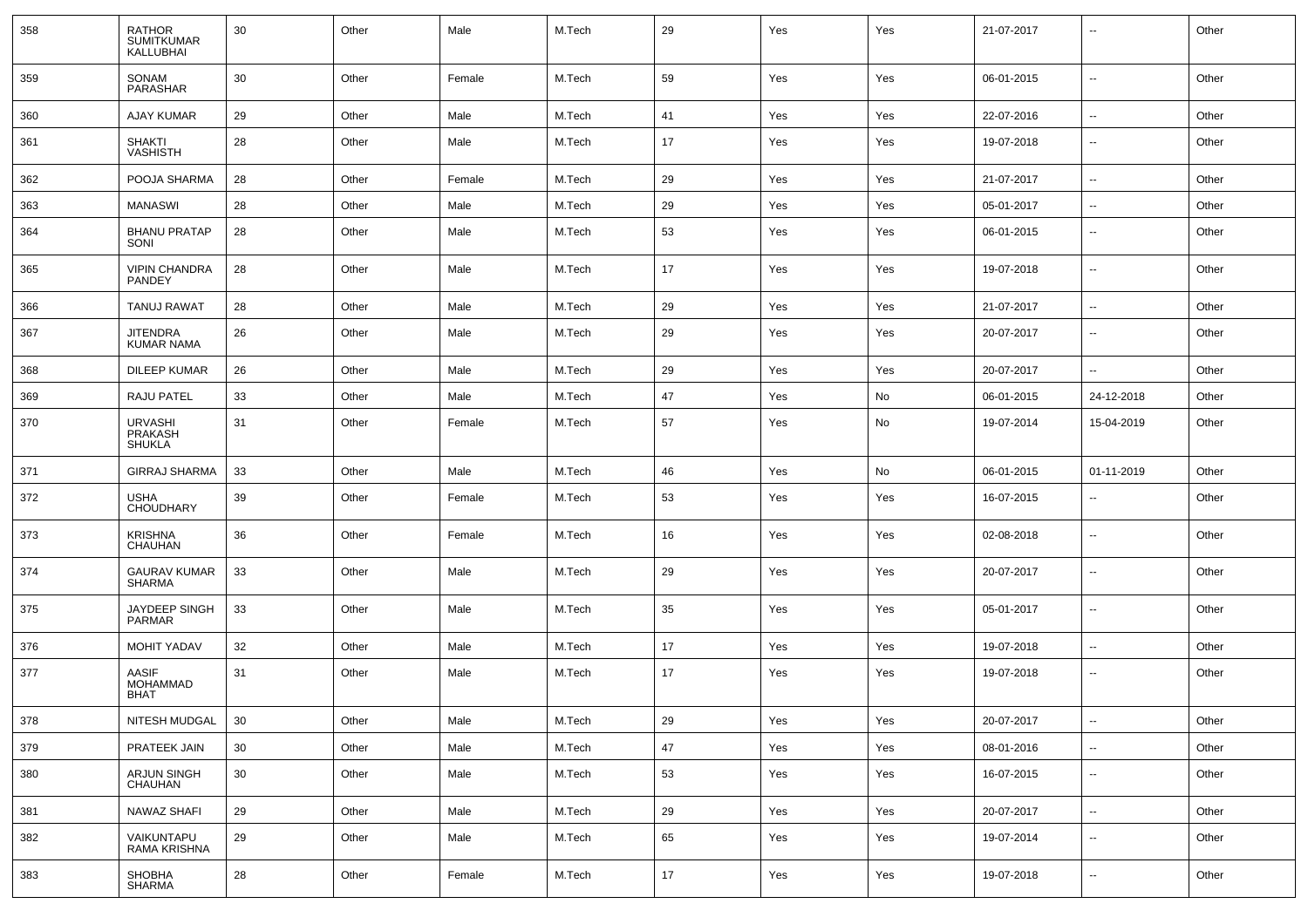| 384 | <b>AMIT KUMAR</b><br><b>SHARMA</b>          | 28 | Other | Male   | M.Tech     | 17 | Yes | Yes | 19-07-2018 | $\overline{\phantom{a}}$ | Other |
|-----|---------------------------------------------|----|-------|--------|------------|----|-----|-----|------------|--------------------------|-------|
| 385 | <b>JAIVERDHAN</b>                           | 27 | Other | Male   | M.Tech     | 41 | Yes | Yes | 22-07-2016 | $\overline{\phantom{a}}$ | Other |
| 386 | <b>GUPTA</b><br>RACHANA<br><b>KEDARNATH</b> | 27 | Other | Female | M.Tech     | 47 | Yes | Yes | 07-01-2016 | $\overline{\phantom{a}}$ | Other |
| 387 | <b>SIDHARTH</b><br><b>PANCHOLI</b>          | 26 | Other | Male   | M.Tech     | 35 | Yes | Yes | 06-01-2017 | $\overline{\phantom{a}}$ | Other |
| 388 | ABHILASHA<br><b>JOSHI</b>                   | 25 | Other | Male   | M.Tech     | 29 | Yes | Yes | 20-07-2017 | $\sim$                   | Other |
| 389 | POONAM DEVI                                 | 24 | Other | Female | M.Tech     | 17 | Yes | Yes | 19-07-2018 | $\sim$                   | Other |
| 390 | PULAK AVINASHI                              | 31 | Other | Female | M.A        | 46 | Yes | No  | 06-01-2015 | 24-12-2018               | Other |
| 391 | <b>CHANDNA SINGH</b><br><b>NIRWAN</b>       | 29 | Other | Female | M.A        | 17 | Yes | Yes | 19-07-2018 | $\overline{\phantom{a}}$ | Other |
| 392 | <b>DEBIDUTTA</b><br><b>PATTNAIK</b>         | 38 | Other | Male   | MBA        | 17 | Yes | Yes | 19-07-2018 | $\overline{\phantom{a}}$ | Other |
| 393 | RAMJI                                       | 31 | Other | Male   | MBA        | 17 | Yes | Yes | 20-07-2018 | $\overline{\phantom{a}}$ | Other |
| 394 | <b>KUMARI RASHMI</b>                        | 29 | Other | Female | <b>MBA</b> | 29 | Yes | Yes | 20-07-2017 | $\overline{\phantom{a}}$ | Other |
| 395 | MOHD SAQUIB<br>KHAN                         | 25 | Other | Male   | M.Sc.      | 17 | Yes | Yes | 19-07-2018 | $\overline{\phantom{a}}$ | Other |
| 396 | NIDHI JOLLY                                 | 30 | Other | Female | M.Sc.      | 43 | Yes | No  | 11-01-2016 | 03-07-2019               | Other |
| 397 | MAHAVEER<br>PRASAD YADAV                    | 31 | Other | Male   | M.Sc.      | 53 | Yes | Yes | 16-07-2015 | $\overline{\phantom{a}}$ | Other |
| 398 | <b>PRAVESH</b><br><b>KUMAR</b>              | 30 | Other | Male   | M.Sc.      | 17 | Yes | Yes | 19-07-2018 | $\overline{\phantom{a}}$ | Other |
| 399 | RICHA SHARMA                                | 30 | Other | Female | M.Sc.      | 41 | Yes | Yes | 27-07-2016 | $\overline{\phantom{a}}$ | Other |
| 400 | <b>KM KANIKA</b>                            | 25 | Other | Female | M.Sc.      | 47 | Yes | Yes | 05-01-2016 | $\overline{\phantom{a}}$ | Other |
| 401 | POONAM YADAV                                | 23 | Other | Female | M.Sc.      | 17 | Yes | Yes | 19-07-2018 | $\overline{\phantom{a}}$ | Other |
| 402 | <b>SAPNA MEENA</b>                          | 23 | Other | Female | M.Sc.      | 17 | Yes | Yes | 19-07-2018 | $\overline{\phantom{a}}$ | Other |
| 403 | <b>VINOD YADAV</b>                          | 30 | Other | Male   | M.E.       | 45 | Yes | No  | 16-07-2015 | 16-04-2019               | Other |
| 404 | <b>GAURAV KUMAR</b><br><b>BADHOTIYA</b>     | 29 | Other | Male   | M.Tech     | 51 | Yes | No  | 06-01-2015 | 18-04-2019               | Other |
| 405 | <b>MANISH KUMAR</b>                         | 30 | Other | Male   | M.Tech     | 52 | Yes | No  | 06-01-2015 | 08-05-2019               | Other |
| 406 | ASHISH KUMAR<br><b>SINGH</b>                | 33 | Other | Male   | M.Tech     | 41 | Yes | No  | 05-01-2016 | 03-07-2019               | Other |
| 407 | RUPALI BAGHEL                               | 29 | Other | Female | M.Tech     | 60 | Yes | No  | 19-07-2014 | 30-07-2019               | Other |
| 408 | CHANDRAMANI<br><b>GOSWAMI</b>               | 36 | Other | Female | M.Tech     | 59 | Yes | Yes | 06-01-2015 | $\overline{\phantom{a}}$ | Other |
| 409 | <b>SUMIT SHARMA</b>                         | 34 | Other | Male   | M.Tech     | 41 | Yes | Yes | 19-07-2016 | $\overline{\phantom{a}}$ | Other |
| 410 | <b>KAMAL KUMAR</b><br>AGRAWAL               | 34 | Other | Male   | M.Tech     | 47 | Yes | Yes | 05-01-2016 | ۰.                       | Other |
| 411 | AMIT JHALANI                                | 34 | Other | Male   | M.Tech     | 47 | Yes | Yes | 08-01-2016 | ۰.                       | Other |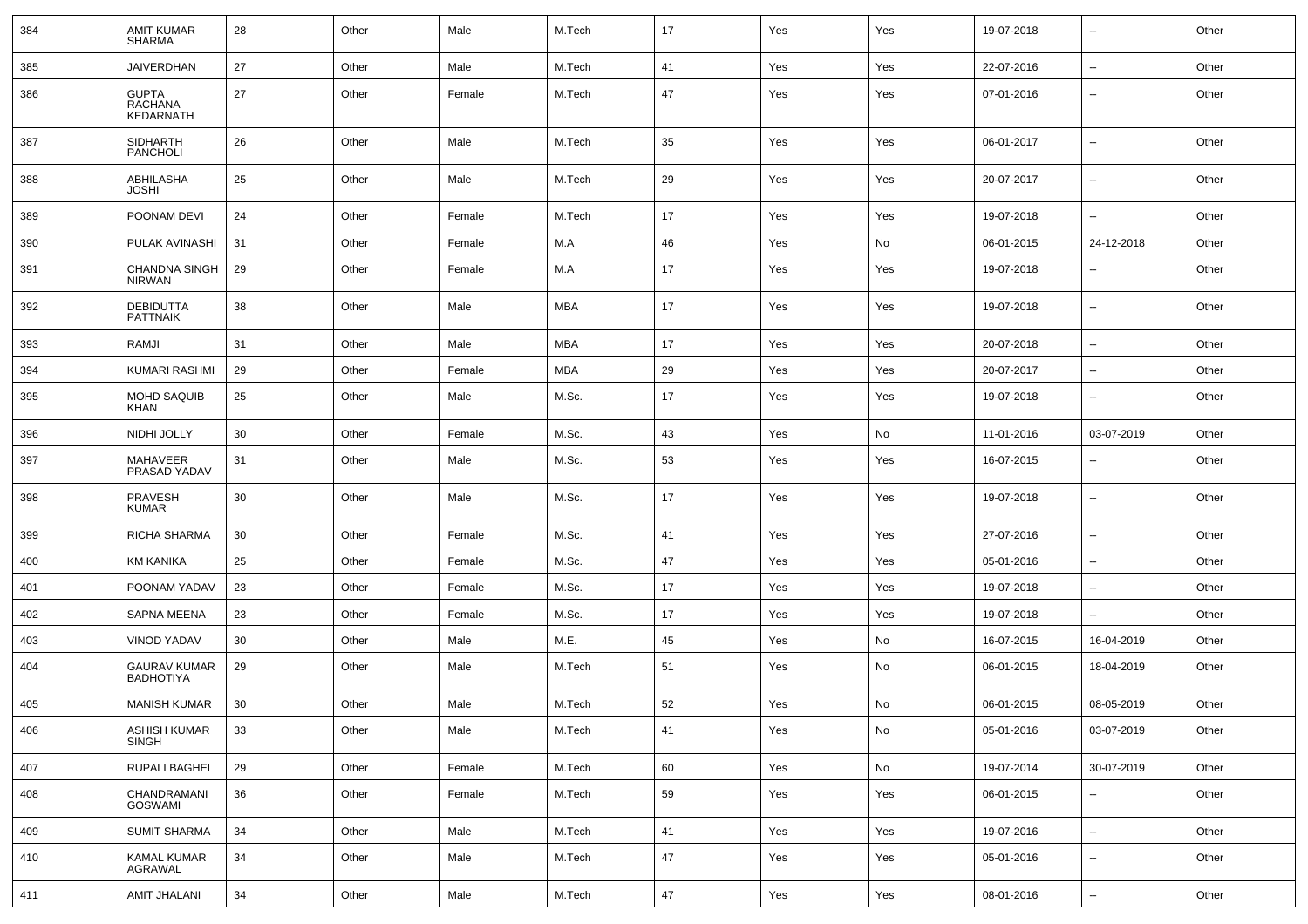| 412 | <b>HEMANT RAJ</b><br>SINGH                     | 33 | Other | Male   | M.Tech | 59 | Yes | Yes | 16-07-2015 | --                       | Other |
|-----|------------------------------------------------|----|-------|--------|--------|----|-----|-----|------------|--------------------------|-------|
| 413 | <b>HARSH KUMAR</b><br><b>DIXIT</b>             | 33 | Other | Male   | M.Tech | 59 | Yes | Yes | 06-01-2015 | н.                       | Other |
| 414 | PRASHANT<br><b>ATHANKER</b>                    | 33 | Other | Male   | M.Tech | 53 | Yes | Yes | 16-07-2015 | н.                       | Other |
| 415 | RANA VEER<br><b>PRATAP SINGH</b>               | 33 | Other | Male   | M.Tech | 47 | Yes | Yes | 06-01-2016 | н.                       | Other |
| 416 | <b>GAURAV</b>                                  | 33 | Other | Male   | M.Tech | 41 | Yes | Yes | 19-07-2016 | $\overline{\phantom{a}}$ | Other |
| 417 | <b>SOURABH</b><br><b>BHASKAR</b>               | 32 | Other | Male   | M.Tech | 35 | Yes | Yes | 05-01-2017 | --                       | Other |
| 418 | PAL<br>MANOJKUMAR<br>RAMCHANDRA                | 31 | Other | Male   | M.Tech | 28 | Yes | Yes | 02-08-2017 | --                       | Other |
| 419 | AKHILESHWAR<br><b>SINGH</b>                    | 30 | Other | Male   | M.Tech | 53 | Yes | Yes | 16-07-2015 | --                       | Other |
| 420 | <b>DEEVESH</b><br><b>SHARMA</b>                | 30 | Other | Male   | M.Tech | 41 | Yes | Yes | 21-07-2016 | н.                       | Other |
| 421 | <b>RAMKUMAR</b><br>YADAV                       | 30 | Other | Male   | M.Tech | 29 | Yes | Yes | 20-07-2017 | --                       | Other |
| 422 | <b>DIGAMBAR</b><br><b>SINGH</b>                | 29 | Other | Male   | M.Tech | 29 | Yes | Yes | 20-07-2017 | н.                       | Other |
| 423 | ABDUL WAHAB<br><b>HASHMI</b>                   | 29 | Other | Male   | M.Tech | 17 | Yes | Yes | 20-07-2018 | --                       | Other |
| 424 | <b>NRNV</b><br><b>GOWRIPATHI</b><br><b>RAO</b> | 28 | Other | Male   | M.Tech | 41 | Yes | Yes | 21-07-2016 | --                       | Other |
| 425 | ARVIND KUMAR<br><b>THAKUR</b>                  | 28 | Other | Male   | M.Tech | 17 | Yes | Yes | 19-07-2018 | ÷.                       | Other |
| 426 | SHEETAL<br><b>KUMAR JAIN</b>                   | 27 | Other | Male   | M.Tech | 35 | Yes | Yes | 05-01-2017 | Ξ.                       | Other |
| 427 | AJIT SINGH                                     | 27 | Other | Male   | M.Tech | 53 | Yes | Yes | 16-07-2015 | $\overline{\phantom{a}}$ | Other |
| 428 | DEEPIKA<br><b>SHEKHAWAT</b>                    | 27 | Other | Female | M.Tech | 17 | Yes | Yes | 19-07-2018 | --                       | Other |
| 429 | <b>VAIBHAV GAUR</b>                            | 24 | Other | Male   | M.Tech | 17 | Yes | Yes | 19-07-2018 | --                       | Other |
| 430 | PRIYANKA<br>MEENA                              | 30 | Other | Female | M.Tech | 50 | Yes | No  | 06-01-2015 | 22-03-2019               | Other |
| 431 | DEVESH KUMAR                                   | 31 | Other | Male   | M.Tech | 51 | Yes | No  | 06-01-2015 | 05-04-2019               | Other |
| 432 | VIBHA UTTAM                                    | 26 | Other | Female | M.Tech | 57 | Yes | No  | 16-07-2015 | 27-05-2019               | Other |
| 433 | VANDANA KALER                                  | 32 | Other | Female | M.Tech | 53 | Yes | No  | 06-01-2015 | 05-07-2019               | Other |
| 434 | NITIKA KUNDAN                                  | 29 | Other | Female | M.Tech | 48 | Yes | No  | 16-07-2015 | 29-07-2019               | Other |
| 435 | NIMU CHAND<br>REGER                            | 33 | Other | Male   | M.Tech | 61 | Yes | No  | 19-07-2014 | 14-08-2019               | Other |
| 436 | ARUN KUMAR                                     | 34 | Other | Male   | M.Tech | 65 | Yes | Yes | 19-07-2014 | $\overline{\phantom{a}}$ | Other |